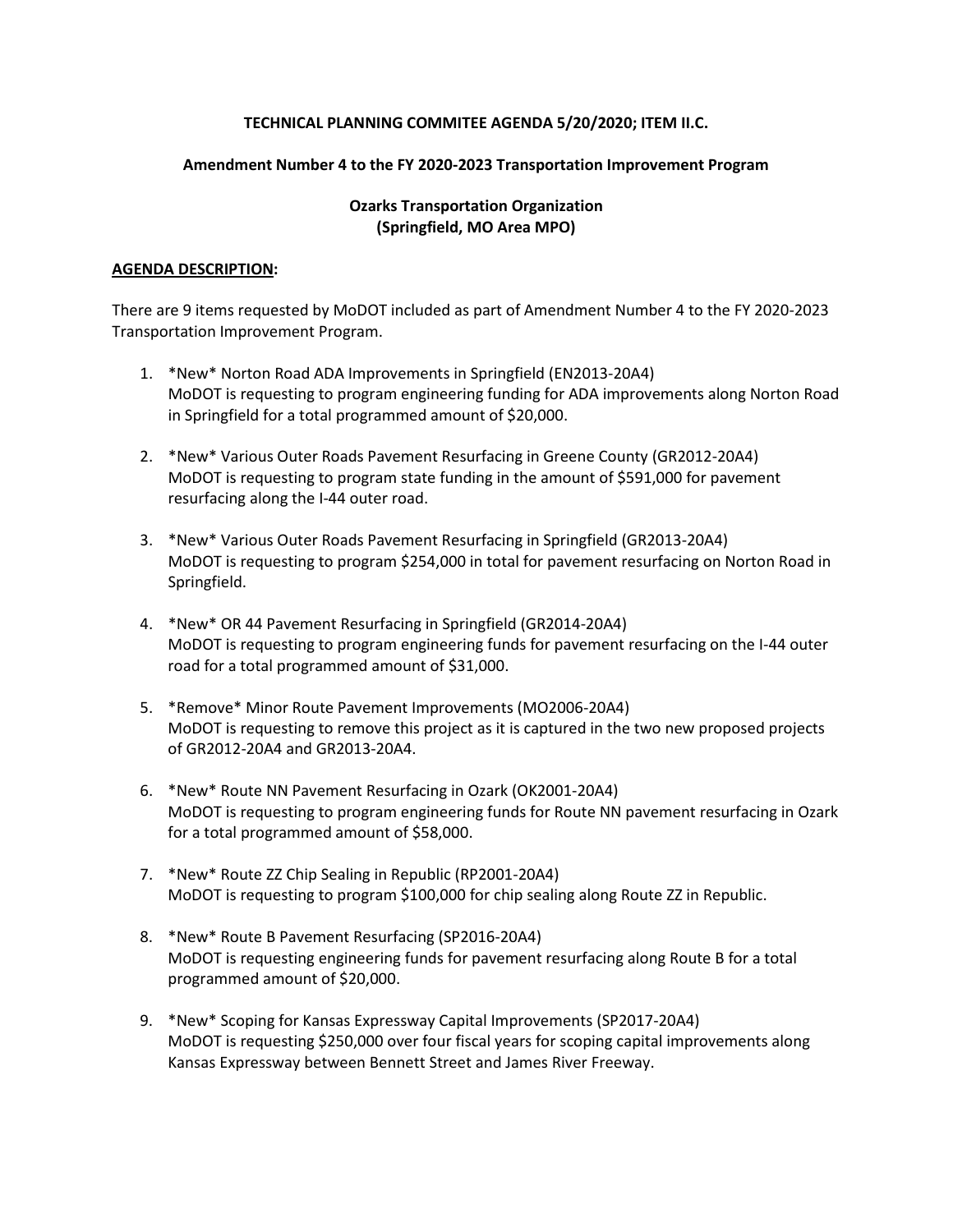# **TECHNICAL PLANNING COMMITTEE ACTION REQUESTED:**

A member of the Technical Planning Committee is requested to make one of the following motions:

"Move to recommend that the Board of Directors approve Amendment 4 to the FY 2020-2023 Transportation Improvement Program."

OR

"Move to recommend the Board of Directors approve Amendment 4 to the FY 2020-2023 Transportation Improvement Program, with these changes…"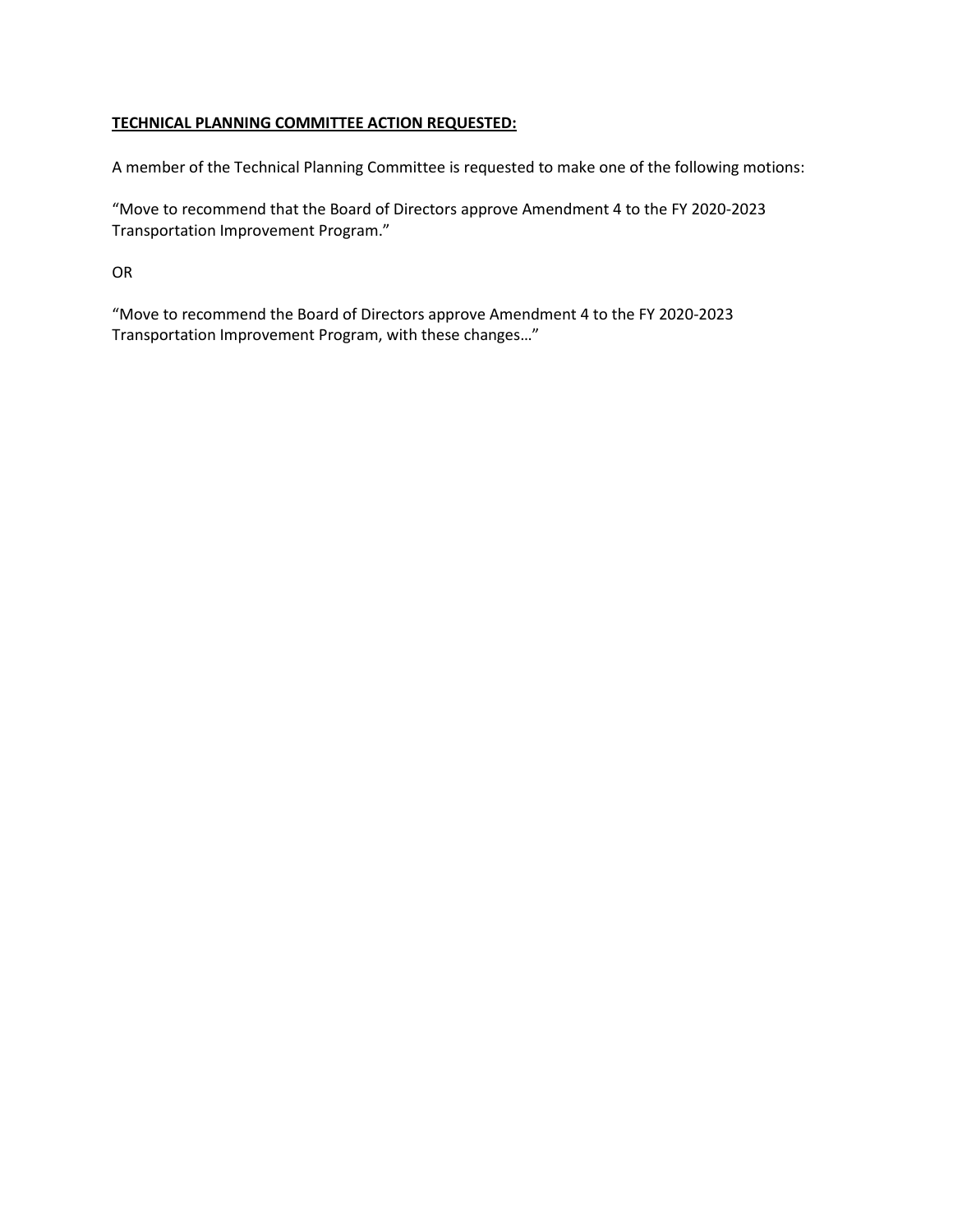

Project Detail by Section and Project Number with Map

# **J) Pending Amendment Section**

#### **TIP # EN2013-20A4** NORTON ROAD ADA IMPROVEMENTS IN SPRINGFIELD

| Route                             | Norton Road   |                     |                                                                                                        |          |        |           |          |
|-----------------------------------|---------------|---------------------|--------------------------------------------------------------------------------------------------------|----------|--------|-----------|----------|
| From                              | Near Route 13 |                     |                                                                                                        |          |        |           |          |
| To                                |               |                     |                                                                                                        |          |        |           |          |
| Location                          |               | City of Springfield |                                                                                                        |          |        |           |          |
| <b>Federal Agency</b>             |               | <b>FHWA</b>         |                                                                                                        |          |        | No Map    |          |
| <b>Project Sponsor</b>            |               | MoDOT               |                                                                                                        |          |        |           |          |
| Federal Funding Category STBG     |               |                     |                                                                                                        |          |        | Available |          |
| <b>MoDOT Funding Category ADA</b> |               |                     |                                                                                                        |          |        |           |          |
| <b>Bike/Ped Plan?</b>             |               | EJ?                 |                                                                                                        |          |        |           |          |
| STIP#                             | 8S3179        |                     |                                                                                                        |          |        |           |          |
| Federal ID#                       |               |                     |                                                                                                        |          |        |           |          |
| <b>Project Description</b>        |               |                     |                                                                                                        |          |        |           |          |
| Springfield.                      |               |                     | Upgrade pedestrian facilities to comply with the ADA Transition Plan along Norton Road near Rte. 13 in |          |        |           |          |
| <b>Fund Code</b>                  | <b>Source</b> | <b>Phase</b>        | FY2020                                                                                                 | FY2021   | FY2022 | FY2023    | Tota     |
| <b>MoDOT</b>                      | <b>State</b>  | <b>ENG</b>          | \$1,000                                                                                                | \$3,000  | \$0    | \$0       | \$4,000  |
| MoDOT-AC                          | <b>State</b>  | <b>ENG</b>          | \$4,000                                                                                                | \$12,000 | \$0    | \$0       | \$16,000 |
| <b>Totals</b>                     |               |                     | \$5,000                                                                                                | \$15,000 | \$0    | \$0       | \$20,000 |
|                                   |               |                     |                                                                                                        |          |        |           |          |

# **Project Description**

| <b>Fund Code</b> | <b>Source</b> | <b>Phase</b> | <b>FY2020</b> | <b>FY2021</b> | <b>FY2022</b> | <b>FY2023</b> | Total    |
|------------------|---------------|--------------|---------------|---------------|---------------|---------------|----------|
| MoDOT            | State         | <b>ENG</b>   | \$1,000       | \$3,000       | \$0           | \$0           | \$4,000  |
| MoDOT-AC         | State         | <b>ENG</b>   | \$4,000       | \$12,000      | \$0           | \$0           | \$16,000 |
| <b>Totals</b>    |               |              | \$5,000       | \$15,000      | \$0           | \$0           | \$20,000 |
|                  |               |              |               |               |               |               |          |

## **Notes**

| <b>Prior Cost</b>  | \$0      |
|--------------------|----------|
| <b>Future Cost</b> | \$0      |
| <b>Total Cost</b>  | \$20,000 |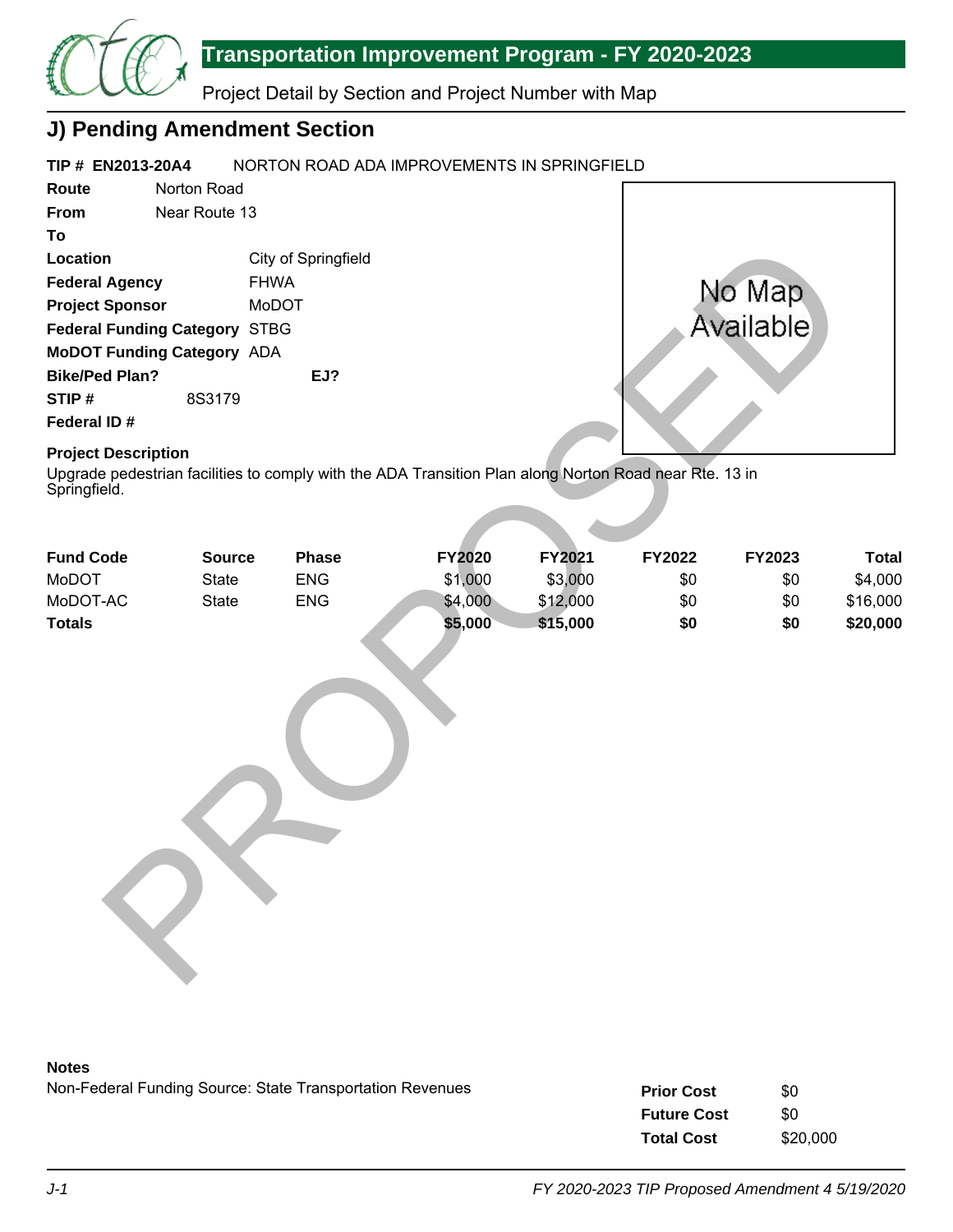

Project Detail by Section and Project Number with Map

# **J) Pending Amendment Section**

| TIP # GR2012-20A4          |                               | VARIOUS OUTER ROADS PAVEMENT RESURFACING IN GREENE COUNTY                 |         |           |        |           |              |
|----------------------------|-------------------------------|---------------------------------------------------------------------------|---------|-----------|--------|-----------|--------------|
| Route                      | Outer Road I-44               |                                                                           |         |           |        |           |              |
| From                       | Various                       |                                                                           |         |           |        |           |              |
| To                         |                               |                                                                           |         |           |        |           |              |
| <b>Location</b>            |                               | <b>Greene County</b>                                                      |         |           |        |           |              |
| <b>Federal Agency</b>      |                               | None                                                                      |         |           |        | No Map    |              |
| <b>Project Sponsor</b>     |                               | MoDOT                                                                     |         |           |        |           |              |
|                            | Federal Funding Category None |                                                                           |         |           |        | Available |              |
|                            |                               | MoDOT Funding Category Taking Care of the System                          |         |           |        |           |              |
| <b>Bike/Ped Plan?</b>      |                               | EJ?                                                                       |         |           |        |           |              |
| STIP#                      | 8S3217                        |                                                                           |         |           |        |           |              |
| Federal ID#                |                               |                                                                           |         |           |        |           |              |
| <b>Project Description</b> |                               |                                                                           |         |           |        |           |              |
|                            |                               | Pavement resurfacing on various outer roads in Springfield and Strafford. |         |           |        |           |              |
|                            |                               |                                                                           |         |           |        |           |              |
|                            |                               |                                                                           |         |           |        |           |              |
|                            |                               |                                                                           |         |           |        |           |              |
| <b>Fund Code</b>           | <b>Source</b>                 | <b>Phase</b>                                                              | FY2020  | FY2021    | FY2022 | FY2023    | <b>Total</b> |
| MoDOT                      | State                         | <b>ENG</b>                                                                | \$8,000 | \$54,000  | \$0    | \$0       | \$62,000     |
| MoDOT                      | <b>State</b>                  | CON                                                                       | \$0     | \$529,000 | \$0    | \$0       | \$529,000    |
| <b>Totals</b>              |                               |                                                                           | \$8,000 | \$583,000 | \$0    | \$0       | \$591,000    |
|                            |                               |                                                                           |         |           |        |           |              |
|                            |                               |                                                                           |         |           |        |           |              |
|                            |                               |                                                                           |         |           |        |           |              |
|                            |                               |                                                                           |         |           |        |           |              |
|                            |                               |                                                                           |         |           |        |           |              |
|                            |                               |                                                                           |         |           |        |           |              |
|                            |                               |                                                                           |         |           |        |           |              |
|                            |                               |                                                                           |         |           |        |           |              |
|                            |                               |                                                                           |         |           |        |           |              |
|                            |                               |                                                                           |         |           |        |           |              |
|                            |                               |                                                                           |         |           |        |           |              |
|                            |                               |                                                                           |         |           |        |           |              |
|                            |                               |                                                                           |         |           |        |           |              |
|                            |                               |                                                                           |         |           |        |           |              |
|                            |                               |                                                                           |         |           |        |           |              |
|                            |                               |                                                                           |         |           |        |           |              |
|                            |                               |                                                                           |         |           |        |           |              |
|                            |                               |                                                                           |         |           |        |           |              |

## **Notes**

| <b>Prior Cost</b>  | \$0       |
|--------------------|-----------|
| <b>Future Cost</b> | \$0       |
| <b>Total Cost</b>  | \$591,000 |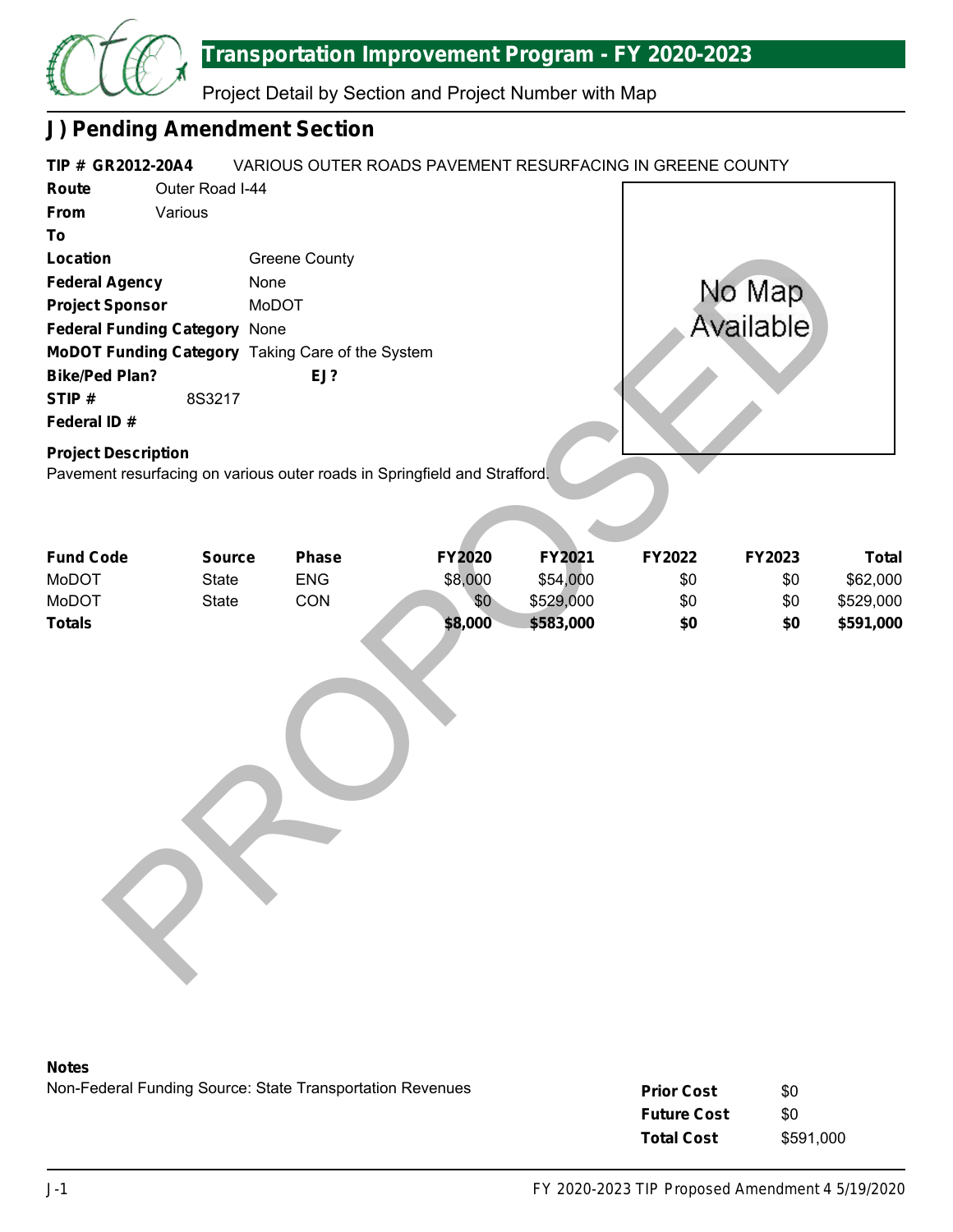

Project Detail by Section and Project Number with Map

# **J) Pending Amendment Section**

#### **TIP # GR2013-20A4** VARIOUS OUTER ROADS PAVEMENT RESURFACING IN SPRINGFIELD

| Route                                | Norton Road   |                                                         |
|--------------------------------------|---------------|---------------------------------------------------------|
| <b>From</b>                          | Near Route 13 |                                                         |
| Т٥                                   |               |                                                         |
| Location                             |               | Greene County                                           |
| <b>Federal Agency</b>                |               | <b>FHWA</b>                                             |
| <b>Project Sponsor</b>               |               | MoDOT                                                   |
| <b>Federal Funding Category STBG</b> |               |                                                         |
|                                      |               | <b>MoDOT Funding Category</b> Taking Care of the System |
| <b>Bike/Ped Plan?</b>                |               | $EJ$ ?                                                  |
| STIP#                                | 8S3219        |                                                         |
| Federal ID#                          |               |                                                         |



# **Project Description**

| Location                                                                                                                       |               | <b>Greene County</b> |          |           |        |           |              |
|--------------------------------------------------------------------------------------------------------------------------------|---------------|----------------------|----------|-----------|--------|-----------|--------------|
| <b>Federal Agency</b>                                                                                                          | <b>FHWA</b>   |                      |          |           |        | No Map    |              |
| <b>Project Sponsor</b>                                                                                                         |               | MoDOT                |          |           |        |           |              |
| <b>Federal Funding Category STBG</b>                                                                                           |               |                      |          |           |        | Available |              |
| MoDOT Funding Category Taking Care of the System                                                                               |               |                      |          |           |        |           |              |
| <b>Bike/Ped Plan?</b>                                                                                                          |               | EJ?                  |          |           |        |           |              |
| STIP#                                                                                                                          | 8S3219        |                      |          |           |        |           |              |
| Federal ID#                                                                                                                    |               |                      |          |           |        |           |              |
| <b>Project Description</b><br>Pavement resurfacing on various outer road locations (Norton Road) near Route 13 in Springfield. |               |                      |          |           |        |           |              |
| <b>Fund Code</b>                                                                                                               | <b>Source</b> | <b>Phase</b>         | FY2020   | FY2021    | FY2022 | FY2023    | <b>Total</b> |
| MoDOT                                                                                                                          | State         | <b>ENG</b>           | \$3,600  | \$4,800   | \$0    | \$0       | \$8,400      |
| MoDOT-AC                                                                                                                       | State         | <b>ENG</b>           | \$14,400 | \$19,200  | \$0    | \$0       | \$33,600     |
| MoDOT                                                                                                                          | State         | CON                  | \$0      | \$42,400  | \$0    | \$0       | \$42,400     |
| MoDOT-AC                                                                                                                       | State         | CON                  | \$0      | \$169,600 | \$0    | \$0       | \$169,600    |
| <b>Totals</b>                                                                                                                  |               |                      | \$18,000 | \$236,000 | \$0    | \$0       | \$254,000    |

## **Notes**

| <b>Prior Cost</b>  | \$0       |
|--------------------|-----------|
| <b>Future Cost</b> | \$0       |
| <b>Total Cost</b>  | \$254,000 |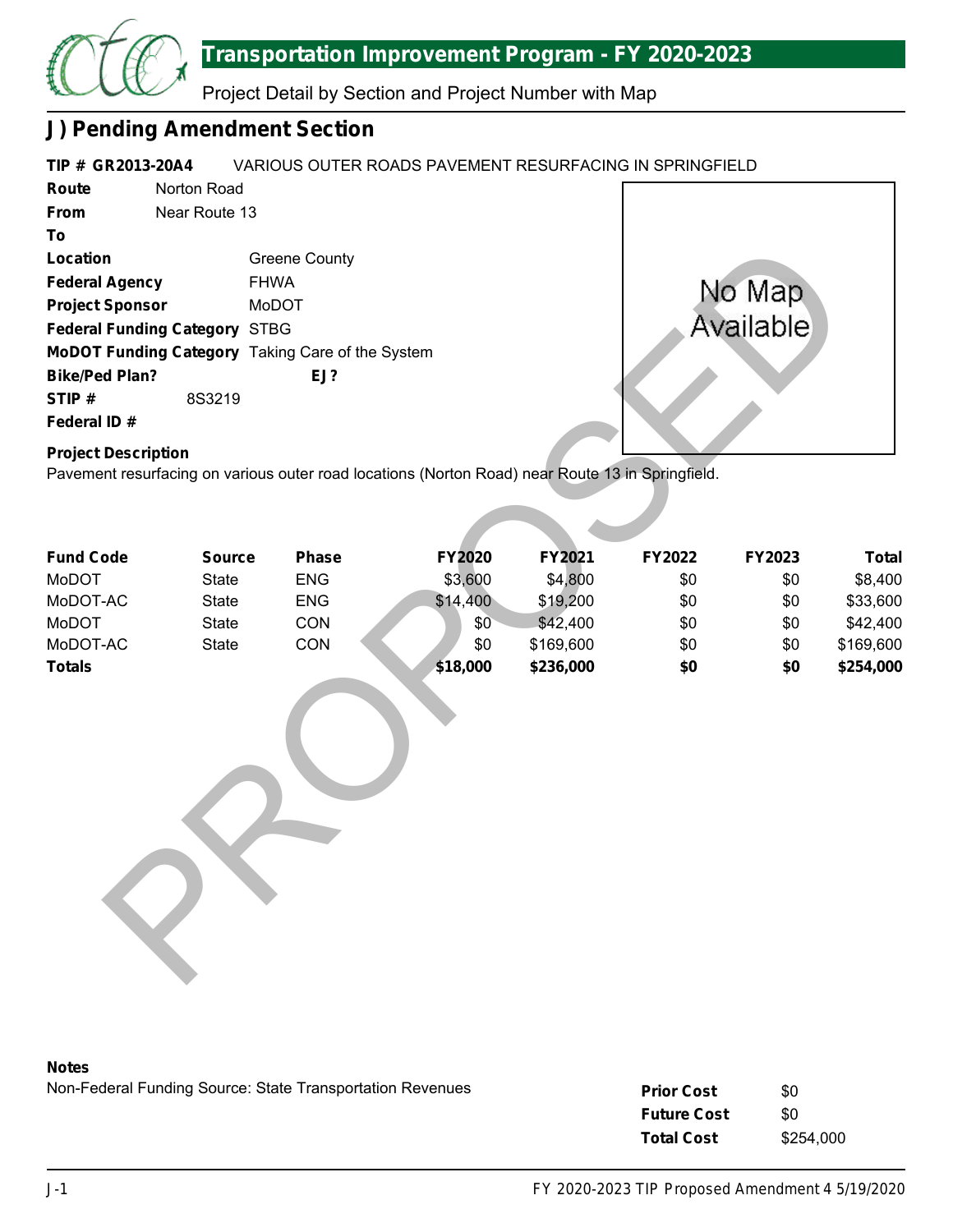

Project Detail by Section and Project Number with Map

# **J) Pending Amendment Section**

| TIP # GR2014-20A4                    |               | OR 44 PAVEMENT RESURFACING IN SPRINGFIELD        |           |  |  |  |  |
|--------------------------------------|---------------|--------------------------------------------------|-----------|--|--|--|--|
| Route                                |               | I-44 Outer Road                                  |           |  |  |  |  |
| <b>From</b>                          | Farm Road 112 |                                                  |           |  |  |  |  |
| To                                   | Route 13      |                                                  |           |  |  |  |  |
| Location                             |               | Greene County                                    |           |  |  |  |  |
| <b>Federal Agency</b>                |               | None                                             | No Map    |  |  |  |  |
| <b>Project Sponsor</b>               |               | MoDOT                                            |           |  |  |  |  |
| <b>Federal Funding Category None</b> |               |                                                  | Available |  |  |  |  |
|                                      |               | MoDOT Funding Category Taking Care of the System |           |  |  |  |  |
| <b>Bike/Ped Plan?</b>                |               | EJ?                                              |           |  |  |  |  |
| STIP#                                | 8S3219        |                                                  |           |  |  |  |  |
| Federal ID#                          |               |                                                  |           |  |  |  |  |
| <b>Project Description</b>           |               |                                                  |           |  |  |  |  |

| Location                                                                                        |               | <b>Greene County</b> |         |          |        |               |              |
|-------------------------------------------------------------------------------------------------|---------------|----------------------|---------|----------|--------|---------------|--------------|
| <b>Federal Agency</b>                                                                           | None          |                      |         |          |        | No Map        |              |
| <b>Project Sponsor</b>                                                                          |               | MoDOT                |         |          |        |               |              |
| Federal Funding Category None                                                                   |               |                      |         |          |        | Available     |              |
| MoDOT Funding Category Taking Care of the System                                                |               |                      |         |          |        |               |              |
| <b>Bike/Ped Plan?</b>                                                                           |               | EJ?                  |         |          |        |               |              |
| STIP#                                                                                           | 8S3219        |                      |         |          |        |               |              |
| Federal ID#                                                                                     |               |                      |         |          |        |               |              |
| <b>Project Description</b>                                                                      |               |                      |         |          |        |               |              |
| Pavement resurfacing on I-44 outer road from FR 112 to 0.2 mile west of Rte. 13 in Springfield. |               |                      |         |          |        |               |              |
|                                                                                                 |               |                      |         |          |        |               |              |
|                                                                                                 |               |                      |         |          |        |               |              |
| <b>Fund Code</b>                                                                                | <b>Source</b> | Phase                | FY2020  | FY2021   | FY2022 | <b>FY2023</b> | <b>Total</b> |
| MoDOT                                                                                           | <b>State</b>  | ENG                  | \$8,000 | \$23,000 | \$0    | \$0           | \$31,000     |
| <b>Totals</b>                                                                                   |               |                      | \$8,000 | \$23,000 | \$0    | \$0           | \$31,000     |
|                                                                                                 |               |                      |         |          |        |               |              |
|                                                                                                 |               |                      |         |          |        |               |              |
|                                                                                                 |               |                      |         |          |        |               |              |
|                                                                                                 |               |                      |         |          |        |               |              |
|                                                                                                 |               |                      |         |          |        |               |              |
|                                                                                                 |               |                      |         |          |        |               |              |
|                                                                                                 |               |                      |         |          |        |               |              |
|                                                                                                 |               |                      |         |          |        |               |              |
|                                                                                                 |               |                      |         |          |        |               |              |
|                                                                                                 |               |                      |         |          |        |               |              |
|                                                                                                 |               |                      |         |          |        |               |              |
|                                                                                                 |               |                      |         |          |        |               |              |
|                                                                                                 |               |                      |         |          |        |               |              |
|                                                                                                 |               |                      |         |          |        |               |              |
|                                                                                                 |               |                      |         |          |        |               |              |
|                                                                                                 |               |                      |         |          |        |               |              |
|                                                                                                 |               |                      |         |          |        |               |              |

## **Notes**

| <b>Prior Cost</b>  | \$0      |
|--------------------|----------|
| <b>Future Cost</b> | \$0      |
| <b>Total Cost</b>  | \$31,000 |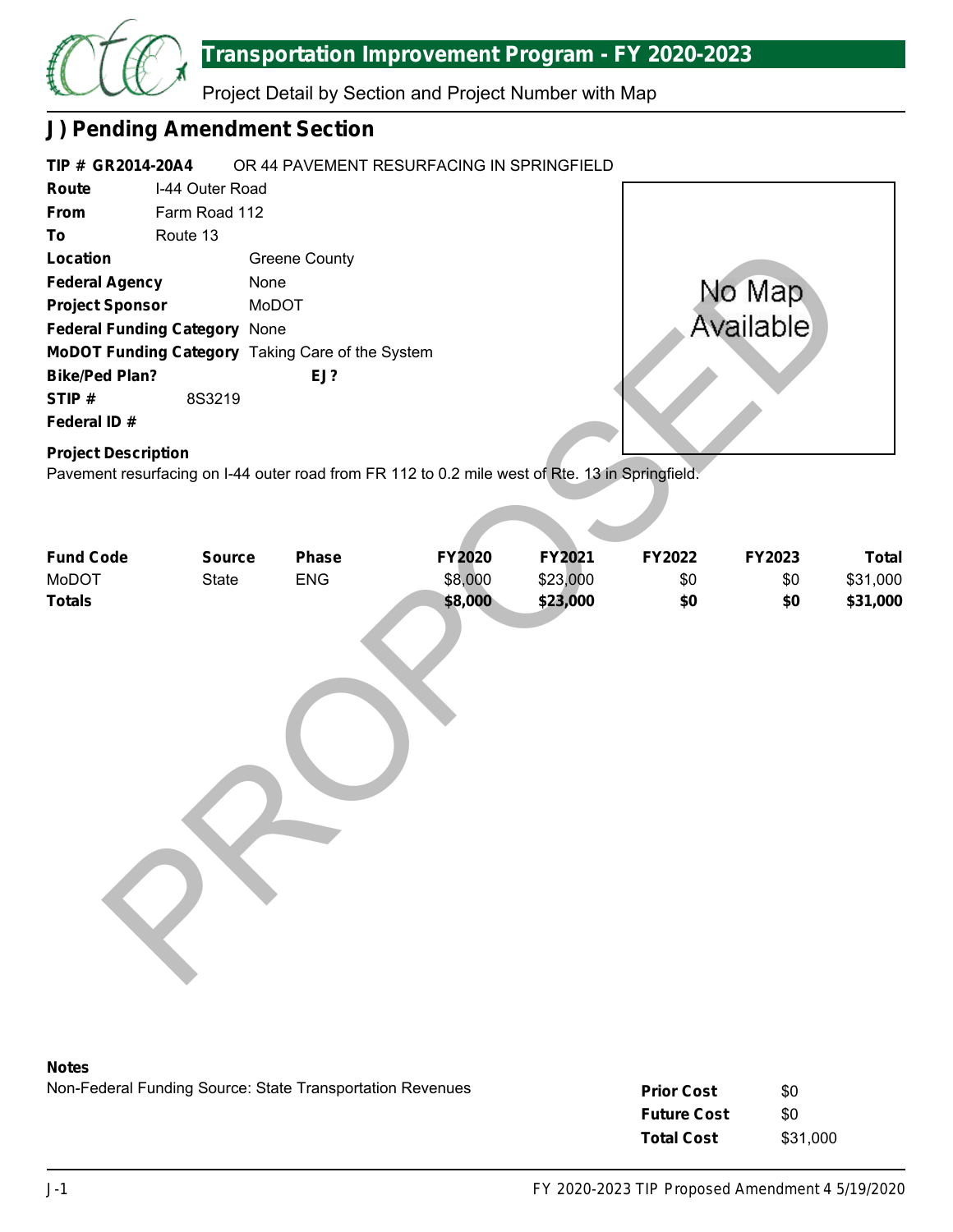

Project Detail by Section and Project Number with Map

# **J) Pending Amendment Section**

| TIP # MO2006-20A4                                |               |              | MINOR ROUTE PAVEMENT IMPROVEMENTS                                              |          |           |                                      |              |
|--------------------------------------------------|---------------|--------------|--------------------------------------------------------------------------------|----------|-----------|--------------------------------------|--------------|
| Route                                            | Various       |              |                                                                                |          |           |                                      |              |
| From                                             |               |              |                                                                                |          |           |                                      |              |
| To                                               |               |              |                                                                                |          |           |                                      |              |
| Location                                         |               |              |                                                                                |          |           |                                      |              |
| <b>Federal Agency</b>                            | <b>FHWA</b>   |              |                                                                                |          |           | OZARKS TRANSPORTATION ORGANIZATION   |              |
| <b>Project Sponsor</b>                           |               | <b>MoDOT</b> |                                                                                |          |           | A METROPOLITAN PLANNING ORGANIZATION |              |
| <b>Federal Funding Category STBG</b>             |               |              |                                                                                |          |           |                                      |              |
| MoDOT Funding Category Taking Care of the System |               |              |                                                                                |          |           |                                      |              |
| <b>Bike/Ped Plan?</b>                            |               | EJ?          |                                                                                |          |           | <b>Area Wide Project</b>             |              |
| STIP#                                            | 8P3189        |              |                                                                                |          |           |                                      |              |
| Federal ID#                                      |               |              |                                                                                |          |           |                                      |              |
| <b>Project Description</b>                       |               |              |                                                                                |          |           |                                      |              |
|                                                  |               |              | Pavement improvements on various minor routes in the urban Southwest District. |          |           |                                      |              |
|                                                  |               |              |                                                                                |          |           |                                      |              |
|                                                  |               |              |                                                                                |          |           |                                      |              |
|                                                  |               |              |                                                                                |          |           |                                      |              |
| <b>Fund Code</b>                                 | <b>Source</b> | <b>Phase</b> | <b>FY2020</b>                                                                  | FY2021   | FY2022    | FY2023                               | <b>Total</b> |
| FHWA (STBG)                                      | Federal       | <b>ENG</b>   | \$8,000                                                                        | \$40,000 | \$50,400  | \$0                                  | \$98,400     |
| <b>MoDOT</b>                                     | <b>State</b>  | <b>ENG</b>   | \$2,000                                                                        | \$10,000 | \$12,600  | \$0                                  | \$24,600     |
| FHWA (STBG)                                      | Federal       | CON          | \$0                                                                            | \$0      | \$519,200 | \$0                                  | \$519,200    |
| MoDOT                                            | <b>State</b>  | <b>CON</b>   | \$0                                                                            | \$0      | \$129,800 | \$0                                  | \$129,800    |
| <b>Totals</b>                                    |               |              | \$10,000                                                                       | \$50,000 | \$712,000 | \$0                                  | \$772,000    |
|                                                  |               |              |                                                                                |          |           |                                      |              |
|                                                  |               |              |                                                                                |          |           |                                      |              |
|                                                  |               |              |                                                                                |          |           |                                      |              |
|                                                  |               |              |                                                                                |          |           |                                      |              |
|                                                  |               |              |                                                                                |          |           |                                      |              |
|                                                  |               |              |                                                                                |          |           |                                      |              |
|                                                  |               |              |                                                                                |          |           |                                      |              |
|                                                  |               |              |                                                                                |          |           |                                      |              |
|                                                  |               |              |                                                                                |          |           |                                      |              |
|                                                  |               |              |                                                                                |          |           |                                      |              |
|                                                  |               |              |                                                                                |          |           |                                      |              |
|                                                  |               |              |                                                                                |          |           |                                      |              |
|                                                  |               |              |                                                                                |          |           |                                      |              |

| <b>Fund Code</b> | <b>Source</b> | <b>Phase</b> | <b>FY2020</b> | <b>FY2021</b> | <b>FY2022</b> | <b>FY2023</b> | Total     |
|------------------|---------------|--------------|---------------|---------------|---------------|---------------|-----------|
| FHWA (STBG)      | Federal       | <b>ENG</b>   | \$8,000       | \$40,000      | \$50,400      | \$0           | \$98,400  |
| MoDOT            | State         | <b>ENG</b>   | \$2,000       | \$10,000      | \$12,600      | \$0           | \$24,600  |
| FHWA (STBG)      | Federal       | CON          | \$0           | \$0           | \$519,200     | \$0           | \$519,200 |
| MoDOT            | State         | CON .        | \$0           | \$0           | \$129,800     | \$0           | \$129,800 |
| <b>Totals</b>    |               |              | \$10,000      | \$50,000      | \$712,000     | \$0           | \$772,000 |

## **Notes**

| .                                                         |                    |           |
|-----------------------------------------------------------|--------------------|-----------|
| Non-Federal Funding Source: State Transportation Revenues | <b>Prior Cost</b>  | \$0       |
| FYI: Bike/Ped and EJ Needs Dependent on Locations         | <b>Future Cost</b> | SO.       |
|                                                           | <b>Total Cost</b>  | \$772.000 |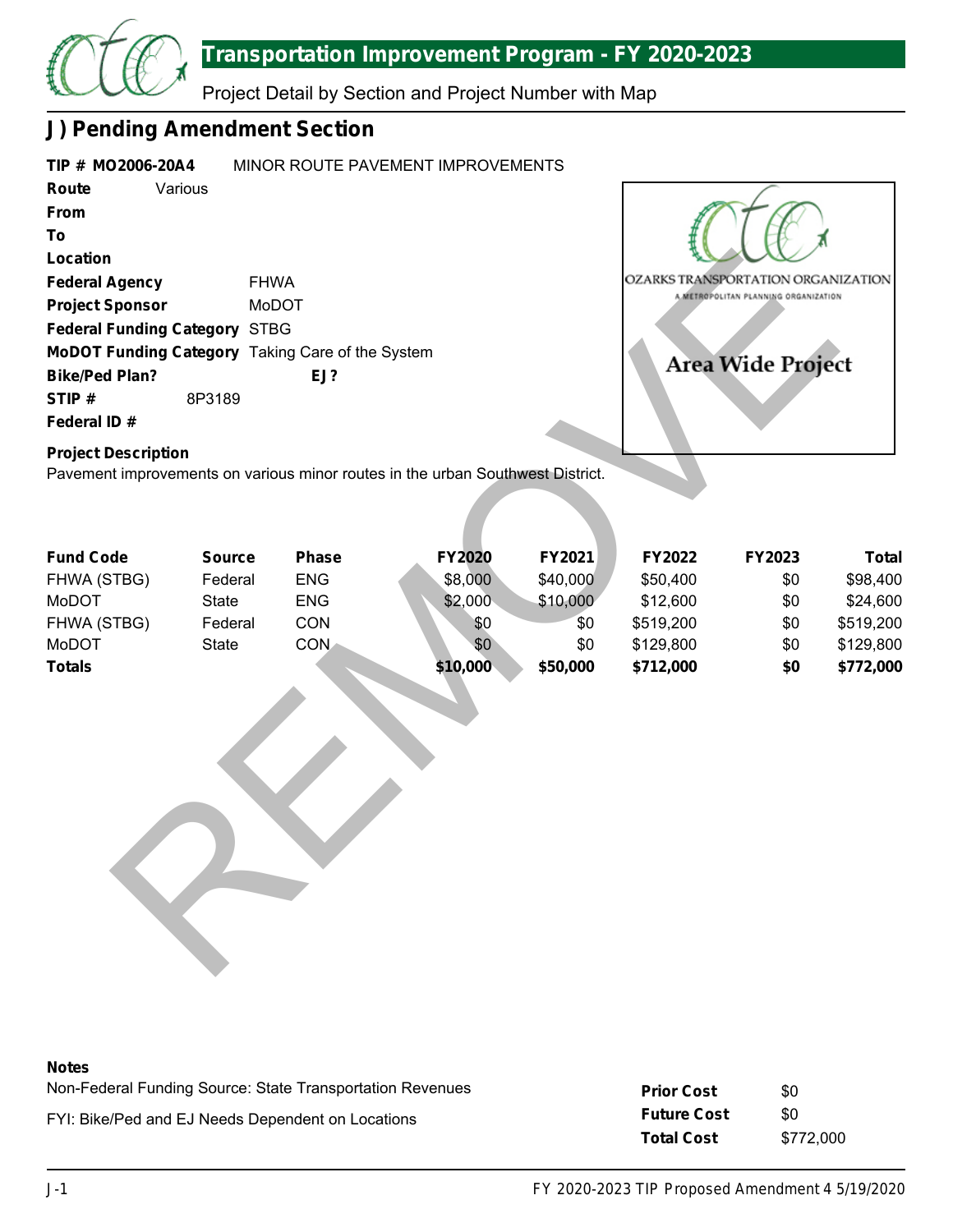

Project Detail by Section and Project Number with Map

# **F) Roadways Section**

| TIP # MO2006-20                      | MINOR ROUTE PAVEMENT IMPROVEMENTS                       |
|--------------------------------------|---------------------------------------------------------|
| Various<br>Route                     |                                                         |
| From                                 |                                                         |
| Τo                                   |                                                         |
| Location                             |                                                         |
| <b>Federal Agency</b>                | <b>FHWA</b>                                             |
| <b>Project Sponsor</b>               | MoDOT                                                   |
| <b>Federal Funding Category STBG</b> |                                                         |
|                                      | <b>MoDOT Funding Category Taking Care of the System</b> |
| <b>Bike/Ped Plan?</b>                | EJ?                                                     |
| STIP#<br>8P3189                      |                                                         |
| Federal ID#                          |                                                         |



# **Project Description**

| Location                                                                                                     |               |            |               |               |           |                                                                            |              |
|--------------------------------------------------------------------------------------------------------------|---------------|------------|---------------|---------------|-----------|----------------------------------------------------------------------------|--------------|
| <b>Federal Agency</b>                                                                                        | <b>FHWA</b>   |            |               |               |           | OZARKS TRANSPORTATION ORGANIZATION<br>A METROPOLITAN PLANNING ORGANIZATION |              |
| <b>Project Sponsor</b>                                                                                       |               | MoDOT      |               |               |           |                                                                            |              |
| Federal Funding Category STBG                                                                                |               |            |               |               |           |                                                                            |              |
| MoDOT Funding Category Taking Care of the System                                                             |               |            |               |               |           | <b>Area Wide Project</b>                                                   |              |
| <b>Bike/Ped Plan?</b>                                                                                        |               | EJ?        |               |               |           |                                                                            |              |
| STIP#                                                                                                        | 8P3189        |            |               |               |           |                                                                            |              |
| Federal ID#                                                                                                  |               |            |               |               |           |                                                                            |              |
| <b>Project Description</b><br>Pavement improvements on various minor routes in the urban Southwest District. |               |            |               |               |           |                                                                            |              |
| <b>Fund Code</b>                                                                                             | <b>Source</b> | Phase      | <b>FY2020</b> | <b>FY2021</b> | FY2022    | FY2023                                                                     | <b>Total</b> |
| FHWA (STBG)                                                                                                  | Federal       | <b>ENG</b> | \$8,000       | \$40,000      | \$50,400  | \$0                                                                        | \$98,400     |
| <b>MoDOT</b>                                                                                                 | <b>State</b>  | <b>ENG</b> | \$2,000       | \$10,000      | \$12,600  | \$0                                                                        | \$24,600     |
| FHWA (STBG)                                                                                                  | Federal       | CON        | \$0           | \$0           | \$519,200 | \$0                                                                        | \$519,200    |
| MoDOT                                                                                                        | <b>State</b>  | CON        | \$0           | \$0           | \$129,800 | \$0                                                                        | \$129,800    |
| <b>Totals</b>                                                                                                |               |            | \$10,000      | \$50,000      | \$712,000 | \$0                                                                        | \$772,000    |
|                                                                                                              |               |            |               |               |           |                                                                            |              |

## **Notes**

| 110163                                                    |                    |           |
|-----------------------------------------------------------|--------------------|-----------|
| Non-Federal Funding Source: State Transportation Revenues | <b>Prior Cost</b>  | \$0       |
| FYI: Bike/Ped and EJ Needs Dependent on Locations         | <b>Future Cost</b> | \$0       |
|                                                           | <b>Total Cost</b>  | \$772,000 |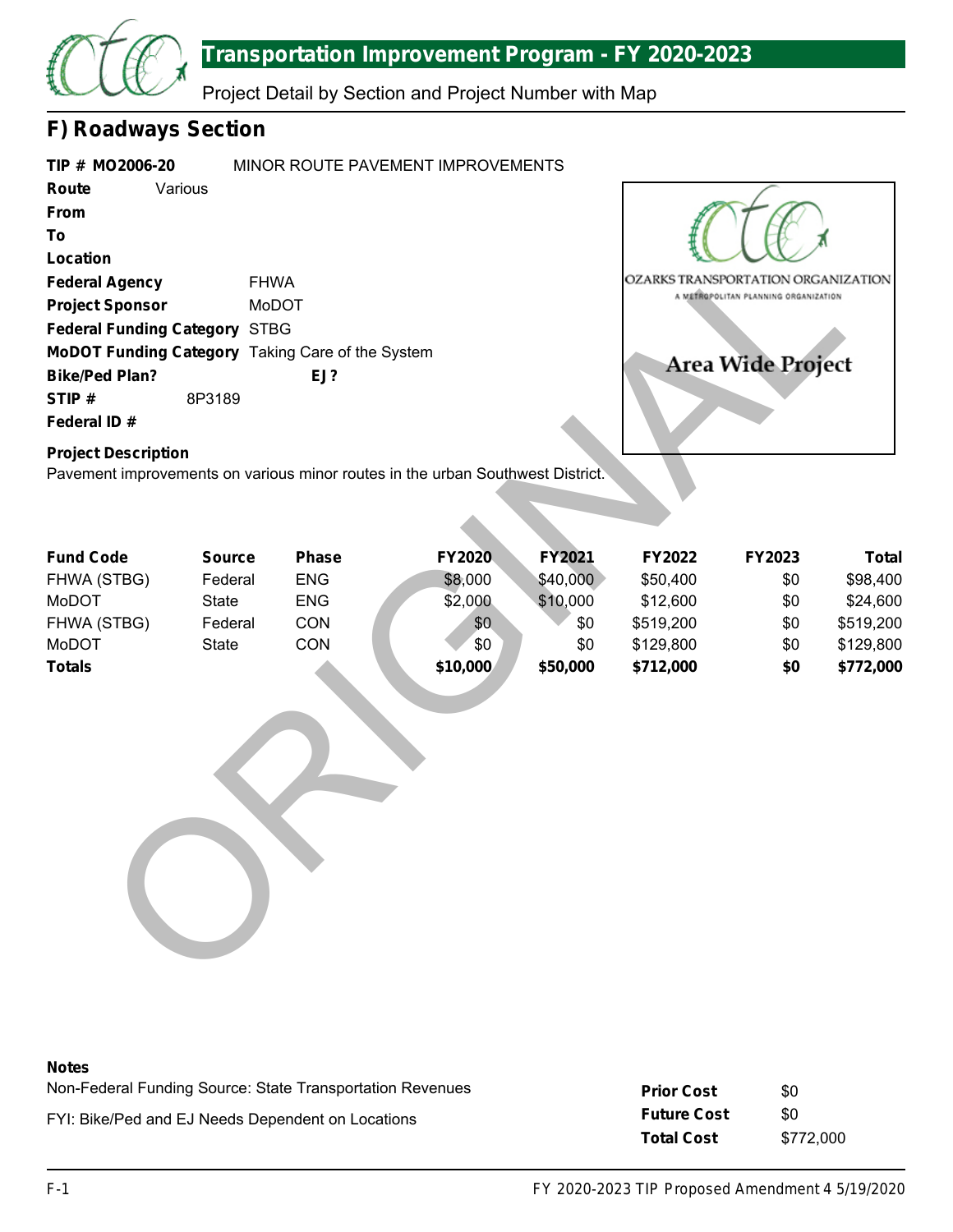

Project Detail by Section and Project Number with Map

# **J) Pending Amendment Section**

| TIP # OK2001-20A4                                                                                                                                      |               |               | ROUTE NN PAVEMENT RESURFACING IN OZARK |               |         |          |        |           |  |  |
|--------------------------------------------------------------------------------------------------------------------------------------------------------|---------------|---------------|----------------------------------------|---------------|---------|----------|--------|-----------|--|--|
| Route                                                                                                                                                  | Route NN      |               |                                        |               |         |          |        |           |  |  |
| From                                                                                                                                                   |               | Farm Road 197 |                                        |               |         |          |        |           |  |  |
| To                                                                                                                                                     | Route J       |               |                                        |               |         |          |        |           |  |  |
| Location                                                                                                                                               |               |               | City of Ozark                          |               |         |          |        |           |  |  |
| <b>Federal Agency</b>                                                                                                                                  |               | <b>FHWA</b>   |                                        |               |         |          |        | No Map    |  |  |
| <b>Project Sponsor</b>                                                                                                                                 |               | MoDOT         |                                        |               |         |          |        |           |  |  |
| <b>Federal Funding Category STBG</b>                                                                                                                   |               |               |                                        |               |         |          |        | Available |  |  |
| MoDOT Funding Category Taking Care of the System                                                                                                       |               |               |                                        |               |         |          |        |           |  |  |
| <b>Bike/Ped Plan?</b>                                                                                                                                  |               |               | EJ?                                    |               |         |          |        |           |  |  |
| STIP#                                                                                                                                                  | 8S3205        |               |                                        |               |         |          |        |           |  |  |
| Federal ID#                                                                                                                                            |               |               |                                        |               |         |          |        |           |  |  |
| <b>Project Description</b><br>Pavement resurfacing on Route NN from 0.1 mile south of Farm Road 197 to 0.1 mile east of Rte. J in<br>Christian County. |               |               |                                        |               |         |          |        |           |  |  |
| <b>Fund Code</b>                                                                                                                                       | <b>Source</b> |               | <b>Phase</b>                           | <b>FY2020</b> |         | FY2021   | FY2022 | FY2023    |  |  |
| MoDOT                                                                                                                                                  | <b>State</b>  |               | <b>ENG</b>                             | \$1,600       |         | \$10,000 | \$0    | \$0       |  |  |
| MoDOT-AC                                                                                                                                               | <b>State</b>  |               | <b>ENG</b>                             |               | \$6,400 | \$40,000 | \$0    | \$0       |  |  |
| <b>Totals</b>                                                                                                                                          |               |               |                                        |               | \$8,000 | \$50,000 | \$0    | \$0       |  |  |

# **Project Description**

| <b>Fund Code</b> | <b>Source</b> | <b>Phase</b> | <b>FY2020</b> | <b>FY2021</b> | <b>FY2022</b> | <b>FY2023</b> | Total    |  |  |
|------------------|---------------|--------------|---------------|---------------|---------------|---------------|----------|--|--|
| MoDOT            | State         | <b>ENG</b>   | \$1,600       | \$10,000      | \$0           | \$0           | \$11,600 |  |  |
| MoDOT-AC         | State         | <b>ENG</b>   | \$6,400       | \$40,000      | \$0           | \$0           | \$46,400 |  |  |
| <b>Totals</b>    |               |              | \$8,000       | \$50,000      | \$0           | \$0           | \$58,000 |  |  |
|                  |               |              |               |               |               |               |          |  |  |

# **Notes**

| <b>Prior Cost</b>  | \$0      |
|--------------------|----------|
| <b>Future Cost</b> | \$0      |
| <b>Total Cost</b>  | \$58,000 |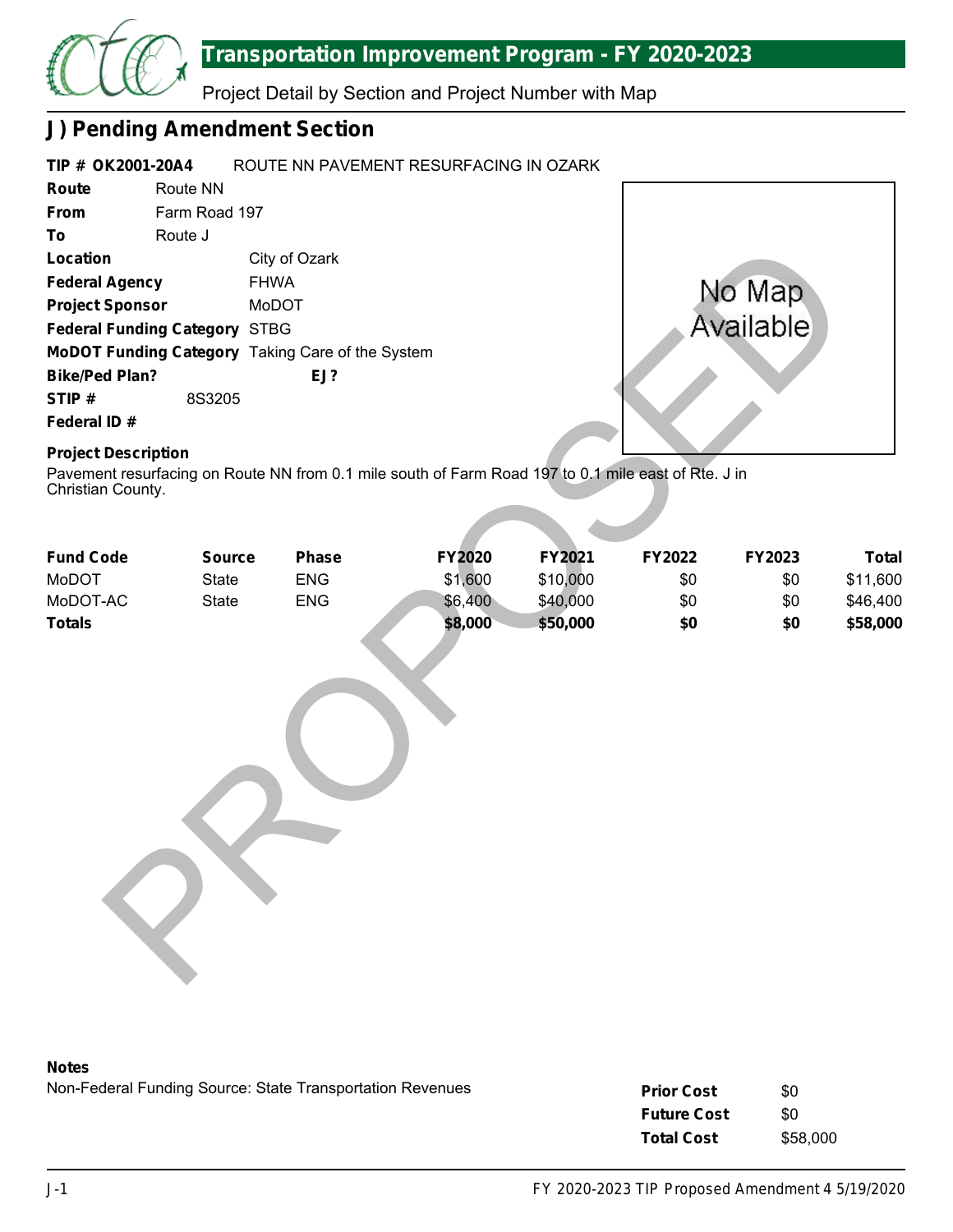

Project Detail by Section and Project Number with Map

# **J) Pending Amendment Section**

| TIP # RP2001-20A4                    |               | ROUTE ZZ CHIP SEALING IN REPUBLIC                       |  |  |  |  |
|--------------------------------------|---------------|---------------------------------------------------------|--|--|--|--|
| Route                                | 77            |                                                         |  |  |  |  |
| <b>From</b>                          | Route M       |                                                         |  |  |  |  |
| Τo                                   | Farm Road 194 |                                                         |  |  |  |  |
| Location                             |               | City of Republic                                        |  |  |  |  |
| <b>Federal Agency</b>                |               | <b>FHWA</b>                                             |  |  |  |  |
| <b>Project Sponsor</b>               |               | MoDOT                                                   |  |  |  |  |
| <b>Federal Funding Category STBG</b> |               |                                                         |  |  |  |  |
|                                      |               | <b>MoDOT Funding Category</b> Taking Care of the System |  |  |  |  |
| <b>Bike/Ped Plan?</b>                |               | EJ?                                                     |  |  |  |  |
| STIP#                                | 8S3204        |                                                         |  |  |  |  |
| Federal ID#                          |               |                                                         |  |  |  |  |



# **Project Description**

| Location                                         |               | City of Republic |                                                                                                     |           |        |        |              |
|--------------------------------------------------|---------------|------------------|-----------------------------------------------------------------------------------------------------|-----------|--------|--------|--------------|
| <b>Federal Agency</b>                            |               | <b>FHWA</b>      |                                                                                                     |           |        | No Map |              |
| <b>Project Sponsor</b><br>MoDOT                  |               |                  |                                                                                                     |           |        |        |              |
| <b>Federal Funding Category STBG</b>             |               |                  |                                                                                                     | Available |        |        |              |
| MoDOT Funding Category Taking Care of the System |               |                  |                                                                                                     |           |        |        |              |
| <b>Bike/Ped Plan?</b>                            |               | EJ?              |                                                                                                     |           |        |        |              |
| STIP#                                            | 8S3204        |                  |                                                                                                     |           |        |        |              |
| Federal ID#                                      |               |                  |                                                                                                     |           |        |        |              |
| <b>Project Description</b><br>Road) in Republic. |               |                  | Pavement preservation treatment on Wilson Creek Boulevard from Rte. M to Farm Road 194 (County Line |           |        |        |              |
| <b>Fund Code</b>                                 | <b>Source</b> | <b>Phase</b>     | FY2020                                                                                              | FY2021    | FY2022 | FY2023 | <b>Total</b> |
| MoDOT                                            | <b>State</b>  | <b>ENG</b>       | \$1,600                                                                                             | \$2,400   | \$0    | \$0    | \$4,000      |
| MoDOT-AC                                         | State         | <b>ENG</b>       | \$6,400                                                                                             | \$9,600   | \$0    | \$0    | \$16,000     |
| MoDOT                                            | State         | CON              | \$0                                                                                                 | \$16,000  | \$0    | \$0    | \$16,000     |
| MoDOT-AC                                         | State         | CON              | \$0                                                                                                 | \$64,000  | \$0    | \$0    | \$64,000     |
| <b>Totals</b>                                    |               |                  | \$8,000                                                                                             | \$92,000  | \$0    | \$0    | \$100,000    |
|                                                  |               |                  |                                                                                                     |           |        |        |              |

## **Notes**

| <b>Prior Cost</b>  | \$0       |
|--------------------|-----------|
| <b>Future Cost</b> | \$0       |
| <b>Total Cost</b>  | \$100,000 |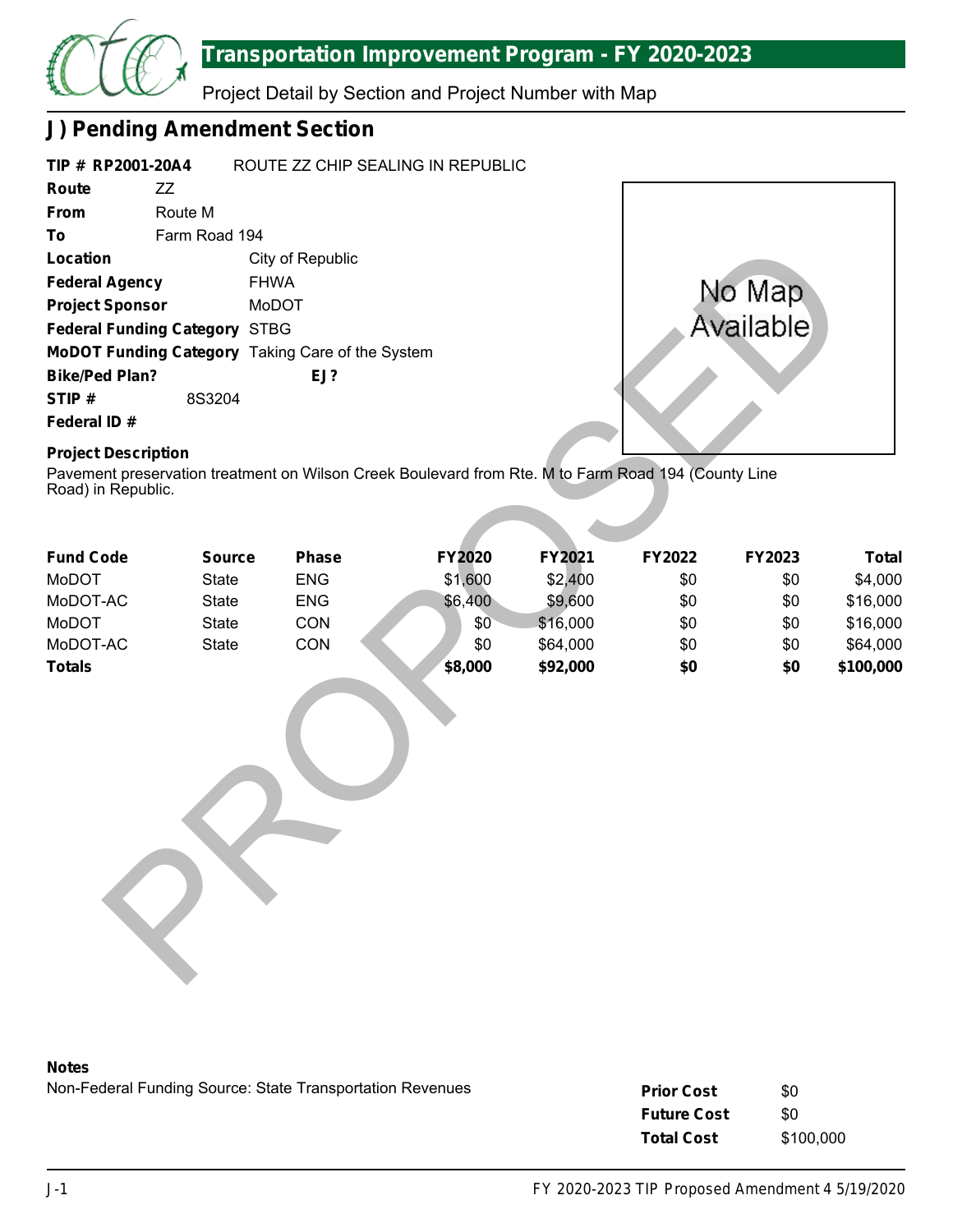

| TIP # SP2016-20A4<br>Route<br>From<br>To<br>Location<br><b>Federal Agency</b><br><b>Project Sponsor</b><br><b>Federal Funding Category STBG</b><br><b>Bike/Ped Plan?</b><br>STIP#<br>Federal ID#<br><b>Project Description</b> | Route B<br>Route 266<br>$I-44$<br>8S3216 | <b>Greene County</b><br><b>FHWA</b><br>MoDOT<br>MoDOT Funding Category Taking Care of the System<br>EJ? | ROUTE B PAVEMENT RESURFACING<br>Pavement resurfacing on Route B from Route 266 to I-44 in Springfield. |         |                     |            | No Map<br>Available |                     |
|--------------------------------------------------------------------------------------------------------------------------------------------------------------------------------------------------------------------------------|------------------------------------------|---------------------------------------------------------------------------------------------------------|--------------------------------------------------------------------------------------------------------|---------|---------------------|------------|---------------------|---------------------|
| <b>Fund Code</b><br>MoDOT                                                                                                                                                                                                      | <b>Source</b><br><b>State</b>            | Phase<br><b>ENG</b>                                                                                     | FY2020                                                                                                 | \$200   | FY2021              | FY2022     | FY2023              | <b>Total</b>        |
| MoDOT-AC                                                                                                                                                                                                                       | <b>State</b>                             | <b>ENG</b>                                                                                              |                                                                                                        | \$800   | \$3,800<br>\$15,200 | \$0<br>\$0 | \$0<br>\$0          | \$4,000<br>\$16,000 |
| <b>Totals</b>                                                                                                                                                                                                                  |                                          |                                                                                                         |                                                                                                        | \$1,000 | \$19,000            | \$0        | \$0                 | \$20,000            |
|                                                                                                                                                                                                                                |                                          |                                                                                                         |                                                                                                        |         |                     |            |                     |                     |

### **Notes**

| <b>Prior Cost</b>  | \$0      |
|--------------------|----------|
| <b>Future Cost</b> | \$0      |
| <b>Total Cost</b>  | \$20,000 |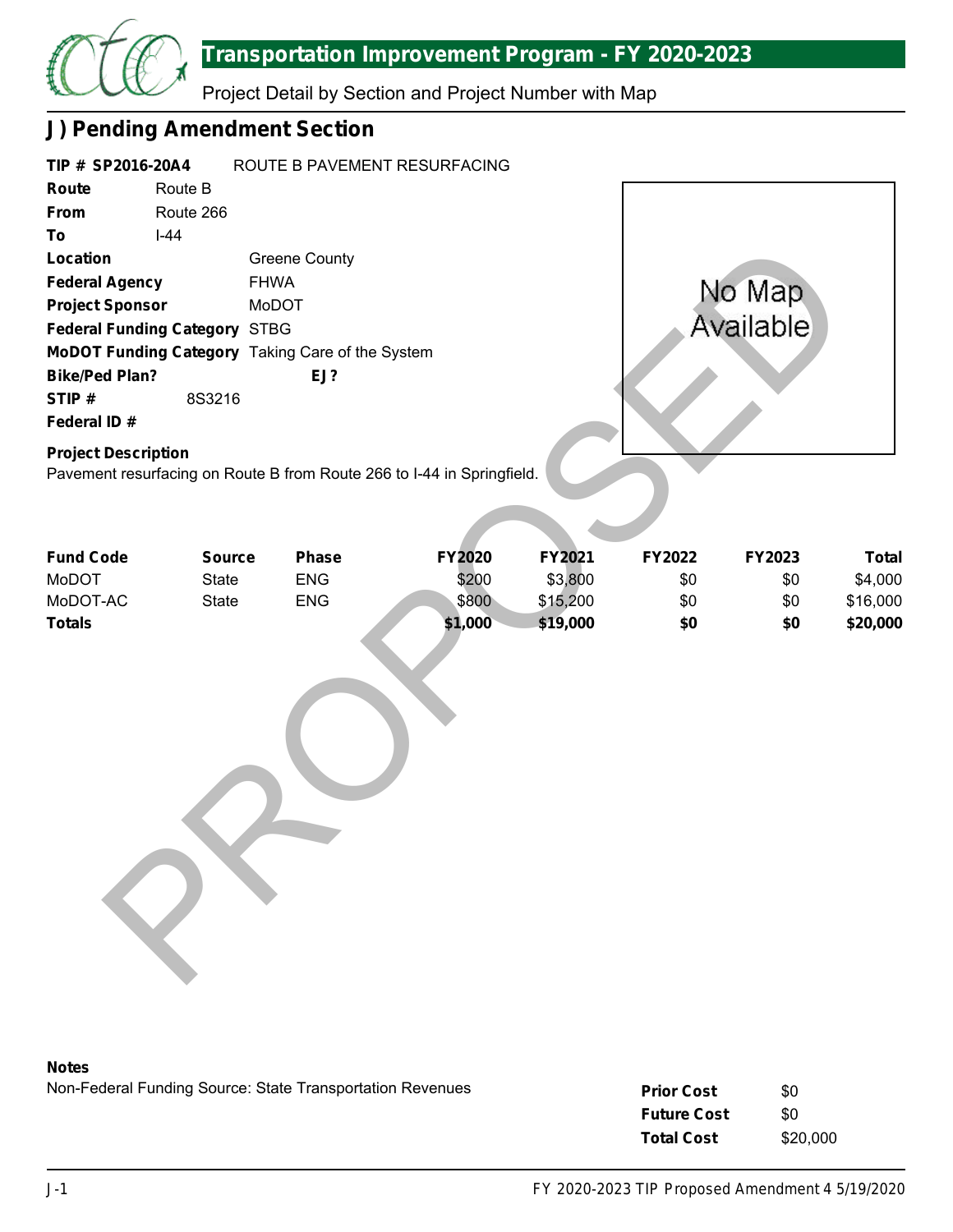

Project Detail by Section and Project Number with Map

# **J) Pending Amendment Section**

#### **TIP # SP2017-20A4** SCOPING FOR KANSAS EXPRESSWAY CAPITAL IMPROVEMENTS

| Route                                | Kansas Expressway     |                                                                 |
|--------------------------------------|-----------------------|-----------------------------------------------------------------|
| <b>From</b>                          | <b>Bennett Street</b> |                                                                 |
| To                                   | Route 60              |                                                                 |
| Location                             |                       | City of Springfield                                             |
| <b>Federal Agency</b>                |                       | <b>FHWA</b>                                                     |
| <b>Project Sponsor</b>               |                       | MoDOT                                                           |
| <b>Federal Funding Category NHPP</b> |                       |                                                                 |
|                                      |                       | <b>MoDOT Funding Category</b> Major Projects and Emerging Needs |
| <b>Bike/Ped Plan?</b>                |                       | EJ?                                                             |
| STIP#                                | 8S3195                |                                                                 |
| Federal ID#                          |                       |                                                                 |



# **Project Description**

|                                                                 | EJ?                               |                                                                                                                                 |                                                                                                             |                                            |                                             |                                                                                                                                                                         |
|-----------------------------------------------------------------|-----------------------------------|---------------------------------------------------------------------------------------------------------------------------------|-------------------------------------------------------------------------------------------------------------|--------------------------------------------|---------------------------------------------|-------------------------------------------------------------------------------------------------------------------------------------------------------------------------|
| 8S3195                                                          |                                   |                                                                                                                                 |                                                                                                             |                                            |                                             |                                                                                                                                                                         |
|                                                                 |                                   |                                                                                                                                 |                                                                                                             |                                            |                                             |                                                                                                                                                                         |
| <b>Project Description</b><br>Freeway (Rte. 60) in Springfield. |                                   |                                                                                                                                 |                                                                                                             |                                            |                                             |                                                                                                                                                                         |
|                                                                 |                                   |                                                                                                                                 |                                                                                                             |                                            |                                             | <b>Total</b>                                                                                                                                                            |
|                                                                 |                                   |                                                                                                                                 |                                                                                                             |                                            |                                             | \$200,000                                                                                                                                                               |
|                                                                 |                                   |                                                                                                                                 |                                                                                                             |                                            |                                             | \$50,000                                                                                                                                                                |
|                                                                 |                                   |                                                                                                                                 |                                                                                                             |                                            |                                             | \$250,000                                                                                                                                                               |
|                                                                 |                                   |                                                                                                                                 |                                                                                                             |                                            |                                             |                                                                                                                                                                         |
|                                                                 | <b>Source</b><br>Federal<br>State | City of Springfield<br><b>FHWA</b><br>MoDOT<br><b>Federal Funding Category NHPP</b><br><b>Phase</b><br><b>ENG</b><br><b>ENG</b> | MoDOT Funding Category Major Projects and Emerging Needs<br><b>FY2020</b><br>\$8,000<br>\$2,000<br>\$10,000 | FY2021<br>\$72,000<br>\$18,000<br>\$90,000 | FY2022<br>\$80,000<br>\$20,000<br>\$100,000 | No Map<br>Available<br>Scoping for capital improvements on Kansas Expressway (Rte. 13) from Bennett Street to James River<br>FY2023<br>\$40,000<br>\$10,000<br>\$50,000 |

### **Notes**

| <b>Prior Cost</b>  | \$0       |
|--------------------|-----------|
| <b>Future Cost</b> | \$0       |
| <b>Total Cost</b>  | \$250,000 |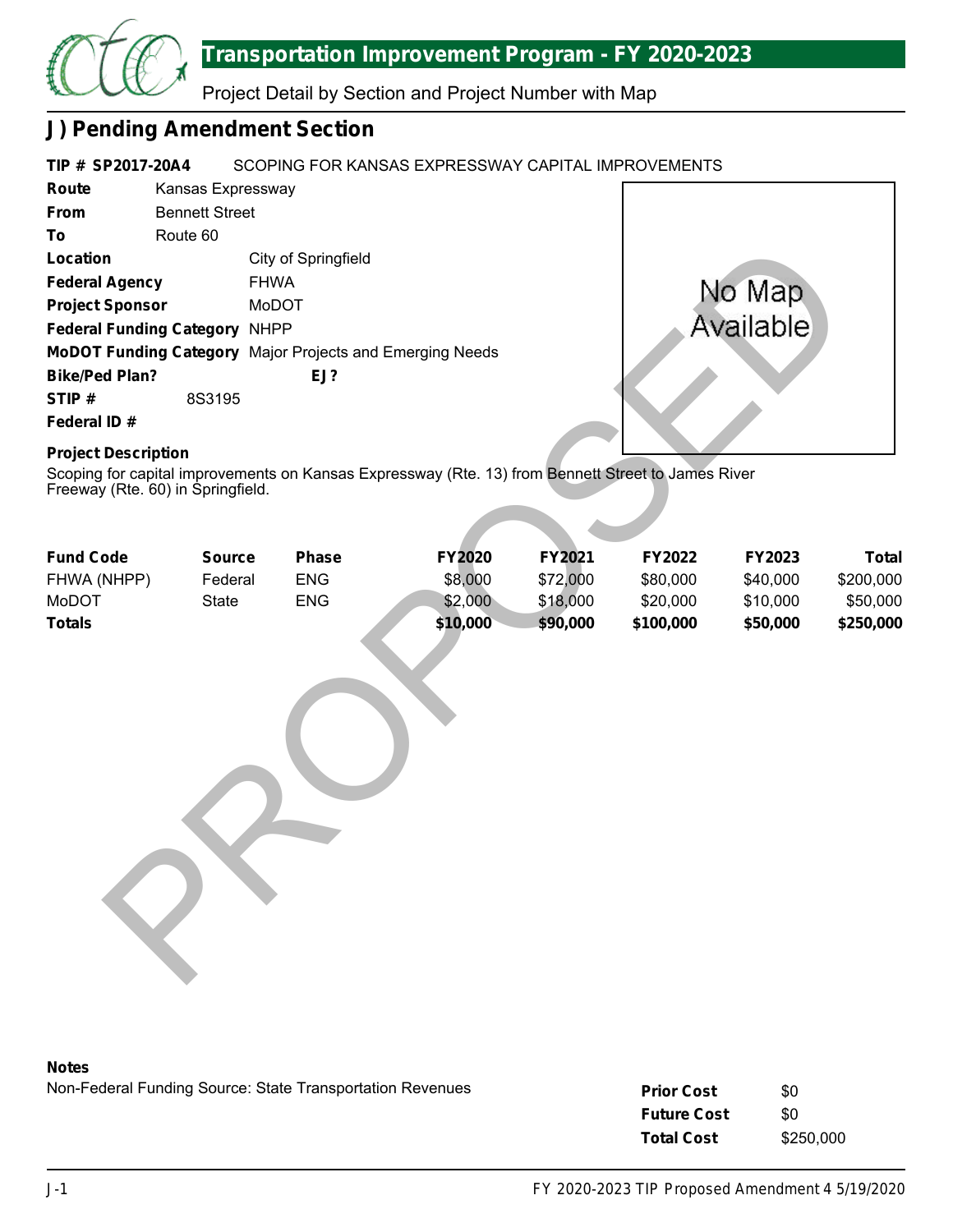|  | <b>Bicycle &amp; Pedestrian</b> |
|--|---------------------------------|
|--|---------------------------------|

### **YEARLY SUMMARY**

|                 |                      |                   | Federal            |                    |                    | Local        | <b>State</b> |                 |              |
|-----------------|----------------------|-------------------|--------------------|--------------------|--------------------|--------------|--------------|-----------------|--------------|
| <b>PROJECT</b>  | <b>FHWA (STBG-U)</b> | <b>FHWA (TAP)</b> | <b>FHWA (NHPP)</b> | <b>FHWA (STAP)</b> | <b>FHWA (STBG)</b> | <b>LOCAL</b> | <b>MoDOT</b> | <b>MoDOT-AC</b> | <b>TOTAL</b> |
| 2020            |                      |                   |                    |                    |                    |              |              |                 |              |
| EN1513-19AM1    | \$488,494            | \$0               | \$0                | \$0                | \$0                | \$122,122    | \$0          | $\overline{50}$ | \$610,616    |
| EN1706          | \$0                  | \$0               | \$0                | \$0                | \$8,000            | \$0          | \$2,000      | \$0             | \$10,000     |
| EN1801-18       | \$0                  | \$0               | \$0                | \$0                | \$12,000           | \$0          | \$3,000      | \$0             | \$15,000     |
| EN1802-18       | \$0                  | \$0               | \$0                | \$0                | \$333,600          | \$0          | \$83,400     | \$0             | \$417,000    |
| EN1803-18A3     | \$2,000,000          | \$0               | \$0                | \$0                | \$0                | \$500,000    | \$0          | \$0             | \$2,500,000  |
| EN1901-19       | \$0                  | \$0               | \$0                | \$0                | \$1,600            | \$0          | \$400        | \$0             | \$2,000      |
| EN1902-19A2     | \$0                  | \$193,075         | \$0                | \$0                | \$0                | \$48,269     | \$0          | \$0             | \$241,344    |
| EN1903-19A2     | \$0                  | \$155,439         | \$0                | \$0                | \$0                | \$42,060     | \$0          | \$0             | \$197,499    |
| EN1904-19A3     | \$0                  | \$272,000         | \$0                | \$0                | \$0                | \$68,000     | \$0          | \$0             | \$340,000    |
| EN1905-19A3     | \$324,014            | \$0               | \$0                | \$0                | \$0                | \$81,004     | \$0          | \$0             | \$405,018    |
| EN1906-19A3     | \$187,990            | \$0               | \$0                | \$0                | \$0                | \$46,998     | \$0          | \$0             | \$234,988    |
| EN1907-19A3     | \$0                  | \$139,621         | \$0                | \$0                | \$0                | \$34,906     | \$0          | \$0             | \$174,527    |
| EN1908-19A3     | \$0                  | \$297,093         | \$0                | \$0                | \$0                | \$74,274     | \$0          | \$0             | \$371,367    |
| EN1909-19A3     | \$183,365            | \$0               | \$0                | \$0                | \$0                | \$45,841     | \$0          | \$0             | \$229,206    |
| EN1910-19A3     | \$146,098            | \$0               | \$0                | \$0                | \$0                | \$36,524     | \$0          | \$0             | \$182,622    |
| EN1911-19A3     | \$0                  | \$72,708          | \$0                | \$0                | \$0                | \$18,177     | \$0          | \$0             | \$90,885     |
| EN1912-19A3     | \$0                  | \$85,911          | \$0                | \$0                | \$0                | \$21,478     | \$0          | \$0             | \$107,389    |
| EN1913-19A3     | \$110,869            | \$0               | \$0                | \$0                | \$0                | \$27,717     | \$0          | \$0             | \$138,586    |
| EN1914-19AM2    | \$0                  | \$0               | \$0                | \$0                | \$25,600           | \$0          | \$6,400      | \$0             | \$32,000     |
| EN2002-20       | \$0                  | \$0               | \$0                | \$0                | \$0                | \$0          | \$23,000     | \$92,000        | \$115,000    |
| EN2003-20       | \$0                  | \$0               | \$0                | \$0                | \$1,600            | \$0          | \$400        | \$0             | \$2,000      |
| EN2004-20       | \$0                  | \$0               | \$0                | \$0                | \$1,600            | \$0          | \$400        | \$0             | \$2,000      |
| EN2005-20       | \$0                  | \$0               | \$0                | \$0                | \$0                | \$0          | \$6,000      | \$24,000        | \$30,000     |
| EN2006-20       | \$0                  | \$0               | \$0                | \$0                | \$0                | \$0          | \$10,000     | \$40,000        | \$50,000     |
| EN2007-20       | \$0                  | \$0               | \$1,600            | \$0                | \$0                | \$0          | \$400        | \$0             | \$2,000      |
| EN2008-20A3     | \$78,000             | \$0               | \$0                | \$0                | \$0                | \$43,500     | \$0          | \$0             | \$121,500    |
| EN2010-20A3     | \$394,214            | \$0               | \$0                | \$0                | \$0                | \$98,554     | \$0          | \$0             | \$492,768    |
| EN2011-20A3     | \$33,603             | \$0               | \$0                | \$0                | \$0                | \$8,401      | \$0          | \$0             | \$42,004     |
| EN2012-20A3     | \$100,000            | \$0               | \$0                | \$0                | \$0                | \$25,000     | \$0          | \$0             | \$125,000    |
| EN2013-20A4     | \$0                  | \$0               | \$0                | \$0                | \$0                | \$0          | \$1,000      | \$4,000         | \$5,000      |
| SP2001-19A6     | \$0                  | \$0               | \$0                | \$0                | \$125,978          | \$0          | \$0          | \$0             | \$125,978    |
| <b>SUBTOTAL</b> | \$4,046,647          | \$1,215,847       | \$1,600            | \$0                | \$509,978          | \$1,342,825  | \$136,400    | \$160,000       | \$7,413,297  |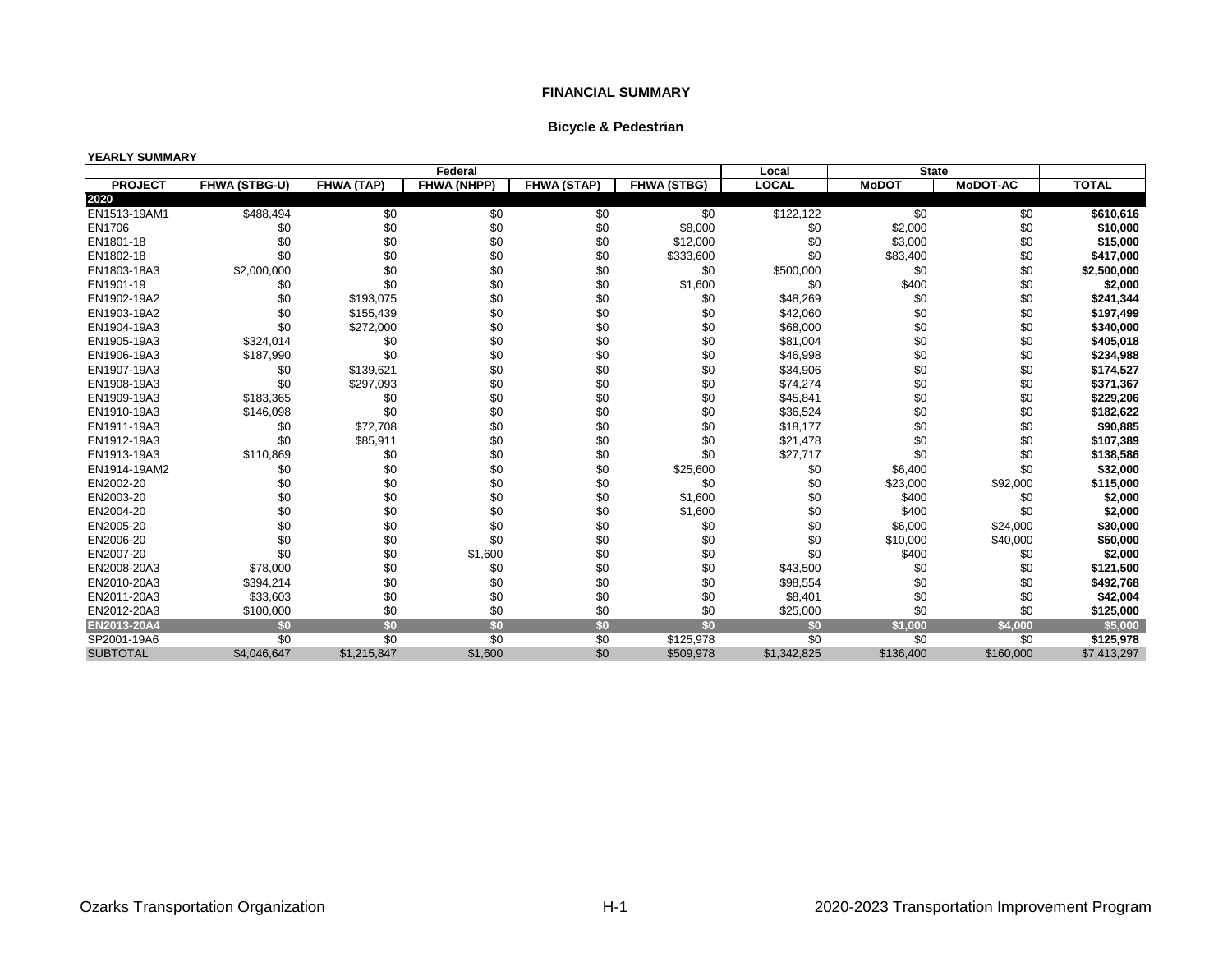## **Bicycle & Pedestrian**

### **YEARLY SUMMARY**

|                    |               |             | Federal            |                    |                    | Local        | <b>State</b> |                 |              |
|--------------------|---------------|-------------|--------------------|--------------------|--------------------|--------------|--------------|-----------------|--------------|
| <b>PROJECT</b>     | FHWA (STBG-U) | FHWA (TAP)  | <b>FHWA (NHPP)</b> | <b>FHWA (STAP)</b> | <b>FHWA (STBG)</b> | <b>LOCAL</b> | <b>MoDOT</b> | <b>MoDOT-AC</b> | <b>TOTAL</b> |
| 2021               |               |             |                    |                    |                    |              |              |                 |              |
| <b>EN1706</b>      | \$0           | \$0         | \$0                | $\overline{50}$    | \$8,000            | \$0          | \$2,000      | $\overline{50}$ | \$10,000     |
| EN1801-18          | \$0           | \$0         | \$0                | \$264,000          | \$682,400          | \$0          | \$236,600    | \$0             | \$1,183,000  |
| EN1802-18          | \$0           | \$0         | \$0                | \$0                | \$1,639,200        | \$0          | \$409,800    | \$0             | \$2,049,000  |
| EN1901-19          | \$0           | \$0         | \$0                | \$0                | \$244,000          | \$0          | \$61,000     | \$0             | \$305,000    |
| EN1914-19AM2       | \$0           | \$0         | \$0                | \$0                | \$378,400          | \$0          | \$94,600     | \$0             | \$473,000    |
| EN2002-20          | \$0           | \$0         | \$0                | \$0                | \$0                | \$0          | \$255,200    | \$1,020,800     | \$1,276,000  |
| EN2003-20          | \$0           | \$0         | \$0                | \$0                | \$40,000           | \$0          | \$10,000     | \$0             | \$50,000     |
| EN2004-20          | \$0           | \$0         | \$0                | \$0                | \$7,200            | \$0          | \$1,800      | \$0             | \$9,000      |
| EN2005-20          | \$0           | \$0         | \$0                | \$0                | \$0                | \$0          | \$22,200     | \$88,800        | \$111,000    |
| EN2006-20          | \$0           | \$0         | \$0                | \$0                | \$0                | \$0          | \$67,000     | \$268,000       | \$335,000    |
| EN2007-20          | \$0           | \$0         | \$1,600            | \$0                | \$0                | \$0          | \$400        | \$0             | \$2,000      |
| EN2008-20A3        | \$792,949     | \$0         | \$0                | \$0                | \$0                | \$294,000    | \$0          | \$0             | \$1,086,949  |
| EN2009-20A3        | \$217,461     | \$0         | \$0                | \$0                | \$0                | \$54,365     | \$0          | \$0             | \$271,826    |
| EN2011-20A3        | \$253,283     | \$0         | \$0                | \$0                | \$0                | \$63,321     | \$0          | \$0             | \$316,604    |
| EN2013-20A4        | \$0           | \$0         | \$0                | \$0                | \$0                | \$0          | \$3,000      | \$12,000        | \$15,000     |
| EN2101-18          | \$53,760      | \$0         | \$0                | \$0                | \$0                | \$13,440     | \$0          | \$0             | \$67,200     |
| EN2102-18          | \$74,368      | \$0         | \$0                | \$0                | \$0                | \$18,592     | \$0          | \$0             | \$92,960     |
| <b>SUBTOTAL</b>    | \$1,391,821   | \$0         | \$1,600            | \$264,000          | \$2,999,200        | \$443,718    | \$1,163,600  | \$1,389,600     | \$7,653,539  |
|                    |               |             |                    |                    |                    |              |              |                 |              |
| 2022               |               |             |                    |                    |                    |              |              |                 |              |
| EN1901-19          | \$0           | \$0         | \$196,000          | \$315,000          | \$704,200          | \$0          | \$303,800    | \$0             | \$1,519,000  |
| EN2003-20          | \$0           | \$0         | \$0                | \$0                | \$152,800          | \$0          | \$38,200     | \$0             | \$191,000    |
| EN2004-20          | \$0           | \$0         | \$0                | \$0                | \$48,000           | \$0          | \$12,000     | \$0             | \$60,000     |
| EN2005-20          | \$0           | \$0         | \$0                | \$0                | \$0                | \$0          | \$184,600    | \$738,400       | \$923,000    |
| EN2006-20          | \$0           | \$0         | \$0                | \$0                | \$0                | \$0          | \$290,600    | \$1,162,400     | \$1,453,000  |
| EN2007-20          | \$0           | \$0         | \$1,600            | \$0                | \$0                | \$0          | \$400        | \$0             | \$2,000      |
| <b>SUBTOTAL</b>    | \$0           | \$0         | \$197,600          | \$315,000          | \$905,000          | \$0          | \$829,600    | \$1,900,800     | \$4,148,000  |
|                    |               |             |                    |                    |                    |              |              |                 |              |
| 2023               |               |             |                    |                    |                    |              |              |                 |              |
| EN2003-20          | \$0           | \$0         | \$0                | \$0                | \$1,304,000        | \$0          | \$326,000    | \$0             | \$1,630,000  |
| EN2007-20          | \$0           | \$0         | \$8,000            | \$0                | \$0                | \$0          | \$2,000      | \$0             | \$10,000     |
| <b>SUBTOTAL</b>    | \$0           | \$0         | \$8,000            | \$0                | \$1,304,000        | \$0          | \$328,000    | \$0             | \$1,640,000  |
| <b>GRAND TOTAL</b> | \$5,438,468   | \$1,215,847 | \$208,800          | \$579,000          | \$5,718,178        | \$1,786,543  | \$2,457,600  | \$3,450,400     | \$20,854,836 |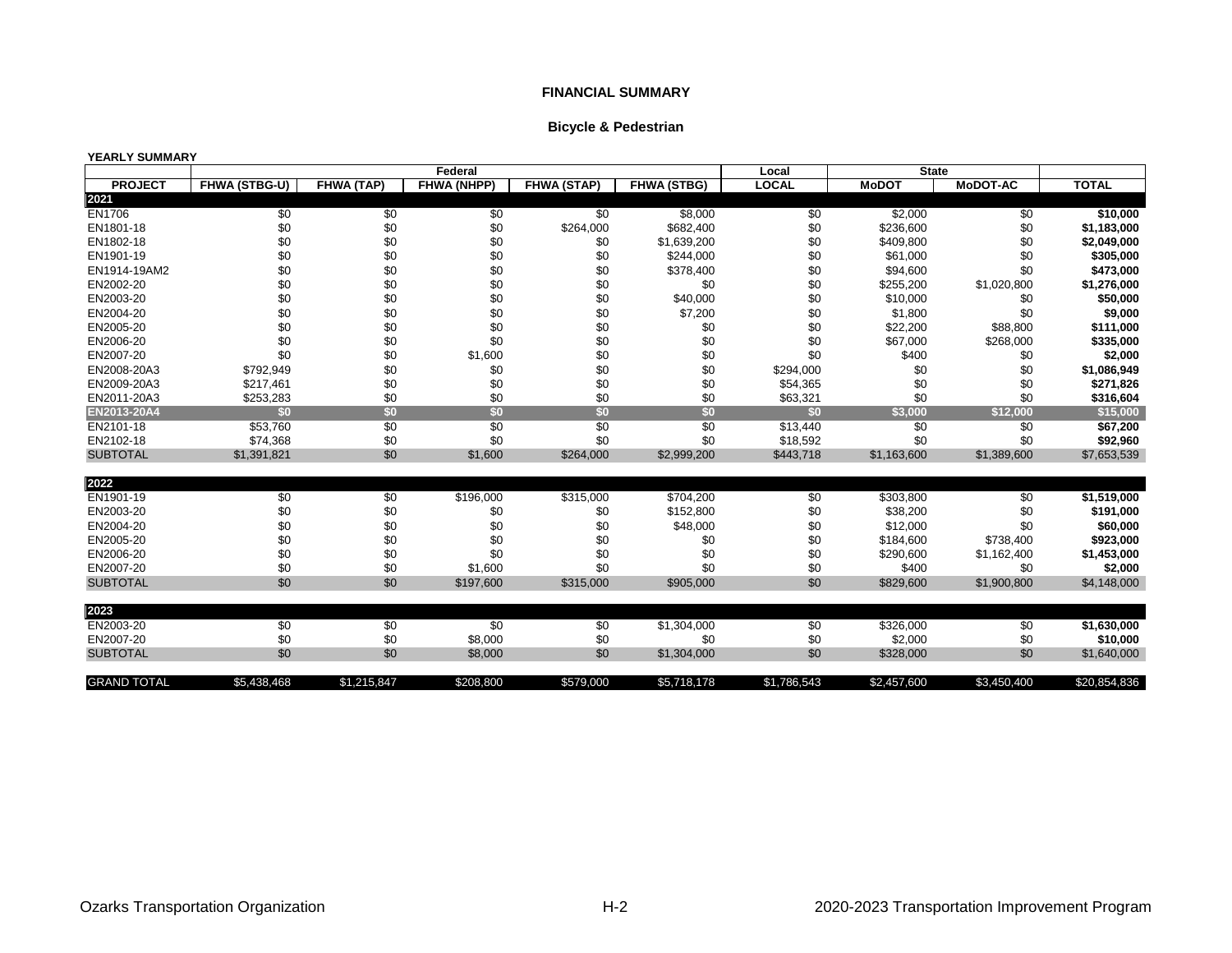## **FINANCIAL CONSTRAINT**

### **Bicycle & Pedestrian**

|                          |                 |     |                |            | Federal (FHWA) |                |              |                |      |                 |                      |                |
|--------------------------|-----------------|-----|----------------|------------|----------------|----------------|--------------|----------------|------|-----------------|----------------------|----------------|
|                          | <b>STBG-U</b>   |     | <b>TAP</b>     |            | <b>NHPP</b>    | <b>STBG</b>    | <b>STAP</b>  | Local          |      | <b>MoDOT-AC</b> | <b>MoDOT</b>         | <b>TOTAL</b>   |
| <b>PRIOR YEAR</b>        |                 |     |                |            |                |                |              |                |      |                 |                      |                |
| Balance                  |                 | \$  | $853,353$ \$   |            |                |                |              | \$             | \$   |                 | \$                   | 853,353        |
| FY 2020                  |                 |     |                |            |                |                |              |                |      |                 |                      |                |
| <b>Funds Anticipated</b> | 4,046,647       | -\$ | 421,887        | $\sqrt{3}$ | .600           | \$509,978.00   | \$0.00       | \$<br>,342,825 | l \$ | $160,000$ \$    | 136,400 \$           | 6,619,337      |
| <b>Funds Programmed</b>  | (\$4,046,647)   |     | (\$1,215,847   |            | (\$1,600)      | (\$509,978)    | \$0          | (\$1,342,825)  |      | (\$160,000)     | (\$136,400)          | (\$7,413,297)  |
| <b>Running Balance</b>   | \$0.00          |     | \$59,393.38    |            | \$0.00         | \$0.00         | \$0.00       | \$0.00         |      | \$0.00          | \$0.00               | \$59,393.38    |
| FY 2021                  |                 |     |                |            |                |                |              |                |      |                 |                      |                |
| <b>Funds Anticipated</b> | \$<br>1,391,821 |     | \$430,324.80   |            | \$1,600.00     | \$2,999,200.00 | \$264,000.00 | \$443,718.00   |      | \$1,389,600.00  | $$1,163,600.00$ \ \$ | 8,083,864      |
| <b>Funds Programmed</b>  | (\$1,391,821    |     | \$በ            |            | $($ \$1,600)   | (\$2,999,200)  | (\$264,000)  | (S443,718)     |      | (\$1,389,600)   | (\$1,163,600)        | (\$7,653,539)  |
| <b>Running Balance</b>   | \$0.00          |     | \$489,718.18   |            | \$0.00         | \$0.00         | \$0.00       | \$0.00         |      | \$0.00          | \$0.00               | \$489,718.18   |
| FY 2022                  |                 |     |                |            |                |                |              |                |      |                 |                      |                |
| <b>Funds Anticipated</b> | \$              |     | \$438,931.30   |            | \$197,600.00   | \$905,000.00   | \$315,000.00 | \$0.00         |      | \$1,900,800.00  | $$829,600.00$ \$     | 4,586,931      |
| <b>Funds Programmed</b>  | \$0             |     | \$0            |            | (\$197,600)    | (\$905,000)    | (\$315,000)  | \$0            |      | (S1,900,800)    | (\$829,600)          | (\$4,148,000)  |
| <b>Running Balance</b>   | \$0.00          |     | \$928,649.48   |            | \$0.00         | \$0.00         | \$0.00       | \$0.00         |      | \$0.00          | \$0.00               | \$928,649.48   |
| FY 2023                  |                 |     |                |            |                |                |              |                |      |                 |                      |                |
| <b>Funds Anticipated</b> | \$              |     | \$447,709.92   |            | \$8,000.00     | \$1,304,000.00 | \$0.00       | \$0.00         |      | \$0.00          | $$328,000.00$ \$     | 2,087,710      |
| Funds Programmed         | \$0             |     | \$0            |            | (\$8,000)      | (\$1,304,000)  | \$0          | \$0            |      | \$0             | (\$328,000)          | (\$1,640,000)  |
| <b>Running Balance</b>   | \$0.00          |     | \$1,376,359.40 |            | \$0.00         | \$0.00         | \$0.00       | \$0.00         |      | \$0.00          | \$0.00               | \$1,376,359.40 |

\* STBG-Urban funds are available for use on both Bicycle/Pedestrian Projects and Roadway projects. Their distribution between these types of projects is not determined ahead of their programming by project. To see the entire amount of funding available for STBG-Urban, please visit page H-viii, Table H.2 or page H-10. STBG and STAP funding are statewide funding, with programming selected by MoDOT in consultation with OTO.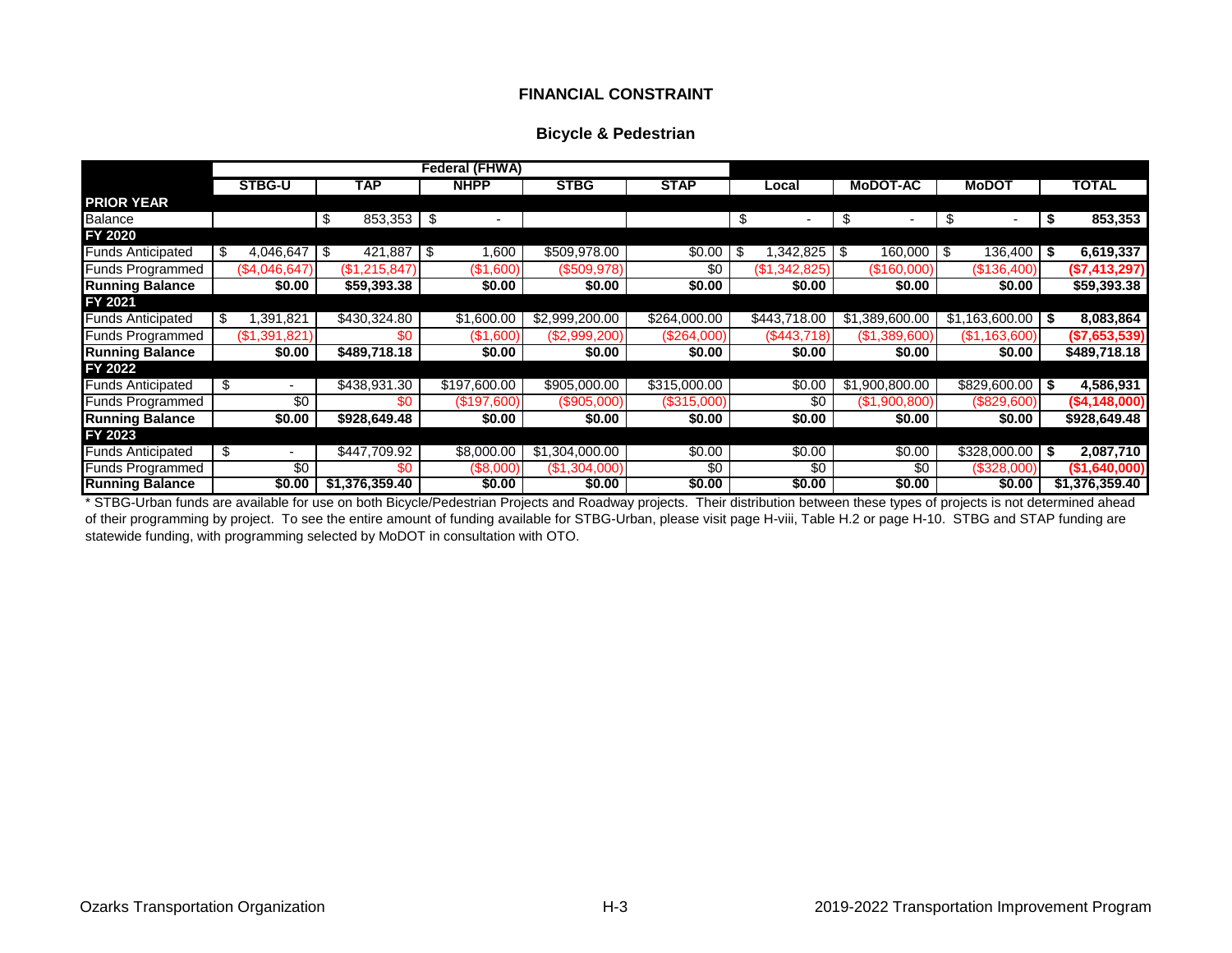| <b>YEARLY SUMMARY</b>          |                             |                  |                                                                         |                                |                                  | Federal                |                                                             |                 |                 |                 |                   |                           | Local                 |                                  |                        | <b>State</b>    |                     |                   |                             |
|--------------------------------|-----------------------------|------------------|-------------------------------------------------------------------------|--------------------------------|----------------------------------|------------------------|-------------------------------------------------------------|-----------------|-----------------|-----------------|-------------------|---------------------------|-----------------------|----------------------------------|------------------------|-----------------|---------------------|-------------------|-----------------------------|
|                                |                             |                  | PROJECT FHWA (STBG-U) FHWA (SAFETY) FHWA (BRIDGE) FHWA (I/M) FHWA (130) |                                |                                  |                        | FHWA (BRO) FHWA (NHPP) FHWA (STBG) FHWA (BUILD) FRA (CRISI) |                 |                 |                 | <b>FEMA</b>       | LOCAL                     | LOCAL-AC              | <b>OTHER</b>                     | <b>MoDOT</b>           |                 | MoDOT-GCSA MoDOT-AC | <b>SEMA</b>       | <b>TOTAL</b>                |
| 2020<br>BA1801-18              | \$0                         | so.              | \$0                                                                     | S <sub>0</sub>                 | \$0                              | \$0                    | \$413,600                                                   | \$0             | \$0             | \$0             | \$0               | S <sub>0</sub>            | SO.                   | S <sub>0</sub>                   | \$103,400              | \$0             | \$0                 | -SO               | \$517,000                   |
| CC0901                         | \$0                         | \$0              | \$0                                                                     | \$0                            | \$0                              | \$0                    | \$0                                                         | \$8,000         | \$0             | \$0             | $$0$              | \$0                       | \$0                   | \$0                              | \$2,000                | \$0             | \$0                 | \$0               | \$10,000                    |
| CC1102<br>CC1703               | \$0<br>\$0                  | \$0<br>\$0       | \$0<br>\$0                                                              | \$0<br>\$0                     | \$0<br>\$0                       | \$0<br>\$0             | \$1,600<br>\$0                                              | \$0<br>\$4,000  | \$0<br>\$0      | \$0<br>\$0      | \$0<br>\$0        | \$0<br>\$0                | \$0<br>\$0            | \$0<br>\$0                       | \$400<br>\$1,000       | \$0<br>\$0      | \$0<br>\$0          | \$0<br>\$0        | \$2,000<br>\$5,000          |
| CC1802                         | \$0                         | \$0              | \$0                                                                     | \$0                            | \$0                              | \$0                    | \$40,000                                                    | \$0             | \$0             | \$0             | \$0               | \$0                       | \$0                   | \$0                              | \$10,000               | \$0             | \$0                 | \$0               | \$50,000                    |
| CC1803-18                      | \$0                         | \$1,800          | \$0                                                                     | \$0                            | S <sub>0</sub>                   | \$0                    | -SO                                                         | -SO             | -\$0            | \$0             | \$0               | so.                       | SO.                   | S <sub>0</sub>                   | \$200                  | SO              | -SO                 | \$0               | \$2,000                     |
| CC1901-19                      | \$0                         | \$0<br>\$0       | \$0<br>\$0                                                              | \$0                            | \$0                              | \$0                    | \$0                                                         | \$0             | \$0<br>\$0      | \$0<br>\$0      | \$0               | \$0<br>\$0                | \$0                   | \$0<br>\$0                       | \$400                  | \$0<br>\$0      | \$1,600             | \$0               | \$2,000                     |
| CC1902-19<br>CC2001-20         |                             | \$0              |                                                                         | \$0<br>\$0                     | \$0<br>S <sub>0</sub>            | \$0<br>S <sub>0</sub>  | \$0<br>\$6,400                                              | \$0<br>-SO      | \$0             | \$0             | \$0<br>\$0        | so.                       | \$0<br>SO.            | S <sub>0</sub>                   | \$400<br>\$1,600       | \$0             | \$1,600<br>-SO      | \$0<br>\$0        | \$2,000<br>\$8,000          |
| GR1403-18A1                    |                             | \$0              |                                                                         | \$0                            | \$0                              | \$0                    | \$8,000                                                     | \$0             | \$0             | \$0             | \$0               | \$0                       | \$0                   | \$C                              | \$2,000                | \$C             | \$0                 | \$0               | \$10,000                    |
| GR1501                         | \$16,000                    | \$0              | \$0                                                                     | \$0                            | S <sub>0</sub>                   | \$0                    | -SO                                                         | \$0             | \$0             | \$0             | \$0               | \$4,000                   | SO                    | \$0                              | SO.                    | -SO             | \$0                 | \$0               | \$20,000                    |
| GR1703<br>GR1707-17A6          | \$0<br>\$0                  | \$0<br>\$0       | ¢۵                                                                      | S <sub>0</sub><br>\$0          | S <sub>0</sub><br>\$0            | \$0<br>\$0             | S <sub>0</sub><br>\$0                                       | \$36,160<br>\$0 | \$0<br>\$0      | \$0<br>\$0      | \$0<br>\$0        | S <sub>0</sub><br>\$1,000 | S <sub>0</sub><br>\$0 | S <sub>0</sub><br>\$ſ            | \$9,040<br>\$0         | <b>SC</b>       | \$0<br>\$0          | \$0<br>\$0        | \$45,200<br>\$1,000         |
| GR1801-18                      | -SO                         | \$22,500         | \$0                                                                     | \$0                            | \$0                              | \$0                    | \$0                                                         | \$0             | \$0             | \$0             | \$0               | \$0                       | \$0                   | \$0                              | \$2,500                | \$ſ             | \$0                 | \$0               | \$25,000                    |
| GR1804-18                      | ۹n                          | \$0              | ¢∩                                                                      | S <sub>0</sub>                 | S <sub>0</sub>                   | \$0                    | \$537,600                                                   | \$0             | \$0             | \$0             | \$0               | S0                        | S <sub>0</sub>        | S <sub>0</sub>                   | \$134,400              |                 | \$0                 | \$0               | \$672,000                   |
| GR1901-20A1<br>GR1902-20A1     | \$16,091,664<br>\$2,935,796 | \$0<br>\$0       | \$n                                                                     | \$0<br>\$0                     | \$0<br>S <sub>0</sub>            | \$0<br>\$0             | \$0<br>\$0                                                  | \$0<br>\$0      | \$0<br>\$0      | \$0<br>\$n      | \$0<br>\$0        | \$7,603,429<br>\$733,949  | \$O<br>\$0            | S <sub>0</sub>                   | \$0<br>SO.             | \$0             | \$0<br>\$0          | \$0<br>\$0        | \$23,695,093<br>\$3,669,745 |
| GR1903-19                      | \$0                         | \$0              | \$0                                                                     | \$0                            | S <sub>0</sub>                   | \$0                    | \$29,600                                                    | \$0             | \$0             |                 | \$0               | S <sub>0</sub>            | \$0                   | S <sub>0</sub>                   | \$7,400                | \$C             | \$0                 | \$0               | \$37,00                     |
| GR1905-19                      | \$0                         | \$0              | \$0                                                                     | \$224,100                      | \$0                              | \$0                    | \$0                                                         | -SO             | \$0             | \$0             | \$0               | S <sub>0</sub>            | \$0                   | \$0                              | \$24,900               | \$C             | \$0                 | \$0               | \$249,000                   |
| GR1906-19<br>GR1907-19         | \$n                         | \$0<br>\$0       | \$n<br>\$0                                                              | \$0<br>\$0                     | S <sub>0</sub><br>\$0            | \$0<br>\$0             | \$76,000<br>\$0                                             | -≈∩             | \$0<br>\$0      | \$n             | \$0<br>\$0        | S0<br>\$0                 | \$0<br>\$0            | S <sub>0</sub><br>\$C            | \$19,000<br>\$1,000    | \$0<br>\$0      | \$0<br>\$4,000      | \$0<br>\$0        | \$95,000<br>\$5,000         |
| GR1908-19                      | \$0                         | \$0              | \$1,600                                                                 | \$0                            | \$0                              | \$0                    | \$0                                                         | \$0             | \$0             | \$0             | \$0               | \$0                       | \$0                   | \$0                              | \$400                  | \$0             | \$0                 | \$0               | \$2,000                     |
| GR1909-19                      |                             | \$0              | \$27,200                                                                | \$0                            | S0                               | \$0                    | \$0                                                         | \$0             | \$0             | \$0             | \$0               | S <sub>0</sub>            | \$0                   | \$C                              | \$6,800                | \$C             | \$0                 | \$0               | \$34,000                    |
| GR1910-19                      | \$0                         | \$0              | \$0                                                                     | \$0                            | \$0                              | \$0                    | \$0                                                         | \$39,200        | \$0             | \$0             | \$0               | S <sub>0</sub>            | \$0                   | \$0                              | \$9,800                | \$0             | \$0                 | \$0               | \$49,000                    |
| GR2001-20<br>GR2002-20         | \$0                         | \$0<br>\$0       | \$0<br>\$0                                                              | \$0<br>\$0                     | S <sub>0</sub><br>S0             | \$0<br>\$0             | \$0<br>\$848,000                                            | \$0<br>\$0      | \$0<br>\$0      | \$0             | \$0<br>\$0        | S0<br>\$0                 | \$0<br>\$0            | S <sub>0</sub><br>\$0            | \$128,400<br>\$212,000 | \$0<br>\$C      | \$513,600<br>\$0    | \$0<br>\$0        | \$642,000<br>\$1,060,000    |
| GR2003-20                      |                             | \$0              | \$0                                                                     | \$0                            | \$0                              | \$0                    | \$3,200                                                     | \$0             | \$0             | \$0             | \$0               | S0                        | \$0                   | \$0                              | \$800                  | \$0             | \$0                 | \$0               | \$4,000                     |
| GR2004-20                      |                             | \$0              | ¢۵                                                                      | \$0                            | S <sub>0</sub>                   | \$0                    | \$8,000                                                     | \$0             | \$0             | \$0             | \$0               | S0                        | \$0                   | S <sub>0</sub>                   | \$2,000                | \$0             | \$0                 | \$0               | \$10,000                    |
| GR2005-20                      |                             | \$0              |                                                                         | \$0                            | S0                               | \$0                    | SO                                                          | \$0             | \$0             | \$0             | \$0               | \$0                       | \$0<br>\$0            | \$ſ                              | \$8,800                | \$0             | \$35,200            | \$0               | \$44,000                    |
| GR2006-20<br>GR2007-20         |                             | \$0<br>\$0       | ¢∩                                                                      | so.<br>\$0                     | S <sub>0</sub><br>\$0            | \$0<br>\$0             | \$0<br>\$8,000                                              | \$0<br>\$0      | \$0<br>\$0      | \$0<br>\$C      | \$0<br>\$0        | so.<br>S <sub>0</sub>     | \$0                   | S <sub>0</sub><br>\$0            | \$2,000<br>\$2,000     | SO<br>\$0       | \$8,000<br>\$ſ      | \$0<br>\$0        | \$10,000<br>\$10,000        |
| GR2008-20                      |                             | \$0              |                                                                         | \$0                            | \$0                              | \$0                    | \$0                                                         | \$0             | \$0             |                 | \$0               | \$0                       | \$0                   | \$ſ                              | \$11,200               | \$C             | \$44,800            | \$0               | \$56,000                    |
| GR2009-20AM1                   | \$440,000                   | \$0              | \$0                                                                     | \$0                            | \$0                              | SO                     | \$0                                                         | -SO             | \$0             | \$0             | \$0               | \$110,000                 | \$0                   | \$0                              | SO.                    | -SO             | -SO                 | \$0               | \$550,000                   |
| GR2010-20A1<br>GR2011-20A3     | \$0<br>\$0                  | \$9,000<br>\$0   | \$0<br>\$0                                                              | S <sub>0</sub><br>\$0          | S <sub>0</sub><br>\$0            | \$0<br>\$0             | \$0<br>\$0                                                  | \$0<br>\$0      | \$0<br>\$0      | \$0<br>\$10,000 | \$0<br>\$0        | S <sub>0</sub><br>\$0     | S <sub>0</sub><br>SO  | \$0<br>$\mathbf{S}$              | \$1,000<br>\$0         | \$0<br>\$10,000 | \$0<br>\$0          | \$0<br>\$0        | \$10,000<br>\$20,000        |
| GR2012-20A4                    |                             |                  |                                                                         | \$0                            |                                  | \$0                    |                                                             |                 | \$0             |                 | \$0               |                           | S <sub>0</sub>        |                                  |                        |                 |                     |                   | \$8,000                     |
| GR2013-20A4<br>GR2014-20A4     |                             | $\frac{$0}{$0}$  |                                                                         |                                |                                  |                        |                                                             |                 |                 |                 |                   |                           |                       |                                  | \$8,000<br>\$3,600     |                 | \$14,400            |                   | \$18,00                     |
|                                | \$0                         | \$0              | SO <sub>2</sub>                                                         | SO <sub>2</sub>                | \$0                              | SO <sub>2</sub>        | 50                                                          | \$0             | \$0             | \$0             | \$0               | SO <sub>2</sub>           | \$0                   |                                  | \$8,000                | \$0             |                     | \$0               | \$8,000                     |
| MO1405<br>MO1719-18A5          | \$0<br>\$0                  | \$0<br>\$0       | \$0<br>\$0                                                              | \$0<br>\$0                     | \$0<br>\$0                       | \$0<br>\$0             | \$0<br>\$40,000                                             | \$0<br>\$0      | \$0<br>\$0      | \$0<br>\$0      | \$0<br>\$0        | S <sub>0</sub><br>\$0     | S <sub>0</sub><br>\$0 | \$0<br>\$0                       | \$15,000<br>\$10,000   | \$0<br>\$0      | \$0<br>\$0          | \$0<br>\$0        | \$15,000<br>\$50,000        |
| MO1720                         | \$0                         | \$0              | \$0                                                                     | \$0                            | \$0                              | SO                     | \$4,000                                                     | \$0             | \$0             | \$0             | \$0               | S0                        | \$0                   | \$0                              | \$1,000                | \$0             | \$0                 | \$0               | \$5,000                     |
| MO1721-18A5                    | \$0                         | \$54,000         | \$0                                                                     | \$0                            | \$0                              | \$0                    | \$0                                                         | \$0             | \$0             | \$0             | \$0               | S <sub>0</sub>            | \$0                   | \$0                              | \$6,000                |                 | \$0                 | \$0               | \$60,000                    |
| MO1722<br>MO1723               | \$0<br>\$n                  | \$0<br>\$n       | \$0<br>\$n                                                              | \$0<br>\$0                     | \$0<br>S <sub>0</sub>            | \$0<br>\$0             | \$40,000<br>\$0                                             | \$0<br>\$40,000 | \$0<br>\$0      | \$0<br>\$n      | \$0<br>\$0        | \$0<br>Sn                 | \$0<br>SO.            | \$0<br>S <sub>0</sub>            | \$10,000<br>\$10,000   | \$0<br>\$0      | \$0<br>\$0          | \$0<br>\$0        | \$50,000<br>\$50,000        |
| MO1803-18                      | \$0                         | \$182,700        | \$0                                                                     | \$0                            | \$0                              | \$0                    | \$0                                                         | SO              | \$0             | \$0             | \$0               | \$0                       | \$0                   | S <sub>0</sub>                   | \$20,300               | \$C             | \$0                 | \$0               | \$203,000                   |
| MO1804-18                      | \$332,000                   | \$0              | \$0                                                                     | \$0                            | \$0                              | \$0                    | \$0                                                         | \$800           | \$0             | \$0             | \$0               | \$83,000                  | \$0                   | \$0                              | \$200                  | SO              | \$0                 | \$0               | \$416,000                   |
| MO1903-19                      | \$0                         | \$245,700        | \$0                                                                     | \$0                            | S <sub>0</sub><br>S0             | S <sub>0</sub>         | \$0                                                         | \$0             | \$0             | \$0             | \$0               | \$0<br>\$0                | SO.<br>\$0            | S <sub>0</sub>                   | \$27,300               | SO              | \$0                 | \$0               | \$273,000                   |
| MO1904-19<br>MO1905-19         | \$0<br>\$0                  | \$0<br>\$0       | \$0                                                                     | \$0<br>\$0                     | S <sub>0</sub>                   | \$0<br>\$0             | \$0<br>\$0                                                  | \$0<br>\$0      | \$0<br>\$0      | \$0<br>\$0      | \$0<br>\$0        | S0                        | SO.                   | \$0<br>\$0                       | \$400<br>\$35,000      | \$0<br>SO       | \$1,600<br>\$0      | \$0<br>\$0        | \$2,000<br>\$35,000         |
| MO2001-20                      | \$0                         | \$0              | \$0                                                                     | \$0                            | \$0                              | \$0                    | \$0                                                         | \$0             | \$0             |                 | \$0               | \$0                       | \$0                   | \$0                              | \$21,900               | \$0             | \$197,100           | \$0               | \$219,000                   |
| MO2002-20                      | \$0                         | \$775,800        | \$0                                                                     | \$0                            | \$0                              | \$0                    | \$0                                                         | \$0             | \$0             | \$0             | \$0               | \$0                       | \$0                   | \$0                              | \$86,200               | \$0             | \$0                 | \$0               | \$862,000                   |
| MO2003-20<br>MO2004-20         | \$0<br>\$0                  | -SO<br>\$7,200   | so.<br>\$0                                                              | \$0<br>\$0                     | \$0<br>\$0                       | \$0<br>\$0             | \$356,800<br>\$0                                            | -SO<br>\$0      | \$0<br>\$0      | \$0<br>\$0      | -SO<br>\$0        | \$0<br>\$0                | \$0<br>\$0            | S <sub>0</sub><br>\$0            | \$89,200<br>\$800      | \$0<br>\$0      | -SO<br>\$0          | \$0<br>\$0        | \$446,000<br>\$8,000        |
| MO2005-20                      | \$0                         | \$0              | \$0                                                                     | \$0                            | SO                               | \$0                    | \$0                                                         | \$0             | \$0             | \$0             | \$0               | \$0                       | SO                    | \$0                              | \$181,200              | \$0             | \$724,800           | \$0               | \$906,000                   |
| MO2006-20A                     | \$0\$                       | \$0              | -60                                                                     | \$0                            | \$0                              | \$0                    | $\frac{60}{20}$                                             | se.             | \$0             | \$0\$           | \$0               | se.                       | \$0                   | \$0                              | $$^{6}$                | \$0             |                     | $\bullet$         | - 80                        |
| MO2007-20<br>MO2008-20         | \$0<br>\$0                  | \$0<br>\$900     | $\overline{50}$<br>\$0                                                  | 50<br>\$0                      | 50<br>\$0                        | 50<br>\$0              | \$0<br>\$0                                                  | \$0<br>\$0      | \$0<br>\$0      | \$0<br>\$0      | \$0<br>\$0        | 50<br>\$0                 | 50<br>\$0             | 50<br>\$0                        | \$26,000<br>\$100      | \$0<br>\$0      | \$104,000<br>ടറ     | \$0<br>\$0        | \$130,000<br>\$1,000        |
| MO2010-20                      | \$0                         | \$0              | \$0                                                                     | S <sub>0</sub>                 | S <sub>0</sub>                   | \$0                    | \$0                                                         | \$0             | \$0             | \$0             | \$0               | S <sub>0</sub>            | S <sub>0</sub>        | \$0                              | \$10,000               | \$0             | \$90,000            | \$0               | \$100,000                   |
| MO2101-18                      | \$0                         | \$0              | \$0                                                                     | \$0                            | \$0                              | \$0                    | \$0                                                         | \$572,800       | \$0             | \$0             | \$0               | \$0                       | \$0                   | \$0                              | \$143,400              | \$0             | \$800               | \$0               | \$717,000                   |
| MO2103-19                      | -SO                         | \$181,800        | \$0<br>\$0                                                              | SO.<br>\$0                     | \$0                              | \$0                    | \$0                                                         | -SO             | \$0             | \$0             | \$0               | S0                        | SO<br>\$0             | \$0                              | \$20,200               | \$0             | \$0                 | \$0               | \$202,000                   |
| NX1701-20A2<br>NX1704          | \$0                         | \$0<br>\$0       | \$0                                                                     | \$0                            | \$0<br>S <sub>0</sub>            | \$0<br>SO              | \$204,364<br>\$1,600                                        | \$0             | \$0<br>\$0      | \$0<br>\$0      | \$0<br>\$0        | \$5,000<br>\$0            | SO                    | S <sub>0</sub><br>S <sub>0</sub> | \$46,091<br>\$400      | S0              | \$0<br>\$0          | \$0<br>\$0        | \$255,455<br>\$2,000        |
| NX1803-18A2                    | \$584,000                   | \$0              | ¢۵                                                                      | S <sub>0</sub>                 | S <sub>0</sub>                   | \$0                    | \$424,000                                                   | \$0             | \$0             | \$n             | \$0               | \$145,500                 | S <sub>0</sub>        | S <sub>0</sub>                   | \$106,500              | \$0             | \$0                 | \$0               | \$1,260,000                 |
| NX1901-19                      | \$0                         | \$0              |                                                                         | \$0                            | \$0                              | \$0                    | \$456,800                                                   |                 | \$0             |                 | \$0               | S <sub>0</sub>            | \$0                   | S <sub>0</sub>                   | \$114,200              | \$C             | \$C                 | \$0               | \$571,000                   |
| NX1902-19<br>NX2001-20         | \$0<br>\$n                  | \$0<br>\$0       |                                                                         | \$0<br>\$0                     | S <sub>0</sub><br>S <sub>0</sub> | S <sub>0</sub><br>\$0  | \$71,200<br>SO                                              | \$0             | \$0<br>\$0      | \$0<br>\$n      | \$0<br>\$0        | \$0<br>SO.                | \$0<br>SO.            | \$0<br>S <sub>0</sub>            | \$17,800<br>\$120,000  | \$0<br>SO       | \$0<br>\$480,000    | \$0<br>\$0        | \$89,000<br>\$600,000       |
| OK1401-18AM4                   | \$1,512,439                 | \$0              | \$0                                                                     | \$0                            | S <sub>0</sub>                   | \$0                    | S <sub>0</sub>                                              | \$1,372,151     | \$0             | \$0             | \$0               | \$378,111                 | \$0                   | \$0                              | \$343,037              | <b>SC</b>       | \$0                 | \$0               | \$3,605,738                 |
| OK1701-20A2                    | \$0                         | \$835,000        | \$0                                                                     | \$0                            | S <sub>0</sub>                   | S <sub>0</sub>         | \$0                                                         | \$2,533,170     | \$0             | \$0             | \$0               | \$374.950                 | \$0                   | \$0                              | \$935,780              | \$0             | \$0                 | \$0               | \$4,678,900                 |
| OK1802-19A3                    | \$800,000                   | \$0              | \$0                                                                     | \$0<br>\$0                     | \$0                              | \$350,151              | \$0                                                         | \$0             | \$0             | \$0             | \$740,993         | \$595,814                 | \$0                   | \$0                              | \$0                    | \$0             | \$0                 | \$123,499         | \$2,610,45                  |
| OK1803<br>OK1901-19            | \$105,200<br>\$0            | \$0<br>\$0       | \$0<br>\$0                                                              | \$0                            | \$0<br>SO                        | \$0<br>$\ddot{s}$      | \$2,674,800<br>\$25,600                                     | \$0<br>\$0      | \$0<br>\$0      | \$0<br>\$0      | \$0<br>$\ddot{s}$ | \$26,300<br>\$0           | \$0<br>SO             | \$0<br>S <sub>0</sub>            | \$668,700<br>\$6,400   | \$0<br>\$0      | \$0<br>\$0          | \$0<br>\$0        | \$3,475,000<br>\$32,000     |
| OK2001-20A                     | SO <sub>2</sub>             | \$0              | \$0                                                                     | \$0                            | \$0                              | \$0                    | \$0                                                         | \$0             | \$0             | \$0             | \$0               | SO                        | \$0                   |                                  | \$1,600                | \$0             | 6,400               | \$0               | \$8,00                      |
| OT1901-19A5                    | \$210,000                   | \$0              | SO.                                                                     | S <sub>0</sub>                 | S <sub>0</sub>                   | S <sub>0</sub>         | -SO                                                         | S <sub>0</sub>  | \$0             | SO.             | \$0               | \$52,500                  | SO.                   | S <sub>0</sub>                   | -50                    | -SO             | S <sub>0</sub>      | \$0               | \$262,500                   |
| RG0901-18A1<br>RP1701          | \$0<br>\$0                  | \$748,800<br>\$0 | \$0<br>\$0                                                              | \$0<br>\$0\$                   | S <sub>0</sub><br>\$0            | \$0<br>\$0             | \$0<br>\$8,000                                              | \$0<br>\$0      | \$0<br>\$0      | \$0<br>\$0      | \$0<br>\$0        | \$0<br>\$0                | \$0<br>\$0            | \$0<br>\$0                       | \$83,200<br>\$2,000    | \$0<br>\$0      | \$0<br>\$0          | \$0<br>\$0        | \$832,000<br>\$10,000       |
| RP1703-17A3                    | \$0                         | \$0              | \$n                                                                     | \$0                            | S <sub>0</sub>                   | \$0                    | S <sub>0</sub>                                              | \$1,600         | \$0             | \$0             | \$0               | so.                       | \$0                   | \$0                              | S400                   | SO              | -SO                 | \$0               | \$2,000                     |
| RP1704-17A3                    | \$0                         | \$0              | \$0                                                                     | \$0                            | \$0                              | \$0                    | \$0                                                         | \$0             | \$0             | \$0             | \$0               | \$0                       | \$0                   | \$0                              | \$400                  | \$0             | \$1,600             | \$0               | \$2,000                     |
| RP1802-18                      | \$0                         | \$0              | \$0                                                                     | \$0                            | \$0                              | \$0                    | \$1,234,400                                                 | \$0             | \$0             | \$0             | \$0               | \$0                       | \$0                   | \$0                              | \$308,600              | \$0             | \$0                 | \$0               | \$1,543,000                 |
| RP1803-18<br>RP1901-19A5       | \$0<br>\$0                  | \$0<br>\$0       | \$0<br>\$0                                                              | \$0<br>\$0                     | S <sub>0</sub><br>S <sub>0</sub> | \$0<br>\$0             | \$0<br>\$1,356,800                                          | \$0<br>\$0      | \$0<br>\$0      | \$0<br>\$0      | \$0<br>\$0        | S <sub>0</sub><br>\$0     | \$0<br>\$0            | \$0<br>\$0                       | \$171,200<br>\$339,200 | \$0<br>\$0      | \$684,800<br>\$0    | \$0<br>\$0        | \$856,000<br>\$1,696,000    |
| RP2001-20A                     | 50                          | \$0              | SO <sub>2</sub>                                                         | SO <sub>2</sub>                | SO <sub>2</sub>                  | SO <sub>2</sub>        | - 50                                                        | SO <sub>2</sub> | SO <sub>2</sub> | <b>SO</b>       | \$0               | SO <sub>2</sub>           | SO <sub>2</sub>       | - 50                             | \$1,600                | \$0             | 004.33              | \$0               | \$8,000                     |
| SP1401                         | \$0                         | \$0              | \$0                                                                     | \$0                            | S <sub>0</sub>                   | \$0                    | \$5,600                                                     | \$0             | \$0             | \$0             | \$0               | \$0                       | \$0                   | \$0                              | \$1,400                | \$0             | \$0                 | \$0               | \$7,000                     |
| SP1405-18A1<br>SP1413-19       | \$0<br>\$0                  | \$0<br>\$0       | \$0<br>\$0                                                              | \$0<br>$\ddot{s}$ <sup>0</sup> | \$0<br>SO                        | \$0<br>$\overline{50}$ | \$40,000<br>-SO                                             | \$0<br>\$0      | \$0<br>\$0      | \$0<br>\$0      | \$0<br>\$0        | \$0<br>SO                 | \$0<br>SO             | \$0<br>$\ddot{s}$                | \$10,000<br>\$400      | \$0<br>\$0      | \$0<br>\$1,600      | \$0<br>$\ddot{s}$ | \$50,000<br>\$2,000         |
| FY 2020 continued on next page |                             |                  |                                                                         |                                |                                  |                        |                                                             |                 |                 |                 |                   |                           |                       |                                  |                        |                 |                     |                   |                             |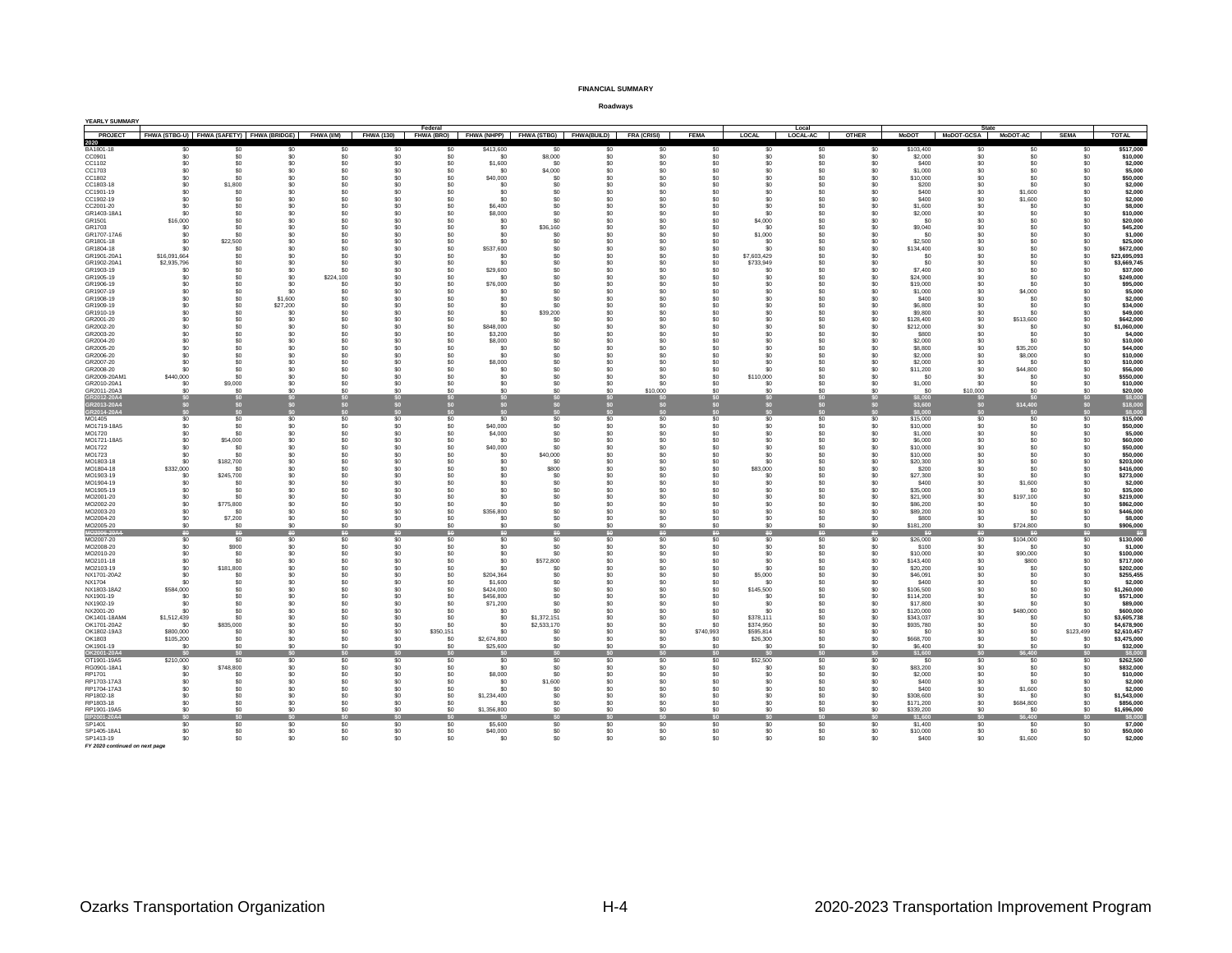| YEARLY SUMMARY                              |                                                      |                                               |             |                                  |                             |                       |                                                  |                                         |            |                 |                   |                                  |                     |                                               |                        |                              |                  |                          |                            |
|---------------------------------------------|------------------------------------------------------|-----------------------------------------------|-------------|----------------------------------|-----------------------------|-----------------------|--------------------------------------------------|-----------------------------------------|------------|-----------------|-------------------|----------------------------------|---------------------|-----------------------------------------------|------------------------|------------------------------|------------------|--------------------------|----------------------------|
| <b>PROJECT</b>                              | FHWA (STBG-U) FHWA (SAFETY) FHWA (BRIDGE) FHWA (I/M) |                                               |             |                                  | FHWA (130)                  | Federal<br>FHWA (BRO) | FHWA (NHPP) FHWA (STBG) FHWA (BUILD) FRA (CRISI) |                                         |            |                 | <b>FEMA</b>       | <b>LOCAL</b>                     | Local<br>LOCAL-AC   | <b>OTHER</b>                                  | <b>MoDOT</b>           | State<br>MoDOT-GCSA MoDOT-AC |                  | <b>SEMA</b>              | <b>TOTAL</b>               |
| 2020 Continue                               |                                                      |                                               |             |                                  |                             |                       |                                                  |                                         |            |                 |                   |                                  |                     |                                               |                        |                              |                  |                          |                            |
| SP1419-18A1                                 | \$0                                                  |                                               |             | \$9,000                          | S0                          |                       | SO                                               | \$0                                     | \$0        | \$0             | \$0               | \$0                              | S0                  | \$0                                           | \$1,000                | \$0                          | \$0              | \$0                      | \$10,000                   |
| SP1708                                      | \$0                                                  | \$0                                           | \$0         | \$0                              | \$0                         | \$0                   | \$800                                            | \$0                                     | \$0        | \$0             | \$0               | \$0                              | \$0                 | S <sub>0</sub>                                | \$200                  | \$0                          | \$0              | \$0                      | \$1,000                    |
| SP1709<br>SP1710                            | \$0<br>\$0                                           | \$0<br>\$0                                    | \$0<br>\$0  | S <sub>0</sub><br>\$0            | \$0<br>\$0                  | \$0<br>\$0            | \$16,000<br>\$23,200                             | \$0<br>\$0                              | \$0<br>\$0 | \$0<br>\$0      | \$0<br>\$0        | S <sub>0</sub><br>\$0            | SO<br>\$0           | S <sub>0</sub><br>\$0                         | \$4,000<br>\$5,800     | \$0<br>\$0                   | \$0<br>\$0       | \$0<br>\$0               | \$20,000<br>\$29,000       |
| SP1801-18                                   | SO.                                                  | \$0                                           | \$0         | \$0                              | \$0                         | \$0                   | \$1,600                                          | \$0                                     | \$0        | \$0             | \$0               | \$0                              | \$0                 | S <sub>0</sub>                                | \$400                  | \$0                          | \$0              | \$0                      | \$2,000                    |
| SP1802-18                                   | \$0                                                  | \$0                                           | \$0         | \$0                              | S <sub>0</sub>              | \$0                   | \$1,600                                          | \$0                                     | \$0        | \$0             | \$0               | \$0                              | S <sub>0</sub>      | \$0                                           | \$400                  | \$0                          | \$0              | \$0                      | \$2,000                    |
| SP1805-18                                   | \$0                                                  | \$0                                           | \$0         | \$1,467,000                      | \$0                         | \$0                   | \$0                                              | \$0                                     | \$0        | \$0             | \$0               | S <sub>0</sub>                   | \$0                 | \$0                                           | \$163,000              | \$0                          | \$0              | \$0                      | \$1,630,000                |
| SP1809-18                                   | \$0                                                  | \$0                                           | \$0         | \$0                              | \$0                         | \$0                   | \$1,449,600                                      | \$0                                     | \$0        | \$0             | \$0               | S <sub>0</sub>                   | \$0                 | \$0                                           | \$362,400              | \$0                          | \$0              | \$0                      | \$1,812,000                |
| SP1811-18                                   | \$0                                                  | \$2,000                                       | \$0         | \$0                              | S <sub>0</sub>              | \$0                   | -SO                                              | \$0                                     | \$0        | \$0             | \$0<br>\$0        | \$0                              | S <sub>0</sub>      | \$0                                           | \$0                    | \$0                          | \$0              | \$0                      | \$2,000                    |
| SP1812-18<br>SP1815-18A2                    | \$0<br>\$0                                           | \$2,000<br>\$0                                | \$0<br>\$0  | \$0<br>\$0                       | \$0<br>SO                   | \$0<br>\$0            | \$0<br>\$28,000                                  | \$0<br>\$0                              | \$0<br>\$0 | \$0<br>\$0      | \$0               | S <sub>0</sub><br>\$0            | \$0<br>\$0          | \$0<br>S <sub>0</sub>                         | \$0<br>\$7,000         | \$0<br>\$0                   | \$0<br>\$0       | \$0<br>\$0               | \$2,000<br>\$35,000        |
| SP1816-18A2                                 | \$0                                                  | \$0                                           | \$0         | S <sub>0</sub>                   | S <sub>0</sub>              | \$0                   | \$58,400                                         | \$0                                     | \$0        | \$0             | \$0               | \$0                              | \$0                 | \$0                                           | \$14,600               | \$0                          | \$0              | \$0                      | \$73,000                   |
| SP1817-18A2                                 | \$0                                                  | \$0                                           | \$C         | S <sub>0</sub>                   | \$0                         | \$0                   | \$55,200                                         | \$0                                     | \$0        | \$0             | \$0               | \$C                              | S <sub>0</sub>      | \$0                                           | \$13,800               | \$0                          | \$0              | \$0                      | \$69,000                   |
| SP1818-20A3                                 | \$1,160,800                                          | \$0                                           | \$0         | \$0                              | SO                          | S <sub>0</sub>        | \$1,883.200                                      | \$0                                     | \$0        | \$0             | \$0               | \$573,200                        | SO                  | S <sub>0</sub>                                | \$470,800              | \$0                          | \$0              | \$0                      | \$4,088,000                |
| SP1902-18A4                                 | \$1,120,000                                          | \$0                                           | \$0         | \$0                              | \$0                         | \$0                   | -SO                                              | \$0                                     | \$0        | \$0             | \$0               | \$280,000                        | \$0                 | \$0                                           | \$0                    | \$0                          | \$0              | $\ddot{\$0}$             | \$1,400,000                |
| SP1903-19<br>SP1904-19                      | \$0<br>\$0                                           | \$0<br>so.                                    | \$0<br>\$0  | \$0<br>\$0                       | \$0<br>SO                   | \$0<br>\$0            | \$8,000<br>\$14,400                              | \$0<br>\$0                              | \$0<br>\$0 | \$0<br>\$0      | \$0<br>\$0        | S <sub>0</sub><br>\$0            | \$0<br>\$0          | \$0<br>\$0                                    | \$2,000<br>\$3,600     | \$0<br>\$0                   | \$0<br>\$0       | \$0<br>\$0               | \$10,000<br>\$18,000       |
| SP1906-19                                   | \$0                                                  | \$0                                           | \$0         | S <sub>0</sub>                   | S <sub>0</sub>              | \$0                   | -SO                                              | \$0                                     | \$0        | \$0             | \$0               | S <sub>0</sub>                   | S <sub>0</sub>      | \$0                                           | \$400                  | \$0                          | \$1,600          | \$0                      | \$2,000                    |
| SP1907-19                                   | \$0                                                  | \$995,000                                     | \$C         | \$0                              | \$0                         | \$0                   | \$16,865,800                                     | \$0                                     | \$0        | \$0             | \$0               | \$0                              | \$0                 | \$0                                           | \$4,465,200            | \$0                          | \$0              | \$0                      | \$22,326,000               |
| SP1908-19A2                                 | \$0                                                  | \$0                                           | \$0         | \$0                              | SO                          | S <sub>0</sub>        | \$8,000                                          | \$0                                     | \$0        | \$0             | \$0               | \$0                              | SO                  | S <sub>0</sub>                                | \$2,000                | \$0                          | \$0              | \$0                      | \$10,000                   |
| SP1909-19A2                                 | \$0                                                  | \$0                                           | \$0         | \$0                              | S <sub>0</sub>              | \$0                   | \$40,000                                         | \$0                                     | \$n        | \$0             | \$0               | \$0                              | S <sub>0</sub>      | \$0                                           | \$10,000               | \$0                          | \$n              | \$0                      | \$50,000                   |
| SP1910-19A2<br>SP1911-19A2                  | \$0<br>\$0                                           | \$0<br>\$0                                    | \$0<br>\$0  | \$0<br>\$0                       | \$0<br>\$0                  | \$0                   | \$4,000                                          | \$0<br>\$0                              | \$0<br>\$0 | \$0<br>\$0      | \$0<br>\$0        | \$0<br>\$0                       | \$0                 | \$0                                           | \$1,000                | \$0<br>\$0                   | \$0<br>\$0       | \$0<br>\$0               | \$5,000<br>\$2,000         |
| SP1912-19A5                                 | \$0                                                  | \$0                                           | \$0         | S <sub>0</sub>                   | \$46,000                    | \$0<br>\$0            | \$1,600<br>-SO                                   | \$0                                     | \$0        | \$0             | \$0               | S <sub>0</sub>                   | \$0<br>\$0          | \$0<br>\$0                                    | \$400<br>\$0           | \$6,000                      | \$0              | \$0                      | \$52,000                   |
| SP2002-20                                   | \$0                                                  | \$0                                           | \$C         | \$0                              | \$0                         | \$0                   | \$1,600                                          | \$0                                     | \$0        | \$0             | \$0               | \$0                              | \$0                 | \$0                                           | \$400                  | \$0                          | \$0              | \$0                      | \$2,000                    |
| SP2003-20                                   | \$0                                                  | \$0                                           | \$0         | \$0                              | SO                          | S <sub>0</sub>        | -SO                                              | \$504,000                               | \$0        | \$0             | \$0               | \$0                              | SO                  | S <sub>0</sub>                                | \$126,000              | \$0                          | \$0              | $\ddot{s}$               | \$630,000                  |
| SP2004-20                                   | \$n                                                  | \$0                                           | \$0         | \$0                              | S <sub>0</sub>              | \$0                   | \$1,221,600                                      | \$0                                     | \$n        | \$0             | \$0               | sn                               | S <sub>0</sub>      | \$0                                           | \$305,400              | \$0                          | \$n              | \$0                      | \$1,527,000                |
| SP2005-20A3<br>SP2006-20                    | \$C                                                  | \$0                                           | \$C         | S <sub>0</sub>                   | \$0<br>\$0                  | \$0<br>\$0            | \$807,200                                        | \$0                                     | \$0        | \$0             | \$0<br>\$0        | S <sub>0</sub>                   | \$0<br>\$0          | \$0                                           | \$201,800              | \$0                          | \$0<br>\$8,000   | \$0                      | \$1,009,000                |
| SP2007-20                                   | SO.<br>\$0                                           | S0<br>\$0                                     | \$0<br>\$0  | \$0<br>S <sub>0</sub>            | \$0                         | \$0                   | -SO<br>\$0                                       | \$0<br>\$0                              | \$0<br>\$0 | \$0<br>\$0      | \$0               | \$0<br>S <sub>0</sub>            | \$0                 | \$0<br>\$0                                    | \$2,000<br>\$8,000     | \$0<br>\$0                   | \$32,000         | \$0<br>\$0               | \$10,000<br>\$40,000       |
| SP2008-20                                   | \$0                                                  | \$0                                           | \$C         | \$0                              | \$0                         | \$0                   | \$8,000                                          | \$0                                     | \$0        | \$0             | \$0               | \$0                              | \$0                 | \$0                                           | \$2,000                | \$0                          | \$0              | \$0                      | \$10,000                   |
| SP2009-20                                   | ፍሰ                                                   | \$0                                           | \$0         | \$0                              | SO                          | \$0                   | \$3,200                                          | \$0                                     | \$0        | \$0             | \$0               | \$0                              | \$0                 | S <sub>0</sub>                                | \$800                  | \$0                          | \$0              | \$0                      | \$4,000                    |
| SP2010-20                                   |                                                      | \$0                                           | \$0         | sn.                              | S <sub>0</sub>              | \$0                   | \$2,373,600                                      | \$0                                     | \$n        | \$0             | \$0               | S.                               | S <sub>0</sub>      | S0                                            | \$593,400              | \$0                          | \$n              | \$0                      | \$2,967,000                |
| SP2011-20<br>SP2012-20AM3                   | \$1,260,000<br>\$2,392,000                           | \$0<br>\$0                                    | \$0<br>\$0  | S <sub>0</sub><br>\$0            | \$0<br>\$0                  | \$0<br>\$0            | SO<br>\$0                                        | \$0<br>\$0                              | \$0<br>\$0 | \$0<br>\$0      | \$0<br>\$0        | \$315,000<br>\$598,000           | \$0<br>\$0          | \$0                                           | \$0<br>\$0             | \$0<br>\$0                   | \$0<br>\$0       | \$0<br>\$0               | \$1,575,000<br>\$2,990,000 |
| SP2013-20                                   | \$0                                                  | \$0                                           | \$0         | S <sub>0</sub>                   | \$0                         | \$0                   | \$1,600                                          | \$0                                     | \$0        | \$0             | \$0               | -SO                              | \$0                 | \$0                                           | \$400                  | \$0                          | \$0              | \$0                      | \$2,000                    |
| SP2014-20AM3                                | \$1,288,000                                          | \$0                                           | \$0         | \$0                              | \$0                         | \$0                   | \$0                                              | \$0                                     | \$0        | \$0             | \$0               | \$322,000                        | \$0                 | S0                                            | \$0                    | \$0                          | \$0              | \$0                      | \$1,610,000                |
| SP2015-20AM4                                | \$0                                                  | \$0                                           | \$0         | \$0                              | SO                          | \$0                   | \$0                                              | \$0                                     | \$0        | \$0             | \$0               | \$420,600                        | \$1,682.400         | S <sub>0</sub>                                | \$0                    | \$0                          | \$0              | \$0                      | \$2,103,000                |
| SP2016-20A4                                 | \$0                                                  | \$0                                           | \$0         | \$0                              | \$0                         |                       | \$0                                              | \$0                                     |            | \$0             | \$0               |                                  |                     |                                               | \$2,000                | \$0                          | \$800            | \$0                      | $$1,000$<br>\$10,000       |
| SP2017-20A4                                 | \$0                                                  | \$0                                           | \$0         | \$0                              | \$0                         | \$0                   | \$8,000                                          | \$0                                     | \$0        | \$0<br>\$0      | \$0               |                                  |                     | \$0                                           |                        | \$0                          | \$0              |                          |                            |
|                                             |                                                      |                                               |             |                                  |                             |                       |                                                  |                                         |            |                 |                   |                                  |                     |                                               |                        |                              |                  |                          |                            |
| ST1901-19AM2                                | \$0                                                  | \$0                                           | \$0         | 50                               | 50                          | 50                    | \$0                                              | \$0                                     | \$0        |                 | \$0               | S <sub>0</sub>                   | 50                  | S <sub>0</sub>                                | \$13,400               | \$0                          | \$53,600         | \$0                      | \$67,000                   |
| <b>SUBTOTAL</b>                             | \$30,247,899                                         | \$4,064,200                                   | \$28,800    | \$1,700,100                      | \$46,000                    | \$350,151             | \$33,808,164                                     | \$5,111,881                             | \$0        | \$10,000        | \$740,993         | \$12,622,353                     | \$1,682,400         | \$0                                           | \$11,501,348           | \$16,000                     | \$3,018,300      | \$123,499                | \$105,072,088              |
| 2021                                        |                                                      |                                               |             |                                  |                             |                       |                                                  |                                         |            |                 |                   |                                  |                     |                                               |                        |                              |                  |                          |                            |
| CC0901                                      | \$0                                                  | \$0                                           | \$0         | \$0                              | S <sub>0</sub>              | \$0                   | -SO                                              | \$8,000                                 | \$0        | \$0             | \$0               | S <sub>0</sub>                   | S <sub>0</sub>      | \$0                                           | \$2,000                | \$0                          | \$0              | \$0                      | \$10,000                   |
| CC1102                                      | \$0                                                  | \$0                                           | \$0         | \$0                              | \$0                         | \$0                   | \$1,600                                          | \$0                                     | \$0        | \$0             | \$0               | S <sub>0</sub>                   | \$0                 | \$0                                           | \$400                  | \$0                          | \$0              | \$0                      | \$2,000                    |
| CC1703<br>CC1802                            | \$0<br>\$0                                           | \$0<br>\$0                                    | \$0<br>\$0  | \$0<br>\$0                       | \$0<br>\$0                  | \$0<br>\$0            | \$0<br>\$252,800                                 | \$4,000<br>\$0                          | \$0<br>\$0 | \$0<br>\$0      | \$0<br>\$0        | \$0<br>\$0                       | \$0<br>\$0          | \$0<br>\$0                                    | \$1,000<br>\$63,200    | \$0<br>\$0                   | \$0<br>\$0       | \$0<br>\$0               | \$5,000<br>\$316,000       |
| CC1803-18                                   | \$0                                                  | \$1,800                                       | \$0         | \$0                              | \$0                         | \$0                   | \$0                                              | \$0                                     | \$0        | \$0             | \$0               | \$0                              | \$0                 | \$0                                           | \$200                  | \$0                          | \$0              | \$0                      | \$2,000                    |
| CC1901-19                                   | \$0                                                  | \$0                                           | \$0         | \$0                              | \$0                         | \$0                   | \$0                                              | \$0                                     | \$0        | \$0             | \$0               | \$0                              | \$0                 | \$0                                           | \$400                  | \$0                          | \$1,600          | \$0                      | \$2,000                    |
| CC1902-19                                   | \$0                                                  | \$0                                           | \$0         | \$0                              | S <sub>0</sub>              | \$0                   | \$n                                              | \$0                                     | \$n        | \$0             | \$0               | \$0                              | S <sub>0</sub>      | \$0                                           | \$400                  | \$0                          | \$1,600          | \$0                      | \$2,000                    |
| CC2001-20                                   | \$0<br>\$0                                           | \$0                                           | \$C         | S <sub>0</sub><br>S <sub>0</sub> | \$0                         | \$0                   | \$476,000                                        | \$0                                     | \$0<br>\$0 | \$0             | \$0               | S <sub>0</sub>                   | \$0                 | \$0                                           | \$119,000              | \$0                          | \$0              | \$0                      | \$595,000                  |
| GR1403-18A1<br>GR1703                       | \$0                                                  | \$0<br>\$0                                    | \$0<br>\$0  | \$0                              | \$0<br>\$0                  | \$0<br>\$0            | \$8,000<br>\$0                                   | \$0<br>\$565,600                        | \$0        | \$0<br>\$0      | \$0<br>\$0        | \$0<br>\$0                       | \$0<br>\$0          | \$0<br>\$0                                    | \$2,000<br>\$141,400   | \$0<br>\$0                   | \$0<br>\$0       | \$0<br>\$0               | \$10,000<br>\$707,000      |
| GR1707-17A6                                 | \$0                                                  | \$0                                           | \$0         | \$0                              | \$0                         | S0                    | \$0                                              | \$0                                     | \$0        | \$0             | \$0               | \$1,000                          | \$0                 | \$0                                           | \$0                    | \$0                          | \$0              | \$0                      | \$1,000                    |
| GR1801-18                                   | \$0                                                  | \$1,800                                       | \$0         | \$0                              | \$0                         | S <sub>0</sub>        | \$0                                              | \$0                                     | SO.        | \$0             | \$0               | -SO                              | \$0                 | S <sub>0</sub>                                | \$200                  | \$0                          | \$0              | \$0                      | \$2,000                    |
| GR1903-19                                   | \$0                                                  | \$0                                           | \$0         | \$0                              | S <sub>0</sub>              | \$0                   | \$1,864,800                                      | \$0                                     | \$0        | \$0             | \$0               | S <sub>0</sub>                   | S <sub>0</sub>      | \$0                                           | \$466,200              | \$0                          | \$0              | \$0                      | \$2,331,000                |
| GR1905-19<br>GR1906-19                      | \$0<br>\$0                                           | \$0<br>\$0                                    | \$0<br>\$0  | \$3,842,100<br>S <sub>0</sub>    | \$0<br>SO                   | S0<br>S <sub>0</sub>  | \$0<br>\$1,178,400                               | \$0<br>\$0                              | \$0<br>\$0 | \$0<br>\$0      | \$0<br>\$0        | S <sub>0</sub><br>S <sub>0</sub> | \$O<br>SO           | \$0<br>S <sub>0</sub>                         | \$426,900<br>\$294,600 | \$0<br>\$0                   | \$0<br>\$0       | \$0<br>\$0               | \$4,269,000<br>\$1,473,000 |
| GR1907-19                                   | \$0                                                  | \$0                                           | \$0         | \$0                              | \$0                         | \$0                   | \$0                                              | \$0                                     | \$0        | \$0             | \$0               | \$0                              | \$0                 | \$0                                           | \$4,600                | \$0                          | \$18,400         | \$0                      | \$23,000                   |
| GR1908-19                                   | \$0                                                  | \$0                                           | \$237,600   | \$0                              | \$0                         | \$0                   | \$0                                              | \$0                                     | \$0        | \$0             | \$0               | \$0                              | \$0                 | \$0                                           | \$59,400               | \$0                          | \$0              | \$0                      | \$297,000                  |
| GR1909-19                                   | \$0                                                  | \$0                                           | \$1,144,800 | \$0                              | SO                          | \$0                   | \$0                                              | \$0                                     | SO.        | \$0             | \$0               | \$0                              | \$0                 | \$0                                           | \$286,200              | \$0                          | \$0              | \$0                      | \$1,431,000                |
| GR1910-19                                   | \$n                                                  | \$0                                           | \$0         | S <sub>0</sub>                   | S <sub>0</sub>              | \$0                   | \$0                                              | \$534,400                               | \$0        | \$0             | \$0               | S <sub>0</sub>                   | S <sub>0</sub>      | \$0                                           | \$133,600              | \$0                          | \$0              | \$0                      | \$668,000                  |
| GR1912-19<br>GR2003-20                      | SO.                                                  | \$0<br>\$0                                    | \$C<br>\$0  | \$0<br>\$0                       | \$200,000<br>\$0            | \$0<br>SO             | \$0<br>\$3,200                                   | \$0<br>\$0                              | \$0<br>\$0 | \$0<br>\$0      | \$0<br>\$0        | \$0<br>\$0                       | \$0<br>SO           | \$0<br>S <sub>0</sub>                         | SC<br>\$800            | \$50,000<br>\$0              | \$0<br>\$0       | \$0<br>\$0               | \$250,000<br>\$4,000       |
| GR2004-20                                   | ፍሰ                                                   | \$0                                           | \$0         | \$0                              | \$0                         | \$0                   | \$12,800                                         | \$0                                     | \$n        | \$0             | \$0               | \$0                              | \$0                 | \$0                                           | \$3,200                | \$0                          | \$n              | \$0                      | \$16,000                   |
| GR2005-20                                   | \$0                                                  | \$0                                           | \$0         | \$0                              | \$0                         | \$0                   | \$0                                              | \$0                                     | \$0        | \$0             | \$0               | \$0                              | \$0                 | \$0                                           | \$139,800              | \$0                          | \$559,200        | \$0                      | \$699,000                  |
| GR2006-20                                   | SO.                                                  | \$0                                           | \$0         | -SO                              | S <sub>0</sub>              | S <sub>0</sub>        | -SO                                              | -SO                                     | SO.        | \$0             | \$0               | so.                              | S <sub>0</sub>      | \$0                                           | \$82,200               | \$0                          | \$328,800        | \$0                      | \$411,000                  |
| GR2007-20                                   | \$0                                                  | \$0                                           | \$0         | S <sub>0</sub>                   | S <sub>0</sub>              | \$0                   | \$1,600                                          | \$0                                     | \$0        | \$0             | \$0               | S <sub>0</sub>                   | S <sub>0</sub>      | \$0                                           | \$400                  | \$0                          | \$0              | \$0                      | \$2,000                    |
| GR2008-20<br>GR2010-20A1                    | \$0<br>\$0                                           | \$0<br>\$9,000                                | \$C<br>\$0  | \$0<br>\$0                       | \$0<br>SO                   | \$0<br>SO             | \$0<br>\$0                                       | \$0<br>\$0                              | \$0<br>\$0 | \$0<br>\$0      | \$0<br>\$0        | \$0<br>\$0                       | \$O<br>SO           | \$0<br>$\overline{50}$                        | \$177,000<br>\$1,000   | \$0<br>$\ddot{s}$            | \$708,000<br>\$0 | \$0<br>$\ddot{\text{S}}$ | \$885,000<br>\$10,000      |
| GR2011-20A3                                 | \$n                                                  | -50                                           | \$0         | \$0                              | \$0                         | \$0                   | \$0                                              | \$0                                     | \$0        | \$10,000        | \$0               | sn.                              | S <sub>0</sub>      | S <sub>0</sub>                                | \$0                    | \$10,000                     | \$n              | $\ddot{s}$               | \$20,000                   |
| GR2012-20A4                                 | \$0                                                  |                                               | \$0         | \$0                              | \$0\$                       | \$0                   | \$0                                              | \$0                                     | \$0        | \$0             | \$0               | \$0                              | \$0\$               |                                               | \$583,000              | \$0                          | \$0              |                          | \$583,000                  |
|                                             | \$0                                                  |                                               | \$0         | \$0                              | $\ddot{\mathbf{s}}$         | \$0                   | \$0                                              |                                         | \$0        |                 |                   | SO <sub>2</sub>                  | \$0                 |                                               |                        | $$0\,$                       | \$188,800        |                          | \$236,00                   |
| GR2013-20A4<br>GR2014-20A4                  | \$0                                                  | $\begin{array}{c} 50 \\ 50 \\ 50 \end{array}$ | \$0         | \$0                              |                             | \$0                   |                                                  | $\begin{array}{c} 50 \\ 50 \end{array}$ |            | $\frac{$0}{$0}$ | $\frac{\$0}{\$0}$ |                                  |                     | $\begin{array}{c} 50 \\ 50 \\ 50 \end{array}$ | \$47,200               | \$0                          |                  | \$0<br>\$0<br>\$0        | \$23.00                    |
| GR2101-20<br>MO1405                         | \$0<br>\$0                                           | \$0<br>\$0                                    | \$0<br>\$0  | 50<br>\$0                        | \$240,000<br>S <sub>0</sub> | 50<br>SO              | \$0<br>\$0                                       | \$0<br>\$0                              | \$0<br>\$0 | \$0<br>\$0      | \$0<br>\$0        | S <sub>0</sub><br>\$0            | 50<br>SO            | 50<br>\$0                                     | \$0<br>\$15,000        | \$60,000<br>\$0              | \$0<br>\$0       | \$0<br>\$0               | \$300,000<br>\$15,000      |
| MO1719-18A5                                 | \$0                                                  | \$0                                           | \$0         | S <sub>0</sub>                   | \$0                         | \$0                   | \$40,000                                         | \$0                                     | \$0        | \$0             | \$0               | \$0                              | \$0                 | \$0                                           | \$10,000               | \$0                          | \$0              | \$0                      | \$50,000                   |
| MO1720                                      | \$0                                                  | \$0                                           | \$0         | \$0                              | \$0                         | \$0                   | \$3,200                                          | \$0                                     | \$0        | \$0             | \$0               | \$0                              | \$0                 | \$0                                           | \$800                  | \$0                          | \$0              | \$0                      | \$4,000                    |
| MO1721-18A5                                 | \$0                                                  | \$54,000                                      | \$0         | \$0                              | \$0                         | \$0                   | -SO                                              | \$0                                     | \$0        | \$0             | \$0               | \$0                              | \$0                 | \$0                                           | \$6,000                | \$0                          | \$0              | \$0                      | \$60,000                   |
| MO1722                                      | \$0                                                  | \$0                                           | \$0         | S <sub>0</sub>                   | S <sub>0</sub>              | \$0                   | \$40,000                                         | \$0                                     | \$0        | \$0             | \$0               | S <sub>0</sub>                   | \$0                 | \$0                                           | \$10,000               | \$0                          | \$0              | \$0                      | \$50,000                   |
| MO1723<br>MO1904-19                         | \$0<br>\$0                                           | \$0<br>\$0                                    | \$0<br>\$0  | \$0<br>\$0                       | $\mathbf{S}$<br>SO          | S <sub>0</sub><br>\$0 | \$0<br>\$0                                       | \$40,000<br>\$0                         | \$0<br>\$0 | \$0<br>\$0      | \$0<br>\$0        | \$0<br>\$0                       | $\mathbf{S}$<br>\$0 | \$0<br>\$0                                    | \$10,000<br>\$20,000   | \$0<br>\$0                   | \$0<br>\$80,000  | \$0                      | \$50,000<br>\$100,000      |
| MO1905-19                                   | \$0                                                  | \$0                                           | \$0         | \$0                              | S <sub>0</sub>              | S <sub>0</sub>        | \$0                                              | \$0                                     | \$0        | \$0             | \$0               | \$0                              | S <sub>0</sub>      | \$0                                           | \$12,000               | \$0                          | \$0              | \$0<br>\$0               | \$12,000                   |
| MO2004-20<br>FY 2021 continued on next page | \$0                                                  | \$457,200                                     | \$C         | S <sub>0</sub>                   | \$0                         | S <sub>0</sub>        | \$0                                              | \$0                                     | \$0        | \$0             | \$0               | S <sub>0</sub>                   | \$O                 | \$0                                           | \$50,800               | \$0                          | \$0              | \$0                      | \$508,000                  |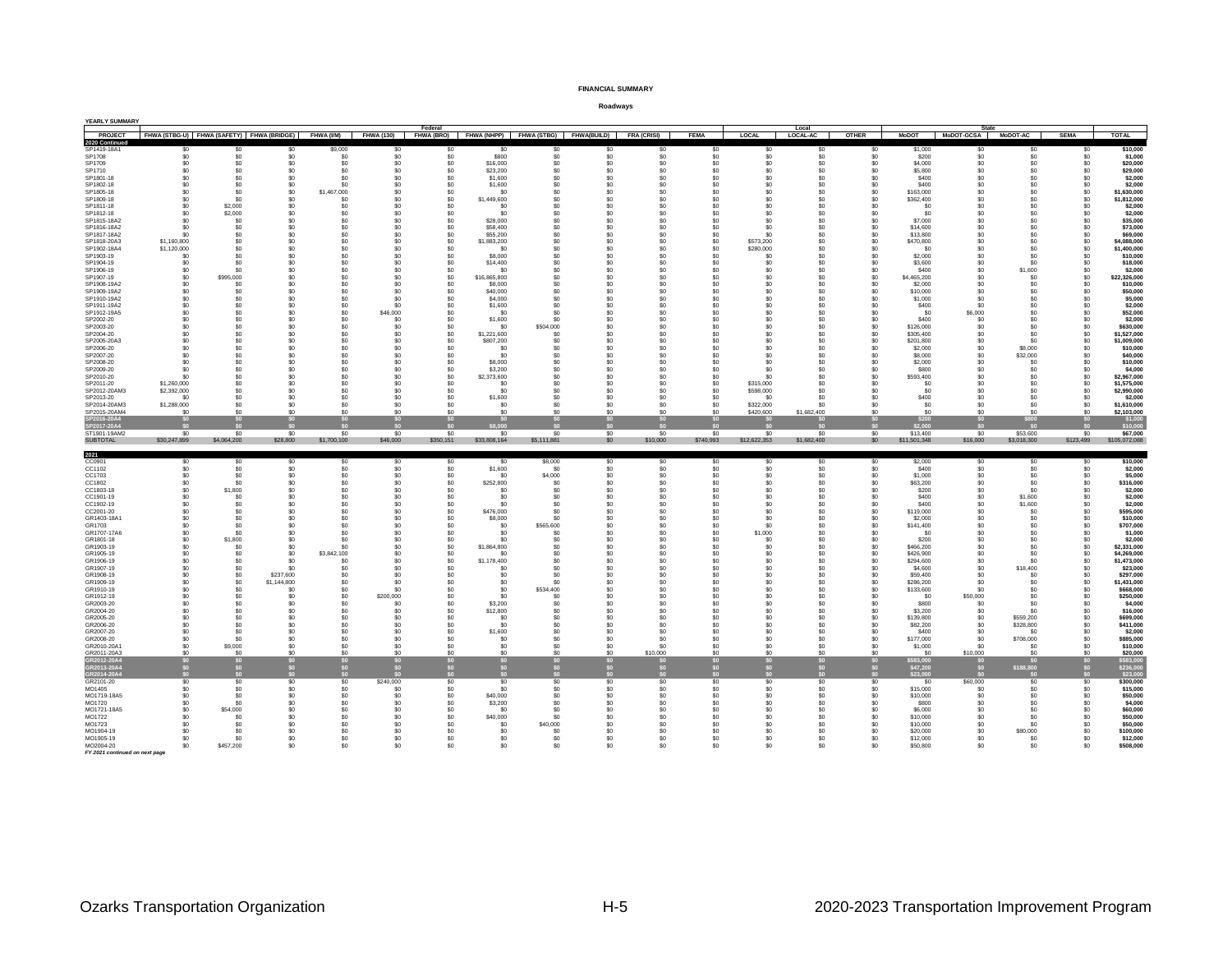| YEARLY SUMMARY                 |                                                      |                     |                 |                       |                       |                                  |                         |                  |                                                  |                |             |                            |                       |                       |                         |                              |                  |                 |                           |
|--------------------------------|------------------------------------------------------|---------------------|-----------------|-----------------------|-----------------------|----------------------------------|-------------------------|------------------|--------------------------------------------------|----------------|-------------|----------------------------|-----------------------|-----------------------|-------------------------|------------------------------|------------------|-----------------|---------------------------|
| PROJECT                        | FHWA (STBG-U) FHWA (SAFETY) FHWA (BRIDGE) FHWA (I/M) |                     |                 |                       |                       | Federal<br>FHWA (130) FHWA (BRO) |                         |                  | FHWA (NHPP) FHWA (STBG) FHWA (BUILD) FRA (CRISI) |                | <b>FEMA</b> | <b>LOCAL</b>               | Local<br>LOCAL-AC     | <b>OTHER</b>          | <b>MoDOT</b>            | State<br>MoDOT-GCSA MoDOT-AC |                  | <b>SEMA</b>     | <b>TOTAL</b>              |
| 2021 Continued                 |                                                      |                     |                 |                       |                       |                                  |                         |                  |                                                  |                |             |                            |                       |                       |                         |                              |                  |                 |                           |
|                                |                                                      |                     |                 | 80                    |                       |                                  |                         |                  |                                                  | \$0            | \$9         |                            |                       |                       |                         | \$0                          |                  |                 |                           |
| MO2008-20                      | \$0                                                  | \$183,600           | $\overline{50}$ | 50                    | \$0                   | S <sub>0</sub>                   | \$0                     | \$0              | \$0                                              | \$0            | \$0         | S <sub>0</sub>             | \$0                   | $rac{50}{50}$         | \$20,400                | \$0                          | 50               | \$0             | \$204,000                 |
| MO2010-20                      | \$0                                                  | \$0                 | \$0             | \$0                   | $\ddot{s}$            | S <sub>0</sub>                   | \$0                     | \$0              | \$0                                              | \$0            | \$0         | \$0                        | SO                    |                       | \$10,000                | \$0                          | \$90,000         | \$0             | \$100,000                 |
| MO2101-18<br>MO2104-19         | \$332,000                                            | \$0<br>\$0          | \$0<br>\$0      | \$0<br>\$0            | \$0<br>SO             | \$0<br>SO.                       | \$0<br>\$0              | \$0              | \$0                                              | \$0<br>\$0     | \$0<br>\$0  | \$83,000<br>\$0            | \$0<br>\$0            | \$0                   | \$0<br>\$128,800        | \$0<br>\$0                   | \$0<br>\$0       | \$0<br>SO.      | \$415,000<br>\$644,000    |
|                                | \$0<br>\$0                                           | \$0                 | \$0             | \$0                   | \$0                   | S <sub>0</sub>                   | \$n                     | \$515,200<br>\$0 | SO.<br>\$n                                       | \$0            | \$0         | \$0                        | S <sub>0</sub>        | \$0                   |                         |                              |                  |                 |                           |
| MO2105-20<br>NX1701-20A2       | \$202,270                                            | \$0                 | \$0             | S <sub>0</sub>        | \$0                   | \$0                              | \$5,614,803             | \$0              | \$0                                              | \$0            | \$0         | \$99,446                   | \$0                   | \$0<br>\$0            | \$22,500<br>\$1,354,822 | \$0<br>\$0                   | \$202,500<br>\$0 | \$0<br>\$0      | \$225,000<br>\$7,271,341  |
| NX1704                         | \$0                                                  | \$0                 | \$0             | \$0                   | \$0                   | \$0                              | \$1,600                 | \$0              | \$0                                              | \$0            | \$0         | \$0                        | \$0                   | \$0                   | \$400                   | \$0                          | \$0              | \$0             | \$2,000                   |
| OK1901-19                      | \$0                                                  | \$0                 | \$0             | \$0                   | $\mathsf{S} \Omega$   | $\ddot{s}$                       | \$1,637,600             | \$0              | \$0                                              | \$0            | \$0         | \$0                        | $\mathsf{S} \Omega$   | $\overline{50}$       | \$409,400               | \$0                          | \$0              | \$0             | \$2,047,000               |
| OK2001-20A4                    | \$0                                                  | \$0                 | \$0             | \$0                   | SO <sub>2</sub>       | \$0                              |                         | \$0              | \$0                                              | \$0            | \$0         |                            | \$0                   | \$0                   | \$10,000                | \$0                          | 0,000            | \$0             | \$50,000                  |
| OT1901-19A5                    | \$220,500                                            | -SO                 | \$0             | -SO                   | S0                    | S <sub>0</sub>                   | -SO                     | -SO              | SO.                                              | SO.            | \$0         | \$55,125                   | S <sub>0</sub>        | S <sub>0</sub>        | -SO                     | \$0                          | \$0              | \$0             | \$275,625                 |
| RG0901-18A1                    | \$0                                                  | \$1,618,200         | \$0             | S <sub>0</sub>        | \$0                   | SO.                              | \$0                     | \$0              | \$0                                              | \$0            | \$0         | \$0                        | \$0                   | \$0                   | \$179,800               | \$0                          | \$0              | \$0             | \$1,798,000               |
| RP1701                         | \$0                                                  | \$0                 | \$0             | \$0                   | \$0                   | \$0                              | \$8,000                 | \$0              | \$0                                              | \$0            | \$0         | \$0                        | \$0                   | \$0                   | \$2,000                 | \$0                          | \$0              | \$0             | \$10,000                  |
| RP1703-17A3                    | \$0                                                  | \$0                 | \$0             | \$0                   | SO                    | SO                               | \$0                     | \$1,600          | \$0                                              | \$0            | \$0         | S <sub>0</sub>             | SO                    | \$0                   | \$400                   | \$0                          | \$0              | \$0             | \$2,000                   |
| RP1704-17A3                    | \$0                                                  | $\overline{50}$     | \$0             | \$0                   | \$0                   | $\mathsf{so}$                    | \$0                     | \$0              | \$0                                              | \$0            | \$0         | \$0                        | $\mathsf{S} \Omega$   | $\overline{50}$       | \$400                   | \$0                          | \$1,600          | \$0             | \$2,000                   |
| RP2001-20A4                    | \$0                                                  | \$0                 | \$0             | \$0                   | SO <sub>2</sub>       | \$0                              | \$0                     | \$0              | \$0                                              | \$0            | \$0         | \$0                        | SO                    | \$0                   | \$18,400                | \$0                          | \$73,600         | \$0             | \$92,000<br>\$8,000       |
| SP1401                         | \$0<br>\$0                                           | \$0                 | -\$0            | -SO<br>S <sub>0</sub> | S <sub>0</sub><br>\$0 | \$0<br>\$0                       | \$6,400                 | SO.<br>\$0       | \$0<br>\$0                                       | \$0            | .so         | so.<br>S <sub>0</sub>      | \$0<br>\$0            | \$0<br>\$0            | \$1,600<br>\$400        | S <sub>0</sub>               | SO.<br>\$0       | \$0<br>\$0      |                           |
| SP1405-18A1<br>SP1413-19       | \$0                                                  | \$0<br>\$0          | \$0<br>\$0      | \$0                   | \$0                   | \$0                              | \$1,600<br>\$0          | \$0              | \$0                                              | \$0<br>\$0     | \$0<br>\$0  | S <sub>0</sub>             | \$0                   | \$0                   | \$400                   | \$0<br>\$0                   | \$1,600          | \$0             | \$2,000<br>\$2,000        |
| SP1419-18A1                    | \$0                                                  | \$0                 | \$0             | \$9,000               | SO                    | SO                               | \$0                     | \$0              | \$0                                              | \$0            | \$0         | \$0                        | SO                    | S <sub>0</sub>        | \$1,000                 | \$0                          | \$0              | \$0             | \$10,000                  |
| SP1708                         | \$n                                                  | \$0                 | \$0             | \$0                   | \$0                   | \$0                              | \$6,400                 | \$0              | \$n                                              | \$0            | \$0         | \$0                        | \$0                   | S0                    | \$1,600                 | \$0                          | \$0              | \$0             | \$8,000                   |
| SP1709                         | \$0                                                  | \$0                 | \$0             | \$0                   | \$0                   | \$0                              | \$16,000                | \$0              | \$0                                              | \$0            | \$0         | \$0                        | \$0                   | \$0                   | \$4,000                 | \$0                          | \$0              | \$0             | \$20,000                  |
| SP1710                         | SO.                                                  | \$0                 | \$0             | \$0                   | \$0                   | \$0                              | \$860,000               | \$0              | \$0                                              | \$0            | \$0         | \$0                        | S <sub>0</sub>        | \$0                   | \$215,000               | \$0                          | \$0              | \$0             | \$1,075,000               |
| SP1802-18                      | \$0                                                  | \$0                 | \$0             | S <sub>0</sub>        | \$0                   | \$0                              | \$1,600                 | \$0              | \$0                                              | \$0            | \$0         | S <sub>0</sub>             | S <sub>0</sub>        | S0                    | \$400                   | \$0                          | \$0              | \$0             | \$2,000                   |
| SP1811-18                      | \$0                                                  | \$2,000             | \$C             | \$0                   | \$0                   | \$0                              | \$0                     | \$0              | \$0                                              | \$0            | \$0         | \$0                        | \$0                   | \$0                   | \$0                     | \$0                          | \$0              | \$0             | \$2,000                   |
| SP1812-18                      | \$0                                                  | \$2,000             | \$0             | \$0                   | SO                    | S <sub>0</sub>                   | \$0                     | \$0              | \$0                                              | \$0            | \$0         | \$0                        | \$0                   | \$0                   | \$0                     | \$0                          | \$0              | $\ddot{s}$      | \$2,000                   |
| SP1815-18A2<br>SP1816-18A2     | \$44,800<br>\$0                                      | \$0<br>\$0          | \$0<br>\$0      | \$0<br>S <sub>0</sub> | S <sub>0</sub><br>\$0 | S <sub>0</sub><br>\$0            | \$74,400<br>\$44,000    | \$0<br>\$0       | \$n<br>\$0                                       | \$0<br>\$0     | \$0<br>\$0  | \$11,200<br>S <sub>0</sub> | S <sub>0</sub><br>\$O | S <sub>0</sub><br>\$0 | \$18,600                | \$0<br>\$0                   | \$n<br>\$0       | \$0             | \$149,000<br>\$55,000     |
| SP1817-18A2                    | \$0                                                  | \$0                 | \$0             | \$0                   | \$0                   | S <sub>0</sub>                   | \$56,000                | \$0              | SO.                                              | \$0            | \$0         | \$0                        | S <sub>0</sub>        | \$0                   | \$11,000<br>\$14,000    | \$0                          | \$0              | \$0<br>\$0      | \$70,000                  |
| SP1903-19                      | \$0                                                  | \$0                 | \$0             | S <sub>0</sub>        | \$0                   | \$0                              | \$636,800               | \$0              | \$0                                              | \$0            | \$0         | S <sub>0</sub>             | \$0                   | \$0                   | \$159,200               | \$0                          | \$0              | \$0             | \$796,000                 |
| SP1904-19                      | \$0                                                  | \$0                 | \$C             | \$0                   | \$0                   | \$0                              | \$1,016,800             | \$0              | \$0                                              | \$0            | \$0         | \$0                        | \$O                   | \$0                   | \$254,200               | \$0                          | \$0              | \$0             | \$1,271,000               |
| SP1906-19                      | \$0                                                  | \$0                 | \$0             | \$0                   | SO                    | S <sub>0</sub>                   | -≈∩                     | \$0              | \$0                                              | \$0            | \$0         | \$0                        | \$0                   | \$0                   | \$400                   | \$0                          | \$1,600          | \$0             | \$2,000                   |
| SP1908-19A2                    | ፍሰ                                                   | \$0                 | \$0             | \$0                   | S <sub>0</sub>        | S <sub>0</sub>                   | \$303,200               | \$0              | \$n                                              | \$0            | \$0         | \$0                        | S <sub>0</sub>        | \$0                   | \$75,800                | \$0                          | SO.              | \$0             | \$379,000                 |
| SP1909-19A2                    | \$ſ                                                  | \$0                 | \$C             | S <sub>0</sub>        | \$0                   | \$0                              | \$1,600                 | \$0              | \$0                                              | \$0            | \$0         | S <sub>0</sub>             | \$0                   | \$0                   | \$400                   | \$0                          | \$0              | \$0             | \$2,000                   |
| SP1910-19A2                    | \$0                                                  | \$0                 | \$0             | \$0                   | \$0                   | \$0                              | \$1,600                 | \$0              | \$0                                              | \$0            | \$0         | \$0                        | \$0                   | \$0                   | \$400                   | \$0                          | \$0              | \$0             | \$2,000                   |
| SP1911-19A2                    | \$0                                                  | \$0                 | \$0             | \$0                   | \$0                   | \$0                              | \$1,600                 | \$0              | \$0                                              | \$0            | \$0         | S <sub>0</sub>             | \$0                   | \$0                   | \$400                   | \$0                          | \$0              | \$0             | \$2,000                   |
| SP2002-20                      | \$0                                                  | \$n                 | \$0             | \$0                   | $\mathbf{s}$          | \$0                              | \$1,600                 | \$0              |                                                  | \$0            | \$0         | \$0                        | Ś۵                    | \$0                   | \$400                   | \$0                          | \$0              | \$0             | \$2,000                   |
| SP2003-20                      | SO.                                                  | \$0                 | \$0             | \$0                   | \$0                   | \$0                              | -SO                     | \$2,848,000      | SO.                                              | \$0            | \$0         | \$0                        | S <sub>0</sub>        | S <sub>0</sub>        | \$712,000               | \$0                          | \$0              | \$0             | \$3,560,000               |
| SP2006-20                      | ፍሰ                                                   | \$0                 | \$0             | \$0                   | S <sub>0</sub>        | S0                               | \$0                     | \$0              | \$n                                              | \$0            | \$0         | S.                         | S <sub>0</sub>        | \$0                   | \$2,000                 | \$0                          | \$8,000          | \$0             | \$10,000                  |
| SP2007-20                      | \$0                                                  | \$0                 | \$C             | S <sub>0</sub>        | \$0<br>\$0            |                                  |                         | \$0              | \$0                                              | \$0            | \$0         | \$C<br>\$0                 | \$0                   | S0                    | \$130,000               | \$0<br>\$0                   | \$520,000        | \$0<br>\$0      | \$650,000                 |
| SP2008-20                      |                                                      | \$0                 | \$0<br>\$0      | \$0                   |                       | \$0                              | \$11,200                | \$0              | \$0                                              | \$0            | \$0<br>\$0  |                            | \$0                   | \$0<br>\$0            | \$2,800                 |                              | \$0<br>\$0       |                 | \$14,000                  |
| SP2009-20<br>SP2013-20         | \$0<br>\$0                                           | \$0<br>\$0          | \$0             | \$0<br>\$0            | \$0<br>\$0            | \$0<br>\$0                       | \$5,600<br>\$1,600      | \$0<br>\$0       | \$0                                              | \$0<br>\$0     | \$0         | S <sub>0</sub><br>\$C      | \$0<br>\$O            | \$0                   | \$1,400<br>\$400        | \$0<br>\$0                   | \$0              | \$0<br>\$0      | \$7,000<br>\$2,000        |
| SP2015-20AM4                   | \$0                                                  | \$0                 | \$0             | \$0                   | SO                    | S <sub>0</sub>                   | \$0                     | \$0              | \$19,278,422                                     | \$0            | \$0         | \$4,819,606                | SO                    | $\ddot{s}$            | \$0                     | \$0                          | \$0              | so.             | \$24,098,028              |
| SP2016-20A4                    |                                                      |                     |                 | SO <sub>2</sub>       | \$0\$                 |                                  | $\overline{\mathbf{s}}$ |                  |                                                  | \$0            | \$0         |                            | \$0                   | \$0                   |                         | \$0                          | \$16,000         | \$0             | \$20,000                  |
| SP2017-20A                     | SO                                                   | SO                  | \$0             | \$0                   | \$0                   | \$0                              | \$72,000                | \$0              |                                                  | \$0            | \$0         | S <sub>0</sub>             | \$0                   | \$0                   | \$4,000<br>\$18,000     | \$0                          |                  | \$0             | \$90,000                  |
| <b>SUBTOTAL</b>                | \$799,570                                            | \$2,329,600         | \$1,382,400     | \$3,851,100           | \$440,000             | \$0                              | \$14,192,403            | \$4,516,800      | \$19,278,422                                     | \$10,000       | \$0         | \$5,069,377                | \$0                   | \$0                   | \$6,959,022             | \$120,000                    | \$2,825,300      | \$0             | \$61,773,994              |
|                                |                                                      |                     |                 |                       |                       |                                  |                         |                  |                                                  |                |             |                            |                       |                       |                         |                              |                  |                 |                           |
| 2022                           |                                                      |                     |                 |                       |                       |                                  |                         |                  |                                                  |                |             |                            |                       |                       |                         |                              |                  |                 |                           |
| CC0901                         | \$0                                                  | \$0                 | \$0             | S <sub>0</sub>        | $_{\rm S0}^{\rm SO}$  | $\frac{\$0}{\$0}$                | -SO                     | \$8,000          | \$0                                              | \$0            | \$0         | s0                         | S <sub>0</sub>        | $\frac{50}{50}$       | \$2,000                 | \$0                          | SO.              | \$0             | \$10,000                  |
| CC1102                         | \$0                                                  | \$0                 | \$0             | \$0                   |                       |                                  | \$1,600                 | \$0              | \$0                                              | \$0            | \$0         | S <sub>0</sub>             | $\ddot{s}$            |                       | \$400                   | \$0                          | \$0              | \$0             | \$2,000                   |
| CC1802<br>CC1803-18            | \$0<br>\$0                                           | \$0<br>\$1,800      | \$0<br>\$0      | S <sub>0</sub><br>\$0 | \$0<br>\$0            | \$0<br>\$0                       | \$3,104,800<br>\$0      | \$0<br>\$0       | \$0<br>\$0                                       | \$0<br>\$0     | \$0<br>\$0  | S <sub>0</sub><br>\$0      | \$0<br>\$0            | S0<br>\$0             | \$776,200<br>\$200      | \$0<br>\$0                   | \$0<br>\$0       | \$0<br>\$0      | \$3,881,000<br>\$2,000    |
| CC1901-19                      | \$0                                                  | \$0                 | \$0             | \$0                   | \$0                   | \$0                              | \$0                     | \$0              | \$n                                              | \$0            | \$0         | \$0                        | \$0                   | \$0                   | \$400                   | \$0                          | \$1,600          | \$0             | \$2,000                   |
| CC1902-19                      | \$0                                                  | \$0                 | \$0             | \$0                   | \$0                   | \$0                              | \$0                     | \$0              | \$0                                              | \$0            | \$0         | \$0                        | \$O                   | S0                    | \$400                   | \$0                          | \$1,600          | \$0             | \$2,000                   |
| GR1707-17A6                    | SO.                                                  | \$0                 | \$0             | \$0                   | SO                    | \$0                              | \$0                     | \$0              | SO.                                              | \$0            | \$0         | \$1,000                    | \$0                   | S0                    | \$0                     | \$0                          | SO.              | \$0             | \$1,000                   |
| GR1801-18                      | \$0                                                  | \$1,800             | \$0             | S <sub>0</sub>        | S <sub>0</sub>        | S <sub>0</sub>                   | \$0                     | \$0              | \$0                                              | \$0            | \$0         | \$0                        | S <sub>0</sub>        | S0                    | \$200                   | \$0                          | \$0              | \$0             | \$2,000                   |
| GR1902-19                      | \$3,246,479                                          | \$0                 | \$C             | S <sub>0</sub>        | \$0                   | \$0                              |                         | \$0              | \$0                                              | \$0            | \$0         | \$1,253,521                | \$O                   | \$0                   | \$0                     | \$0                          | \$0              | \$0             | \$4,500,000               |
| GR1907-19                      | \$0                                                  | \$0                 | \$0             | \$0                   | SO                    | S <sub>0</sub>                   | \$0                     | \$0              | \$0                                              | \$0            | \$0         | S <sub>0</sub>             | SO                    | S <sub>0</sub>        | \$418,000               | \$0                          | \$1,672,000      | \$0             | \$2,090,000               |
| GR2003-20                      | \$0                                                  | -50                 | \$0             | \$0                   | \$0                   | S <sub>0</sub>                   | \$3,200                 | \$0              | \$0                                              | \$0            | \$0         | \$0                        | S <sub>0</sub>        | \$0                   | \$800                   | \$0                          | \$0              | \$0             | \$4,000                   |
| GR2004-20                      | \$0                                                  | \$0                 | \$0             | \$0                   | \$0                   | \$0                              | \$1,307,200             | \$0              | \$0                                              | \$0            | \$0         | \$0                        | Ś۵                    | \$0                   | \$326,800               | \$0                          | \$0              | \$0             | \$1,634,000               |
| GR2007-20                      | SO.                                                  | \$0                 | \$0             | \$0                   | \$0                   | \$0                              | \$20,000                | \$0              | SO.                                              | \$0            | \$0         | \$0                        | S <sub>0</sub>        | \$0                   | \$5,000                 | \$0                          | \$0              | \$0             | \$25,000                  |
| GR2010-20A1<br>GR2011-20A3     | \$0<br>\$0                                           | \$9,000<br>\$0      | \$0<br>\$C      | S <sub>0</sub><br>\$0 | S <sub>0</sub><br>\$0 | S <sub>0</sub><br>\$0            | -SO<br>\$0              | \$0<br>\$0       | \$0<br>\$0                                       | \$0<br>\$5,000 | \$0<br>\$0  | \$0<br>\$0                 | S <sub>0</sub><br>\$O | -SO<br>\$0            | \$1,000<br>\$0          | \$0<br>\$5,000               | \$0<br>\$0       | \$0<br>\$0      | \$10,000<br>\$10,000      |
| MO1405                         | \$0                                                  | \$0                 | \$0             | \$0                   | SO                    | \$0                              | \$0                     | \$0              | \$0                                              | so.            | \$0         | \$0                        | \$0                   | S <sub>0</sub>        | \$15,000                | \$0                          | \$0              | \$0             | \$15,000                  |
| MO1719-18A5                    | \$0                                                  | \$0                 | \$0             | \$0                   | S <sub>0</sub>        | S <sub>0</sub>                   | \$40,000                | \$0              | \$n                                              | \$0            | \$0         | \$0                        | S <sub>0</sub>        | \$0                   | \$10,000                | \$0                          | \$n              | \$0             | \$50,000                  |
| MO1721-18A5                    | \$0                                                  | \$54,000            | \$0             | \$0                   | \$0                   | \$0                              | \$0                     | \$0              | \$0                                              | \$0            | \$0         | S <sub>0</sub>             | \$0                   | \$0                   | \$6,000                 | \$0                          | \$0              | \$0             | \$60,000                  |
| MO1722                         | SO.                                                  | -50                 | \$0             | \$0                   | \$0                   | S <sub>0</sub>                   | \$40,000                | \$0              | SO.                                              | \$0            | \$0         | so.                        | S <sub>0</sub>        | S <sub>0</sub>        | \$10,000                | \$0                          | \$0              | \$0             | \$50,000                  |
| MO1723                         | \$0                                                  | \$0                 | \$0             | S <sub>0</sub>        | \$0                   | \$0                              | \$0                     | \$40,000         | \$0                                              | \$0            | \$0         | S <sub>0</sub>             | S <sub>0</sub>        | \$0                   | \$10,000                | \$0                          | \$0              | \$0             | \$50,000                  |
| MO1904-19                      | \$0                                                  | \$0                 | \$0             | \$0                   | \$0                   | \$0                              | \$0                     | \$0              | \$0                                              | \$0            | \$0         | \$0                        | \$0                   | \$0                   | \$101,200               | \$0                          | \$404,800        | \$0             | \$506,000                 |
| MO1905-19                      | \$0                                                  | $\ddot{s}$          | $\ddot{s}$      | \$0                   | $\ddot{s}$            | S <sub>0</sub>                   | \$0                     | $\ddot{s}$       | \$0                                              | $\ddot{s}$     | \$0         | \$0                        | SO                    | $\overline{50}$       | \$23,500                | $\ddot{s}$                   | \$0              | so.             | \$23,500                  |
| <b>MO2006-204</b>              | SO <sub>2</sub>                                      | \$0                 | SO <sub>2</sub> | SO <sub>2</sub>       | \$0                   | \$0                              | SQ.                     | \$0.             | SO <sub>2</sub>                                  | \$0            | \$0         | S <sub>0</sub>             | \$0                   | \$0                   | - 50                    | SO.                          | SO <sub>2</sub>  | SO <sub>2</sub> | - 50                      |
| MO2104-19                      | \$336,000                                            | \$0                 | \$0             | \$0                   | \$0                   | \$0                              | \$0                     | \$0              | \$0                                              | \$0            | \$0         | \$84,000                   | \$0                   | \$0                   | \$0                     | \$0                          | \$0              | \$0             | \$420,000                 |
| MO2201-20                      | -SO                                                  | \$24,000            | \$0             | \$0                   | \$0                   | \$0                              | \$0                     | \$0              | \$0                                              | \$0            | \$0         | -SO                        | \$0                   | \$0                   | \$3,000                 | \$0                          | \$0              | \$0             | \$27,000                  |
| NX1704                         | \$0                                                  | \$0                 | \$0             | S <sub>0</sub>        | \$0                   | \$0                              | \$1,600                 | \$0              | \$0                                              | \$0            | \$0         | S <sub>0</sub>             | \$0                   | \$0                   | \$400                   | \$0                          | \$0              | \$0             | \$2,000                   |
| OT1901-19A5<br>RG0901-18A1     | \$231,525<br>\$0                                     | \$0<br>\$13 194 900 | \$0<br>\$0      | \$0<br>\$0            | \$0<br>SO             | \$0<br>\$0                       | \$0<br>\$0              | \$0<br>\$0       | \$0<br>\$0                                       | \$0<br>\$0     | \$0<br>\$0  | \$57,881<br>\$0            | \$0<br>SO             | \$0<br>S <sub>0</sub> | \$0<br>\$1,466,100      | \$0<br>\$0                   | \$0<br>\$0       | \$0<br>\$0      | \$289,406<br>\$14,661,000 |
| RP1703-17A3                    | \$0                                                  | \$0                 | \$0             | S <sub>0</sub>        | \$0                   | S <sub>0</sub>                   | \$0                     | \$1,600          | \$0                                              | \$0            | \$0         | S <sub>0</sub>             | S <sub>0</sub>        | \$0                   | \$400                   | \$0                          | \$0              | \$0             | \$2,000                   |
| RP1704-17A3                    | \$0                                                  | \$0                 | \$0             | \$0                   | \$0                   | \$0                              | \$0                     | \$0              | \$0                                              | \$0            | \$0         | \$0                        | \$0                   | \$0                   | \$400                   | \$0                          | \$1,600          | \$0             | \$2,000                   |
| SP1401                         | \$0                                                  | \$0                 | \$0             | \$0                   | \$0                   | \$0                              | \$8,000                 | \$0              | \$0                                              | \$0            | \$0         | \$0                        | S <sub>0</sub>        | S0                    | \$2,000                 | \$0                          | \$0              | \$0             | \$10,000                  |
| SP1405-18A1                    | ¢۵                                                   | \$0                 | \$0             | S <sub>0</sub>        | S <sub>0</sub>        | \$0                              | \$1,600                 | \$0              | \$0                                              | \$0            | \$0         | S <sub>0</sub>             | \$0                   | \$0                   | \$400                   | \$0                          | \$0              | \$0             | \$2,000                   |
| SP1413-19                      |                                                      | \$0                 | \$0             | \$0                   | SO                    | \$0                              | S0                      | \$0              | \$0                                              | \$0            | \$0         | \$0                        | Ś۵                    | \$0                   | \$34,400                | \$0                          | \$137,600        | \$0             | \$172,000                 |
| SP1708                         | SO.                                                  | so.                 | \$0             | \$0                   | SO                    | \$0                              | \$748,000               | \$0              | \$0                                              | \$0            | \$0         | \$0                        | \$0                   | SO                    | \$187,000               | \$0                          | \$0              | \$0             | \$935,000                 |
| SP1802-18                      | SO.                                                  | \$0                 | \$0             | \$0                   | S <sub>0</sub>        | \$0                              | \$1,600                 | \$0              | \$0                                              | \$0            | \$0         | \$0                        | S <sub>0</sub>        | \$0                   | \$400                   | \$0                          | \$0              | \$0             | \$2,000                   |
| SP1811-18                      | \$0                                                  | \$2,000             | \$C             | S <sub>0</sub>        | S <sub>0</sub>        | S <sub>0</sub>                   | \$0                     |                  | \$0                                              | \$0            | \$0         | S <sub>0</sub>             | \$O                   | \$0                   | \$0                     | \$0                          | \$0              | \$0             | \$2,000                   |
| FY 2022 continued on next page |                                                      |                     |                 |                       |                       |                                  |                         |                  |                                                  |                |             |                            |                       |                       |                         |                              |                  |                 |                           |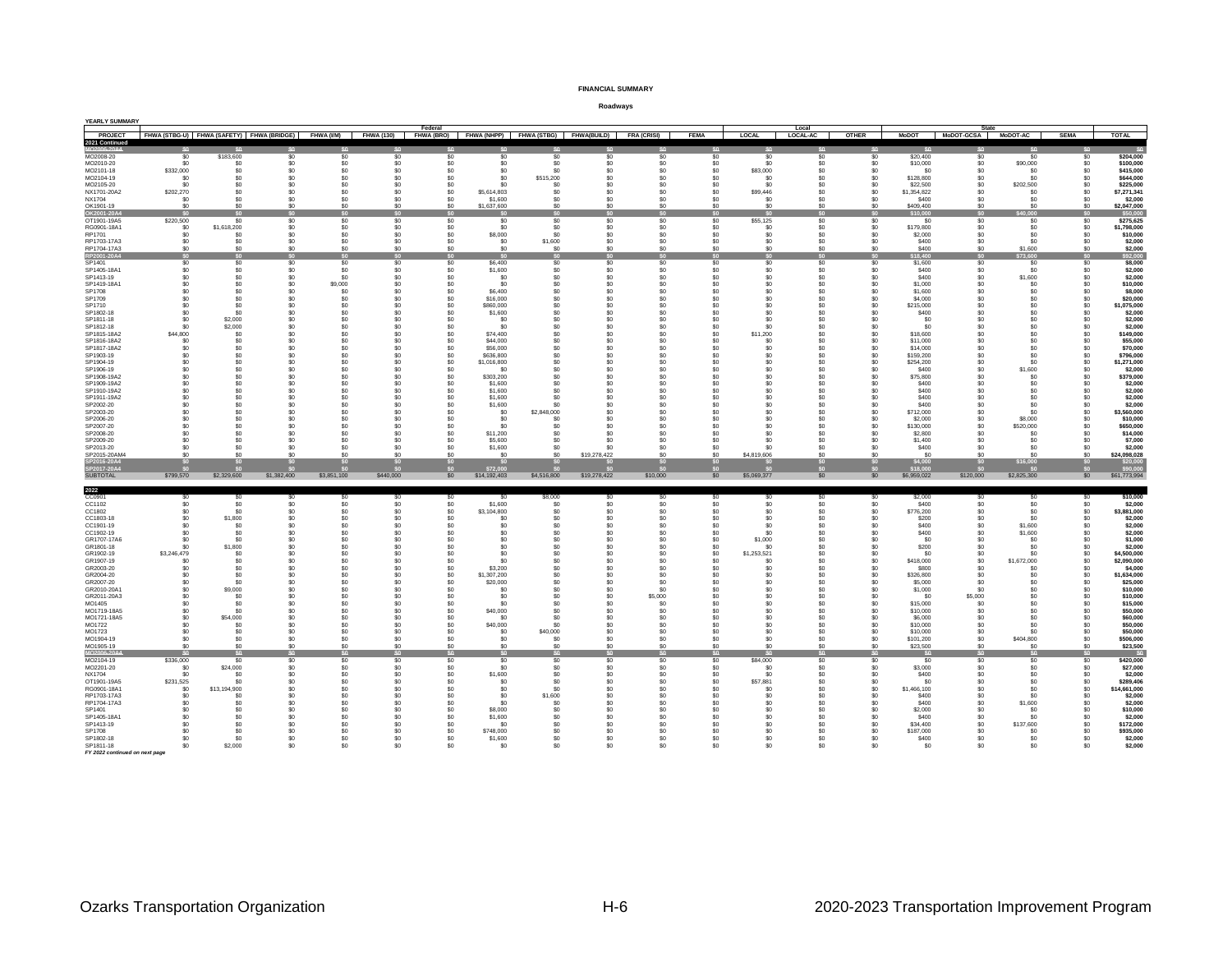| YEARLY SUMMARY        |                  |                                           |             |                                  |                   |                       |                      |                                                 |              |                    |             |                                    |                                  |                                  |                    |                            |                 |                 |                        |
|-----------------------|------------------|-------------------------------------------|-------------|----------------------------------|-------------------|-----------------------|----------------------|-------------------------------------------------|--------------|--------------------|-------------|------------------------------------|----------------------------------|----------------------------------|--------------------|----------------------------|-----------------|-----------------|------------------------|
| PROJECT               |                  | FHWA (STBG-U) FHWA (SAFETY) FHWA (BRIDGE) |             | FHWA (I/M)                       | <b>FHWA (130)</b> | Federal               |                      | FHWA (BRO) FHWA (NHPP) FHWA (STBG) FHWA (BUILD) |              | <b>FRA (CRISI)</b> | <b>FEMA</b> | LOCAL                              | Local<br><b>LOCAL-AC</b>         | <b>OTHER</b>                     | <b>MoDOT</b>       | State<br><b>MoDOT-GCSA</b> | <b>MoDOT-AC</b> | <b>SEMA</b>     | <b>TOTAL</b>           |
| 2022 Continued        |                  |                                           |             |                                  |                   |                       |                      |                                                 |              |                    |             |                                    |                                  |                                  |                    |                            |                 |                 |                        |
| SP1812-18             | \$0              | \$2,000                                   | \$0         | \$0                              | \$0               | \$0                   | \$0                  | \$0                                             | \$0          | \$0                | \$0         | \$0                                | \$0                              | S0                               | \$0                | SO.                        | \$0             | \$0             | \$2,000                |
| SP1815-18A2           | \$960,000        | \$0                                       | \$0         | \$0                              | S <sub>0</sub>    | \$0                   | \$702,400            | \$O                                             | \$0          | \$0                | \$0         | \$240,000                          | \$0                              | \$0                              | \$175,600          | \$0                        | \$0             | \$0             | \$2,078,000            |
| SP1816-18A2           | \$0              | \$0                                       | \$0         | S <sub>0</sub>                   | S0                | \$0                   | \$4,000              | \$O                                             |              | \$0                | \$0         | \$0                                | S <sub>0</sub>                   | \$0                              | \$1,000            | \$ſ                        | \$0             | \$0             | \$5,000                |
| SP1817-18A2           | \$0              | \$n                                       | \$0         | \$0                              | SO.               | S <sub>0</sub>        | \$1,600              | \$0                                             |              | \$0                | \$0         | \$0                                | S <sub>0</sub>                   | S <sub>0</sub>                   | \$400              | ۹ï                         | \$0             | \$0             | \$2,000                |
| SP1906-19             | \$0              | \$n                                       | \$0         | \$0                              | S <sub>0</sub>    | \$0                   | \$ſ                  | \$0                                             |              | \$0                | \$n         | \$0                                | S <sub>0</sub>                   | S <sub>0</sub>                   | \$800              | s <sub>0</sub>             | \$3,200         | \$0             | \$4,000                |
| SP1908-19A2           | \$0              | \$0                                       | \$0         | S <sub>0</sub>                   | S0                | S <sub>0</sub>        | \$2,782.400          | \$O                                             | \$ſ          | \$0                | \$0         | \$0                                | S <sub>0</sub>                   | S <sub>0</sub>                   | \$695,600          | \$ſ                        | \$0             | \$0             | \$3,478,000            |
| SP1909-19A2           | \$0              | \$0                                       | \$0         | \$0                              |                   | \$0                   | \$1,600              | \$0                                             |              | \$C                | \$0         | \$0                                | \$0                              | S <sub>0</sub>                   | \$400              |                            | \$0             | \$0             | \$2,000                |
| SP1910-19A2           | \$0              | -SO                                       | \$0         | S <sub>0</sub>                   |                   | \$0                   | \$1,600              | \$0                                             |              | \$0                | -SO         | \$0                                | S <sub>0</sub>                   | S <sub>0</sub>                   | \$400              |                            | s٥              | \$C             | \$2,000                |
| SP1911-19A2           | ¢۵               |                                           |             | \$0                              |                   | \$0                   | \$1,600              | \$O                                             |              |                    |             |                                    | \$0                              | \$0                              | \$400              |                            | ¢۵              | \$0             | \$2,000                |
| SP2002-20             | ፍሰ               | \$n                                       | \$0         | S <sub>0</sub>                   |                   | \$0                   | \$1,600              | \$O                                             |              | \$C                | \$n         |                                    | S <sub>0</sub>                   | S <sub>0</sub>                   | \$400              | \$n                        | \$0             | \$C             | \$2,000                |
| SP2006-20             |                  | ∾                                         | \$0         | S <sub>0</sub>                   |                   | S <sub>0</sub>        | - 20                 | s٥                                              |              | ∾                  | - ≮∩        |                                    | S <sub>0</sub>                   | S <sub>0</sub>                   | \$297,800          | \$0                        | \$1,191,200     | \$0             | \$1,489,000            |
| SP2008-20             | \$n              |                                           | \$0         | S <sub>0</sub>                   | SO.               | S <sub>0</sub>        | \$1,423,200          | \$O                                             |              | ∾                  | \$n         | SO <sub>1</sub>                    | S <sub>0</sub>                   | S <sub>0</sub>                   | \$355,800          | \$n                        | \$0             | \$0             | \$1,779,000            |
| SP2009-20             | \$0              | -SO                                       | \$0         | S <sub>0</sub>                   | so.               | S <sub>0</sub>        | \$780,000            | \$O                                             |              | \$0                | \$0         | \$0                                | S <sub>0</sub>                   | S <sub>0</sub>                   | \$195,000          | \$ſ                        | \$0             | \$0             | \$975,000              |
| SP2013-20             | \$0              | \$0                                       | \$0         | \$0                              | SO.               | SO.                   | \$1,600              | \$O                                             | \$0          | \$0                | \$0         | \$0                                | S <sub>0</sub>                   | S <sub>0</sub>                   | \$400              | \$0                        | \$0             | \$0             | \$2,000                |
| SP2017-20A            | 50               |                                           |             | SO <sub>2</sub>                  | SO <sub>2</sub>   | SO <sub>2</sub>       | \$80,000             | SO <sub>2</sub>                                 | \$0          | $\epsilon$         | $\epsilon$  | S <sub>0</sub>                     | SO <sub>2</sub>                  |                                  | \$20,000           |                            | $\Omega$        | SO <sub>2</sub> | \$100,000              |
| SP2201-20             | \$0              | \$0                                       | \$0         | 50                               | \$800,000         | 50                    | \$0                  | 50                                              | \$0          | \$0                | \$0         | 50                                 | 50                               | 50                               | \$0                | \$200,000                  | \$0             | $\overline{50}$ | \$1,000,000            |
| <b>SUBTOTAL</b>       | \$4,774,004      | \$13,289,500                              | \$0         | \$0                              | \$800,000         | \$0                   | \$11,059,200         | \$49,600                                        | \$0          | \$5,000            | \$0         | \$1,636,402                        | \$0                              | \$0                              | \$5,145,600        | \$205,000                  | \$3,413,600     | \$0             | \$40,377,906           |
|                       |                  |                                           |             |                                  |                   |                       |                      |                                                 |              |                    |             |                                    |                                  |                                  |                    |                            |                 |                 |                        |
| 2023                  |                  |                                           |             |                                  |                   |                       |                      |                                                 |              |                    |             |                                    |                                  |                                  |                    |                            |                 |                 |                        |
| CC0901                | \$0              | -SO                                       | \$0         | S0                               | S0                | SO.                   | SO.                  | \$8,000                                         | \$0          | SO.                | \$0         | S0                                 | SO.                              | S0                               | \$2,000            | \$0                        | SO.             | -\$0            | \$10,000               |
| CC1102                | \$0              | \$n                                       | \$0         | \$0                              | S <sub>0</sub>    | \$0                   | \$1,600              | \$0                                             |              | \$0                | \$0         | S <sub>0</sub>                     | S <sub>0</sub>                   | S <sub>0</sub>                   | \$400              | \$n                        | \$0             | \$0             | \$2,000                |
| CC1802                |                  |                                           | \$0         | S <sub>0</sub>                   | SO.               | \$0                   | \$8,268,800          | \$O                                             |              | \$0                | \$0         | \$0                                | S <sub>0</sub>                   | S <sub>0</sub>                   | \$2,067,200        |                            | \$0             | \$0             | \$10,336,000           |
| CC1901-19             |                  | \$n                                       | \$0         | S <sub>0</sub>                   |                   | \$0                   | \$ſ                  | \$O                                             |              | \$0                | \$n         | SO <sub>1</sub>                    | \$0                              | S <sub>0</sub>                   | \$400              | ۹ï                         | \$1,600         | \$0             | \$2,000                |
| CC1902-19             | \$۵              | \$0                                       | \$0         | S <sub>0</sub>                   |                   | S <sub>0</sub>        | \$0                  | \$O                                             |              | \$0                | \$0         | SO <sub>1</sub>                    | S <sub>0</sub>                   | S <sub>0</sub>                   | \$400              | ۹ï                         | \$1,600         | \$0             | \$2,000                |
| GR1502                |                  | $\sim$                                    |             | \$0                              |                   | S <sub>0</sub>        | \$ſ                  | Ś۵                                              |              | ٩r                 | \$0         | \$1,000,000                        | S <sub>0</sub>                   | S0                               | \$0                |                            | \$0             | \$0             | \$1,000,000            |
| GR1707-17A6           | \$0              | \$n                                       | \$0         | \$0                              |                   | S <sub>0</sub>        | \$ſ                  | s <sub>0</sub>                                  |              | \$0                | \$0         | \$1,000                            | S <sub>0</sub>                   | S0                               | \$0                |                            | \$0             | \$0             | \$1,000                |
| GR1801-18             | \$0              | \$1,800                                   | \$0         | \$0                              |                   | S <sub>0</sub>        | \$ſ                  | s <sub>0</sub>                                  |              | \$C                | \$0         | SO <sub>1</sub>                    | S <sub>0</sub>                   | S0                               | \$200              |                            | \$0             | \$0             | \$2,000                |
| GR1902-19             | \$0              | -SO                                       | \$0         | S <sub>0</sub>                   |                   | \$0                   | \$0                  | s٥                                              |              | \$0                | \$0         | \$4,000,000                        | S <sub>0</sub>                   | S <sub>0</sub>                   | \$0                |                            | \$0             | \$0             | \$4,000,000            |
| GR2003-20             |                  |                                           | \$0         | S <sub>0</sub>                   |                   | S <sub>0</sub>        | \$16,000             | s٥                                              |              | \$C                | \$0         | so.                                | S <sub>0</sub>                   | \$0                              | \$4,000            |                            | Ś٢              | \$C             | \$20,000               |
| GR2007-20             | \$۵              |                                           | \$0         | \$0                              |                   | \$0                   | \$1,984,000          | s٥                                              |              | \$C                | \$0         |                                    | S <sub>0</sub>                   | S <sub>0</sub>                   | \$496,000          |                            | Ś۵              | \$C             | \$2,480,000            |
| GR2010-20A1           | \$0              | \$9,000                                   | \$0         | S <sub>0</sub>                   |                   | \$0                   | \$ſ                  | \$0                                             |              | \$C                | -SO         |                                    | S <sub>0</sub>                   | \$0                              | \$1,000            |                            | s٥              | \$C             | \$10,000               |
| MO1405                | \$0              | - ≮∩                                      | \$n         | S <sub>0</sub>                   |                   | S <sub>0</sub>        | SC.                  | s٥                                              |              | ∾                  | \$n         |                                    | S <sub>0</sub>                   | S <sub>0</sub>                   | \$15,000           |                            | ¢۵              | \$C             | \$15,000               |
| MO1719-18A5           | \$0              | \$0                                       | \$0         | S <sub>0</sub>                   |                   | S <sub>0</sub>        | \$40,000             | \$O                                             |              | \$0                | \$n<br>\$n  | SO <sub>1</sub><br>SO <sub>1</sub> | S <sub>0</sub>                   | S <sub>0</sub>                   | \$10,000           |                            | \$0             | \$C             | \$50,000               |
| MO1721-18A5           | \$0              | \$54,000                                  | \$0         | S <sub>0</sub>                   | ۹n                | S <sub>0</sub>        | \$0                  | \$O                                             |              | \$0                |             |                                    | S <sub>0</sub>                   | \$0                              | \$6,000            |                            | Ś۵              | \$C             | \$60,000               |
| MO1722                | \$0              | -SO                                       | \$0         | S <sub>0</sub>                   | S0                | \$0                   | \$40,000             | \$O                                             |              | \$0                | \$0         | \$0                                | S <sub>0</sub>                   | \$0                              | \$10,000           | \$0                        | \$0             | \$0             | \$50,000               |
| MO1723                |                  |                                           | ∾           | S <sub>0</sub>                   |                   | \$0                   | \$0                  | \$40,000                                        |              | \$C                | \$n         |                                    | \$0                              | \$0                              | \$10,000           | ۹ï                         | Ś۵              | \$0             | \$50,000               |
| MO1904-19             | \$0              | - ≮∩                                      | \$0         | \$0                              |                   | S <sub>0</sub><br>\$0 | \$0                  | \$0                                             |              | \$0                | \$0         | \$0                                | S <sub>0</sub>                   | S <sub>0</sub>                   | \$518,000          | \$0                        | \$2,072,000     | \$0             | \$2,590,000            |
| MO1905-19             | \$0              | - ≮∩                                      | \$0         | \$0<br>\$0                       |                   |                       | \$ſ                  | \$0                                             |              | \$0                | \$0         | \$0                                | S <sub>0</sub><br>S <sub>0</sub> | S <sub>0</sub>                   | \$12,000           | s <sub>0</sub>             | \$0<br>\$0      | \$0             | \$12,000               |
| MO2301-20             | \$336,000<br>\$0 | -SO                                       | \$0<br>\$0  | \$0                              |                   | S <sub>0</sub><br>\$0 | S0<br>\$1,600        | s٥                                              |              | \$0<br>\$C         | \$0<br>\$0  | \$84,000<br>\$0                    | S <sub>0</sub>                   | S <sub>0</sub><br>S <sub>0</sub> | \$0<br>\$400       |                            | \$0             | \$0<br>\$C      | \$420,000<br>\$2,000   |
| NX1704                |                  | -SO                                       |             | S <sub>0</sub>                   |                   | S <sub>0</sub>        | \$ſ                  | \$0                                             |              | \$0                | \$0         |                                    | S <sub>0</sub>                   |                                  | \$0                |                            | s٥              | \$C             |                        |
| OT1901-19A5           | \$243,101<br>\$0 | \$0                                       | \$0<br>\$0  |                                  |                   | \$0                   |                      | \$0                                             |              | \$0                | \$0         | \$60,775<br>\$0                    | S <sub>0</sub>                   | S <sub>0</sub><br>\$0            |                    | s <sub>0</sub>             | \$0             | \$0             | \$303,876<br>\$532,000 |
| SP1401<br>SP1405-18A1 | \$0              | \$n                                       | \$0         | S <sub>0</sub><br>S <sub>0</sub> |                   | \$0                   | \$425,600<br>\$1,600 | \$O<br>\$O                                      |              | \$C                | \$0         | SO <sub>1</sub>                    | S <sub>0</sub>                   | S <sub>0</sub>                   | \$106,400<br>\$400 | \$0                        | \$0             | \$0             | \$2,000                |
| SP1413-19             | \$0              | -SO                                       | \$0         | S <sub>0</sub>                   | ۹n                | S <sub>0</sub>        | \$0                  | \$O                                             |              | \$0                | -SO         | so.                                | S <sub>0</sub>                   | S <sub>0</sub>                   | \$142,200          | \$0                        | \$568,800       | \$0             | \$711,000              |
| SP1802-18             | \$0              | \$0                                       | \$0         | S <sub>0</sub>                   | SO.               | \$0                   | \$1,600              | \$O                                             |              | \$0                | \$n         | \$0                                | S <sub>0</sub>                   | S <sub>0</sub>                   | \$400              | \$0                        | \$0             | \$0             | \$2,000                |
| SP1906-19             | \$0              | \$0                                       | \$0         | \$0                              | S0                | S <sub>0</sub>        | \$0                  | \$O                                             |              | \$0                | \$0         | S0                                 | S <sub>0</sub>                   | \$0                              | \$265,400          | \$0                        | \$1,061,600     | \$0             | \$1,327,000            |
| SP1909-19A2           | \$۵              |                                           |             | \$0                              |                   | S <sub>0</sub>        | \$1,600              | \$0                                             |              | ٩r                 |             |                                    | S <sub>0</sub>                   | S <sub>0</sub>                   | \$400              |                            | Ś۵              | \$0             | \$2,000                |
| SP1910-19A2           | \$0              | \$n                                       | \$0         | S <sub>0</sub>                   | ۹n                | \$0                   | \$1,600              | \$O                                             |              | \$0                | \$0         | SO <sub>1</sub>                    | S <sub>0</sub>                   | S <sub>0</sub>                   | \$400              |                            | \$0             | \$C             | \$2,000                |
| SP1911-19A2           | \$0              | \$0                                       | \$0         | S <sub>0</sub>                   | SO.               | S <sub>0</sub>        | \$1,600              | \$O                                             | \$ſ          | \$0                | \$0         | S0                                 | S <sub>0</sub>                   | S <sub>0</sub>                   | \$400              | \$ſ                        | \$0             | \$0             | \$2,000                |
| SP2002-20             | \$0              | \$0                                       | \$0         | \$0                              | SO.               | S <sub>0</sub>        | \$2,400              | \$O                                             | \$0          | \$0                | \$0         | S <sub>0</sub>                     | \$0                              | S <sub>0</sub>                   | \$600              | \$0                        | \$0             | \$0             | \$3,000                |
| SP2013-20             | \$0              | \$0                                       | \$0         | S <sub>0</sub>                   | S <sub>0</sub>    | S <sub>0</sub>        | \$1,600              | \$0                                             | \$0          | \$0                | \$0         | S <sub>0</sub>                     | S <sub>0</sub>                   | S <sub>0</sub>                   | \$400              | \$n                        | \$0             | \$0             | \$2,000                |
| SP2017-20A4           |                  |                                           |             |                                  |                   |                       | \$40,000             |                                                 |              |                    |             |                                    | \$0                              |                                  | \$10,000           |                            |                 |                 | \$50,000               |
| <b>SUBTOTAL</b>       | \$579,101        | \$64,800                                  | \$0         | \$0                              | \$0               | \$0                   | \$10,829,600         | \$48,000                                        | \$0          | \$0                | \$0         | \$5,145,775                        | \$0                              | \$0                              | \$3,680,000        | \$0                        | \$3,705,600     | \$0             | \$24,052,876           |
|                       |                  |                                           |             |                                  |                   |                       |                      |                                                 |              |                    |             |                                    |                                  |                                  |                    |                            |                 |                 |                        |
| <b>GRAND TOTAL</b>    | \$36,400.574     | \$19,748,100                              | \$1,411,200 | \$5,551,200                      | \$1,286,000       | \$350.151             | \$69,889,367         | \$9,726,281                                     | \$19,278,422 | \$25,000           | \$740.993   | \$24,473.907                       | \$1,682,400                      | SO                               | \$27,285,970       | \$341,000                  | \$12,962,800    | \$123,499       | \$231.276.864          |